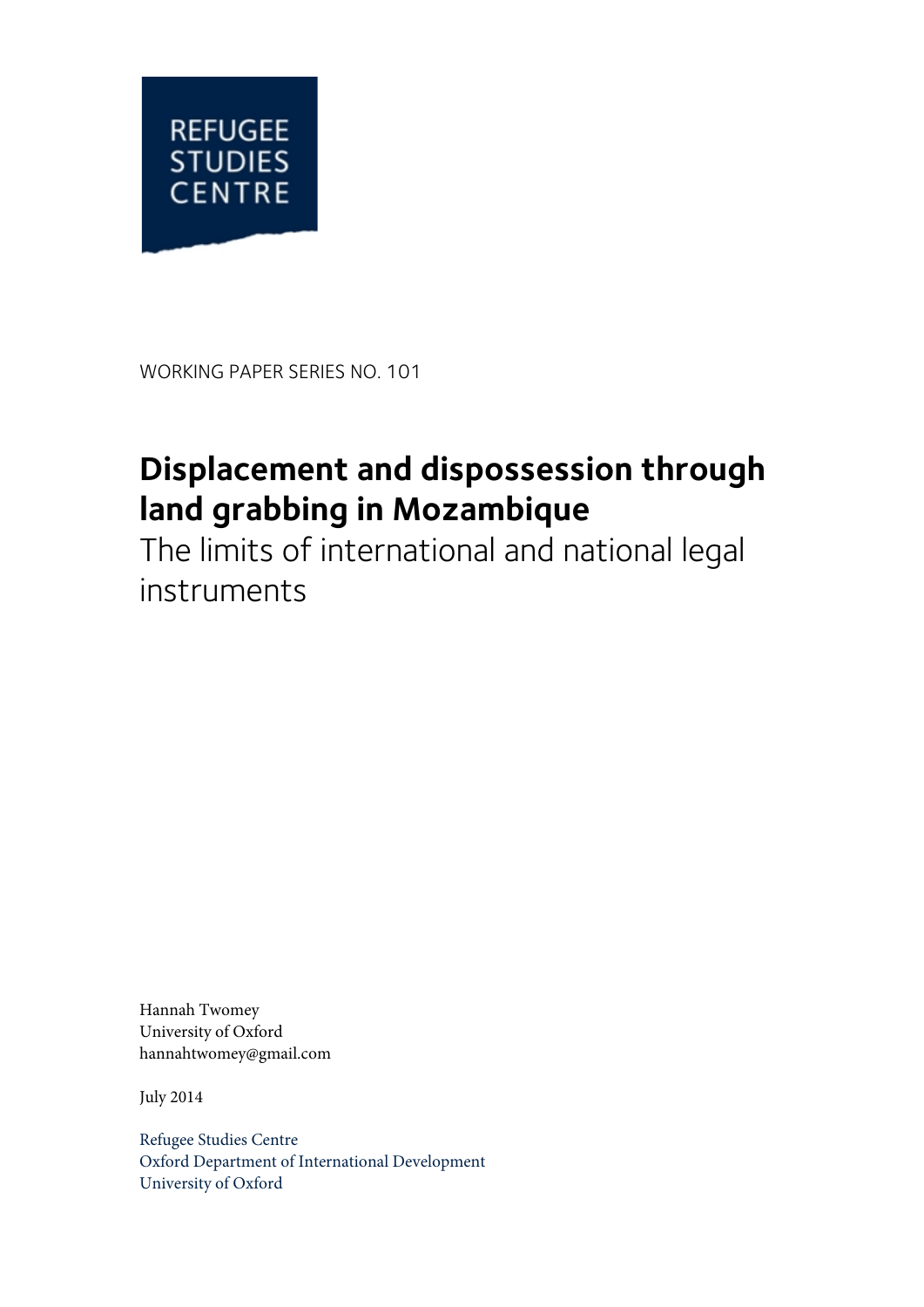# **Working Paper Series**

The Refugee Studies Centre (RSC) Working Paper Series is intended to aid the rapid distribution of work in progress, research findings and special lectures by researchers and associates of the RSC. Papers aim to stimulate discussion among the worldwide community of scholars, policymakers and practitioners. They are distributed free of charge in PDF format via the RSC website. Bound hard copies of the working papers may also be purchased from the Centre.

The opinions expressed in the papers are solely those of the author/s who retain the copyright. They should not be attributed to the project funders or the Refugee Studies Centre, the Oxford Department of International Development or the University of Oxford. Comments on individual Working Papers are welcomed, and should be directed to the author/s. Further details may be found at the RSC website (www.rsc.ox.ac.uk).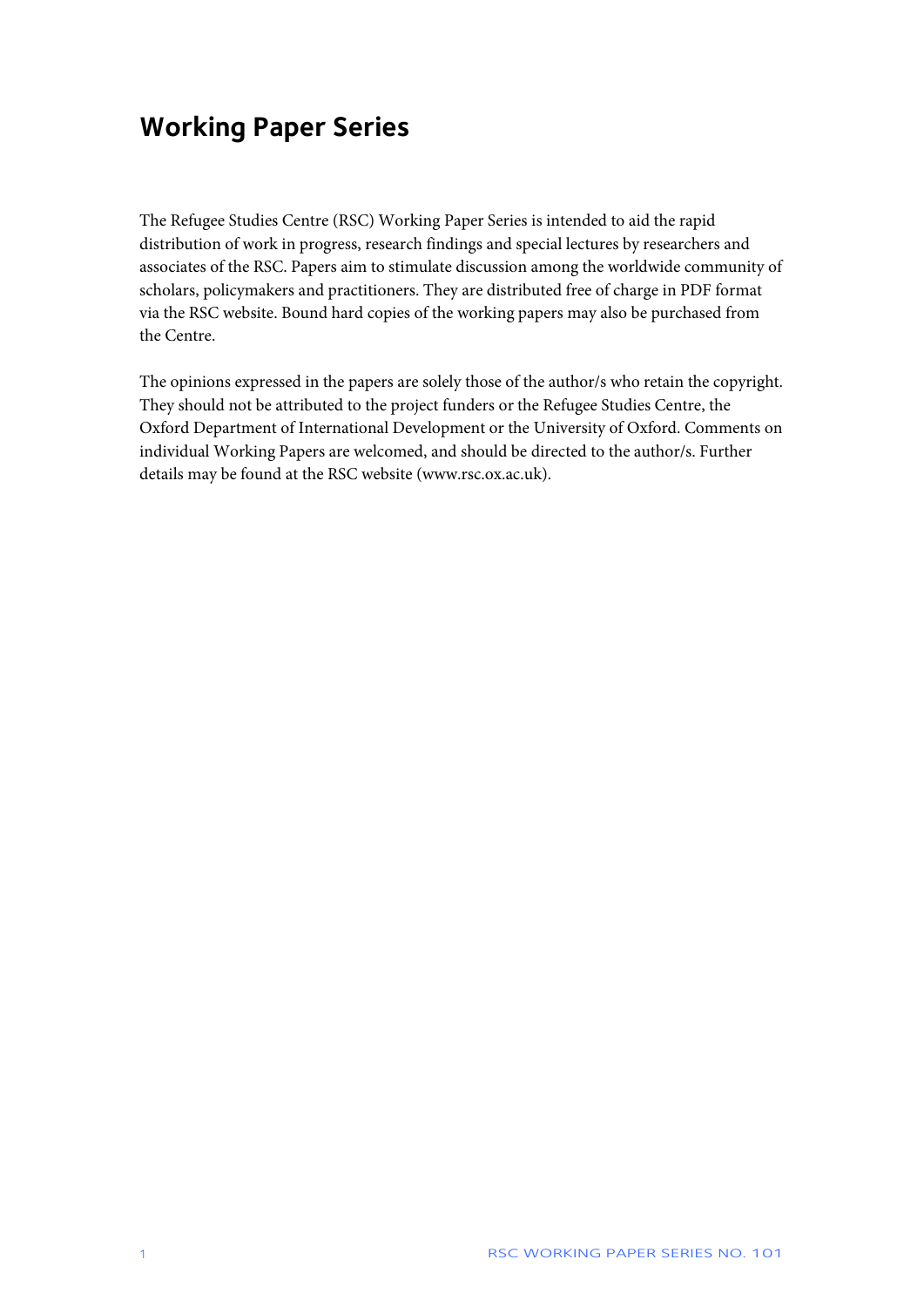# **Contents**

|                 | Introduction                                                      |    |
|-----------------|-------------------------------------------------------------------|----|
| 2               | The limits of legal norms: a theoretical framework                | 6  |
| $\mathbf{3}$    | Institutionalising good governance norms as a proposed resolution | 12 |
| $\overline{4}$  | To implement or not to implement: Mozambique's Land Law           | 19 |
| $5\overline{)}$ | Conclusion                                                        | 31 |
| 6               | References                                                        | 34 |

# **List of abbreviations**

| FAO           | Food and Agricultural Organization of the United Nations |
|---------------|----------------------------------------------------------|
| FRELIMO       | Mozambique Liberation Front                              |
| <b>IR</b>     | <b>International Relations</b>                           |
| PRAI          | Principles for Responsible Agricultural Investment       |
| <b>RENAMO</b> | Mozambican National Resistance                           |
| UN            | <b>United Nations</b>                                    |
|               |                                                          |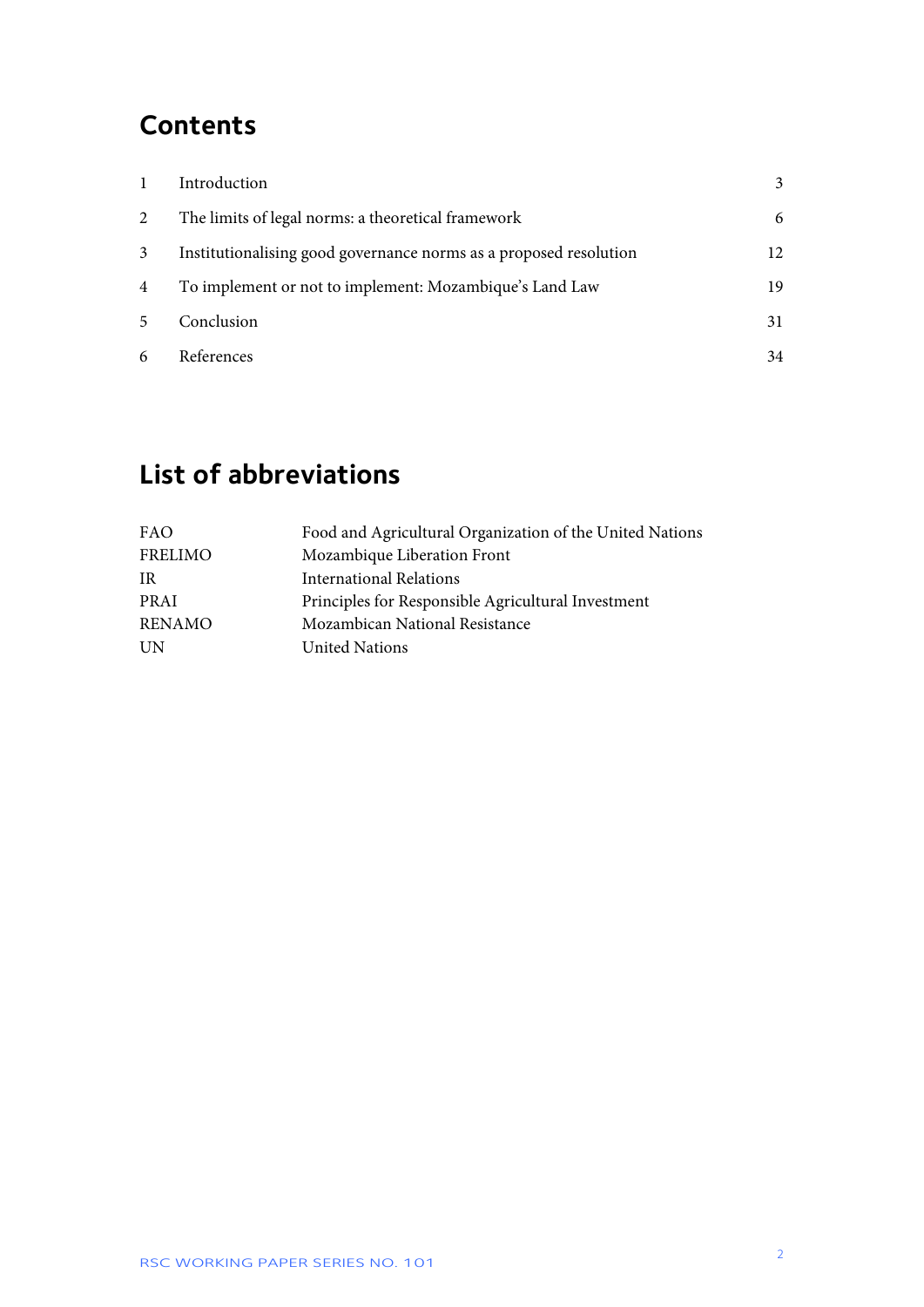# <span id="page-3-0"></span>**1 Introduction**

The scale and speed of coordinated land grabs over the past five years has created a new avenue through which people are being displaced and dispossessed of their lands. The changeover in land control is problematic given that in places such as the African continent, where 70% of land deals have occurred (Deininger et al 2011), 60% of the population depend upon land for their livelihoods and access to food (Friends of the Earth 2010; Hall 2011).

Smallholder farmers and pastoralists have been disproportionately affected; these groups are not only marginalised, but their pattern of land use differs from western conceptions of *terra*  nullius<sup>[1](#page-3-1)</sup>, leading governments to often classify their lands as "idle," thereby enabling land transfers (Chatty and Colchester 2002). Although the exact number of people globally displaced and dispossessed through land grabs is unknown<sup>[2](#page-3-2)</sup>, one deal in Uganda displaced 22,000 people from their lands after the land was sold to a British company for timber production (Al Jazeera 2011). Media reports also indicate that Qatari companies in Pakistan have acquired over 300,000 hectares (ha) of land that will potentially displace 25,000 villages (CHRGJ 2010). These are just two deals comprising a few hundred thousand ha of land. Yet with over 40 million ha of land transferred globally between March 2008 and April 2009 "twenty times higher than the average annual level of land transfers for the preceding forty years" – the number of people displaced and dispossessed from such deals is worrying (Wolford et al 2013:189-190).

With a rising potential for displacement and dispossession, the recent response by leading international organisations, such as the United Nations (UN), Food and Agricultural Organization (FAO), and the World Bank, has been to push for greater regulation by creating guidelines and principles. The basic approach of these guiding instruments is to put forth good governance norms whose adoption will supposedly minimise displacement and dispossession. Given that the main approach has been a regulatory one, this thesis will examine the limitations of international and national law to address displacement and dispossession from land grabs within the case study of Mozambique. The main question that I seek to answer is: What limits international and national law in addressing displacement and dispossession due to land grabs in Mozambique?

I will argue that the limits of law to address displacement and dispossession are not due to a lack of institutionalising international good governance norms into domestic-level legal frameworks. Nor can the limits be attributed to state incapacity. Rather, the limits of law lie within the norm implementation process, wherein norms are conditioned by the local Mozambican governance context to serve domestic interests.

Mozambique has been chosen for several reasons. Despite having "one of the most progressive land laws in Africa" that reflects many of the international guiding instruments' norms (Nhantumbo and Salomão 2010:20), there are "significant concerns and criticism concerning the impacts on land access for more vulnerable groups" in Mozambique (Cotula et al 2008:35). Between 2004 and 2009 over 400 large land acquisitions were approved, which allocated between 2 and 2.67 million ha of land (Deininger et al 2011; Mousseau and Mittal

 $\overline{a}$ 

<span id="page-3-2"></span><span id="page-3-1"></span><sup>1</sup> Within international law, *terra nullius* refers to unused land that therefore belongs to no one. <sup>2</sup> This is confirmed through personal correspondence with the international non-profit GRAIN <http://www.grain.org/>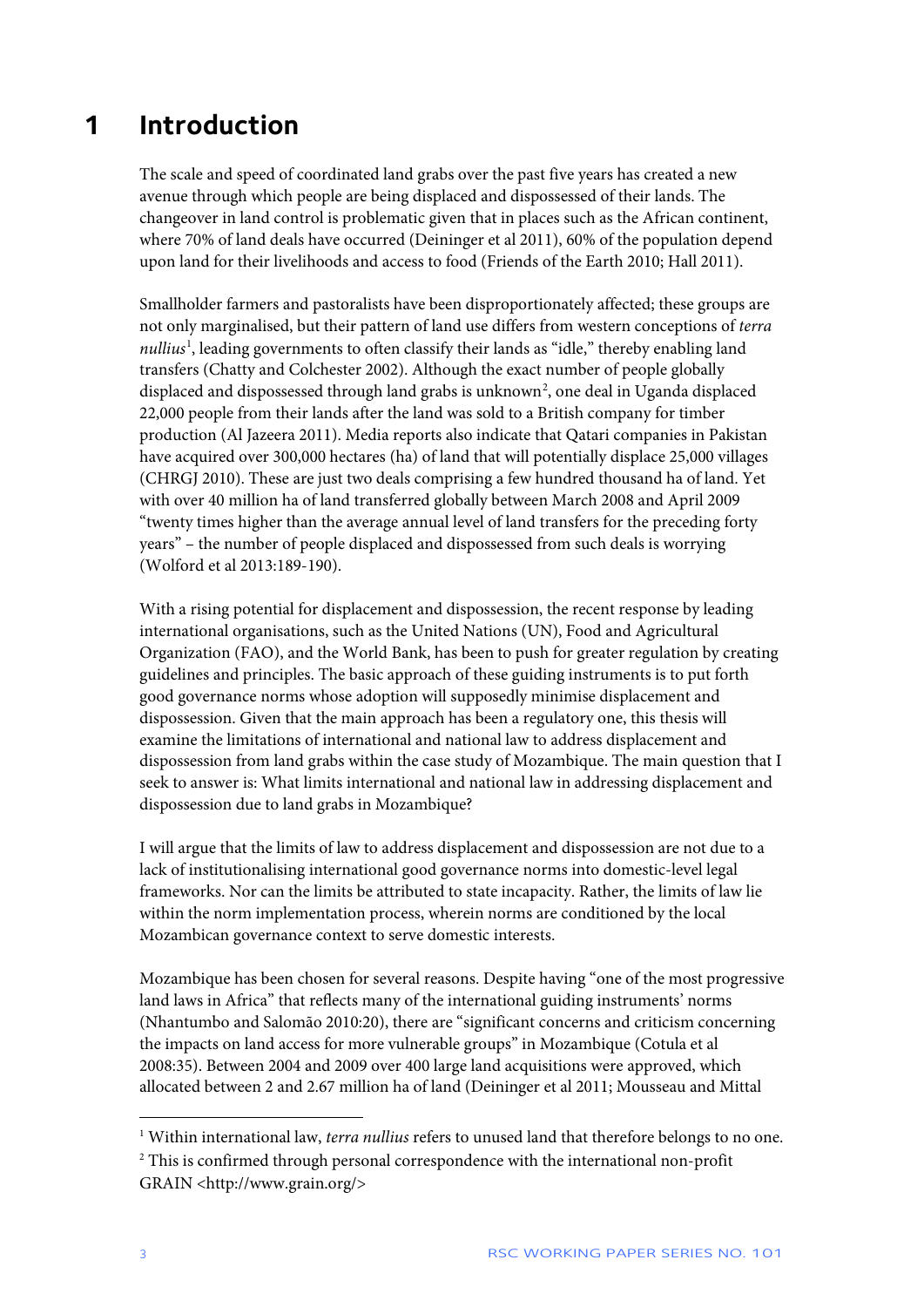2011; LANDac 2012). The gap between law and practice is disconcerting in a country where over 60% of the population lives in rural areas and relies upon land for their livelihoods, and where recent predictions point to Mozambique becoming one of Africa's most prolific biofuels producers – a driver of land grabs (Nhantumbo and Salomão 2010). The extent to which land rights will be protected as these deals occur depends upon the legal system, and thus an assessment of the law's limits is warranted. Additionally, Mozambique is important because its nationalised land system indicates that the government (at least in theory) largely controls how land is used and by whom (Knight 2010), making it an ideal case for testing the efficacy of international norms to alter state behaviour.

# **Defining land grabs**

Land grabbing as a space of study exemplifies the convergence of many fields and cuts across the disciplines of economic, politics, anthropology and sociology.

Accordingly, there are many approaches to defining land grabbing. At times the focus is placed upon the characteristics of the deal itself, particularly its size and what kinds of actors are involved. Much of the literature defines land grabs as possessing a distinctly foreign element: "large-scale, cross-border land deals or transactions that are carried out by transnational corporations or initiated by foreign governments" (Zoomers 2010:429). Other definitions incorporate potential social injustice outcomes of the land deals as a defining feature: "taking possession of and/or controlling a scale of land for commercial/industrial agricultural production which is disproportionate in size in comparison to the average land holding in the region" (FIAN 2010:8). Still others focus on the purposes or justifications of the land deals, in which a "dramatic revaluation of land ownership…can serve as sites for fuel and food production in the event of future price spikes" (Borras et al. 2011:209).

For the purposes of this thesis, I define land grabbing as the transfer of use rights or control over land, traditionally used by communities, to foreign investors for commercial purposes – frequently within the agricultural sector. They are often facilitated through partnerships with powerful domestic actors and justified by the investments they stimulate.

# **Locating the approach within the main debates**

## **Main debates**

The main debates surrounding land grabbing are divided between those that oppose land grabbing and those that view it as beneficial and worth the cost of potential displacement (Cotula et al 2009; Hall 2011; Fairbairn 2013). The neo-colonial thesis attributes the drivers of land grabbing to the international economy. These drivers may include the 2008 crisis and subsequent rise in food and oil prices, the scramble for alternative energy sources (such as biofuels) as well as land speculation (Borras et al 2010; Zoomers 2010; Cotula 2012). Global (former colonial) powers are viewed as "grabbers," as they exert their economic influence upon less developed states (Wittmeyer 2012).

The utilitarian view perceives land grabbing as potentially legitimate. This view does not contradict the above drivers of land grabs, yet it justifies them in several ways. Firstly, the global food supply must account for the world's population growth (Borras et al 2010). Secondly, the state of the world's energy supply requires a transition away from oil and toward biofuels (Borras et al 2010). Thirdly, lesser developed economies require foreign investment. As pointed out by development-induced displacement and resettlement expert, Oliver-Smith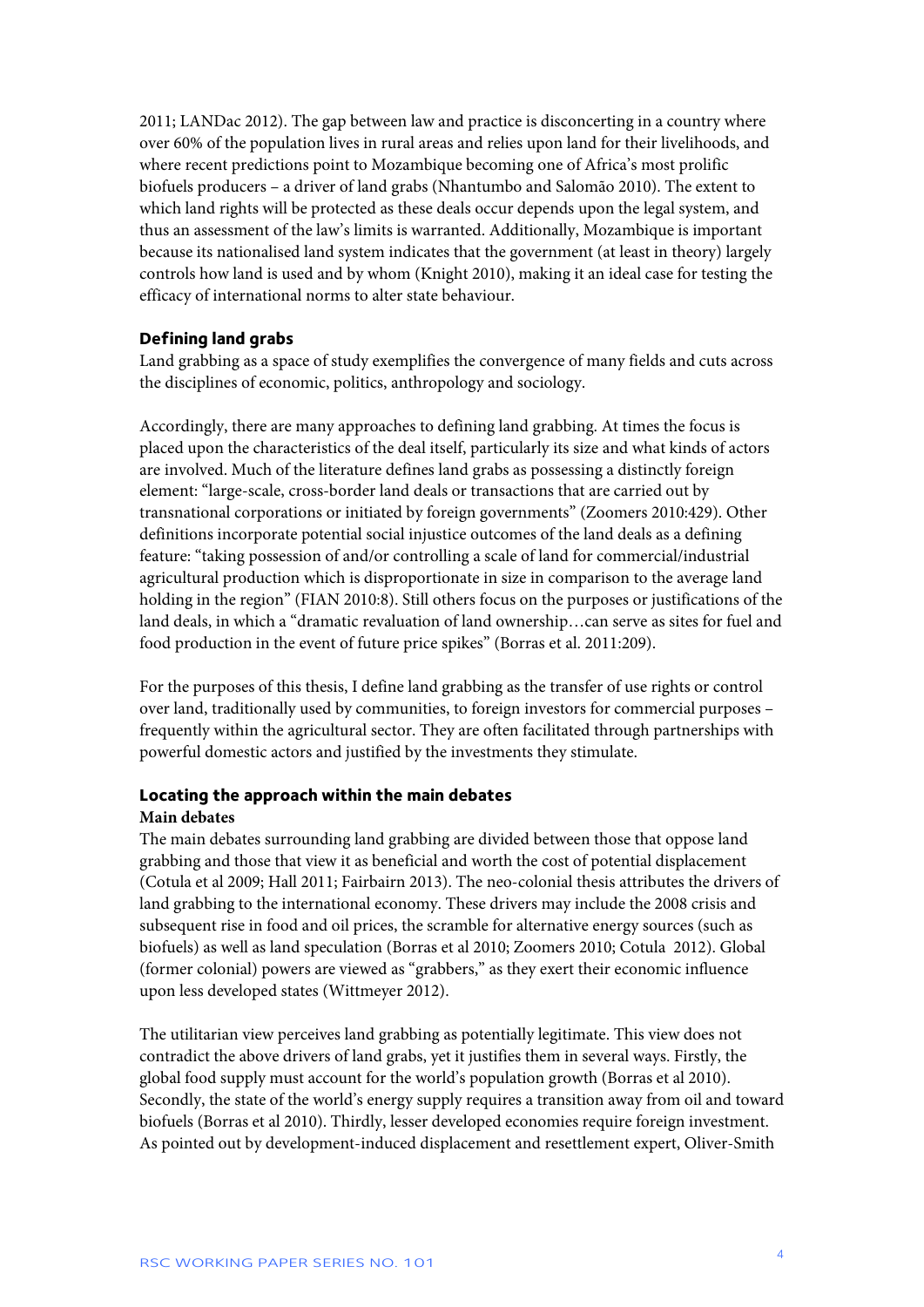(2009), displacement due to war is seen as universally problematic, while displacement due to large-scale development projects, such as agricultural investment, often embodies a grey area.

### **Approach**

However, the debate overlooks key areas. Both the proponents and opponents of land grabs attribute the causes to international forces, whether for an imperialist economic endeavour or for a utilitarian purpose. Simultaneously, explanations of displacement and dispossession are rooted in the state, namely its lack of capacity to protect its people (Fairbairn 2013). These popular explanations of land grabs and displacement fail to acknowledge two important components: 1) domestic processes and actors also "cause" land grabs, and 2) an overemphasis on lack of state capacity as an explanatory factor of displacement and dispossession obscures the *capabilities* of the state as contributors to displacement.

There is, however, a growing body of recent literature that places the state at the centre of analysis to paint a more complete picture of the motivations and processes that shape land grabbing practices (Hall 2011; Fairbairn 2013; Levien 2013; Wolford et al 2013). They highlight that exclusively discussing top-down, externally-imposed factors conceals how these influential factors interact with the motivations and capacities of domestic actors and contexts, which play a critical role in shaping deals (Wolford et al 2013). For a more complete picture, it is critical to "understand(ing) the dynamics of more localised agrarian political economies…For here is where processes of exclusion or inclusion occur" that contribute to displacement and dispossession (Borras, et al 2010:580).

Yet these state-centred analyses have not been used as lenses through which to understand the limits of law in addressing displacement and dispossession. Therefore, I will make the domestic sphere – including domestic practices, motivations and contexts – the focal point of my analysis in order to assess the limits of law. Doing so allows me to place displacement and dispossession within discussions of domestic political power and governance; this is critical given that law depends upon governance for its institutionalisation and enforcement.

This thesis employs an interdisciplinary approach emphasising institutional processes and domestic governance structures. International Relations (IR) theories provide a lens to identify the limits of norms as either rooted within domestic institutionalisation processes or domestic implementation processes. Distinguishing between these processes allows me to test where the limits of international norms lie within the case study of Mozambique. A political anthropology analysis allows me to focus on the historical, political, and economic experiences that have shaped a particular governance context, which in turn condition the norm implementation process within Mozambique.

### **Outline of thesis**

Because international law operates through norms, chapter two will outline the IR theoretical debate regarding which critical mechanisms condition a norm's efficacy, and where their potential limits may lie.

The third chapter demonstrates that a collection of international good governance norms, put forth by leading international organisations to address displacement and dispossession, have been institutionalised within Mozambique's Land Law. It raises the question: Why, then, do displacement and dispossession still occur?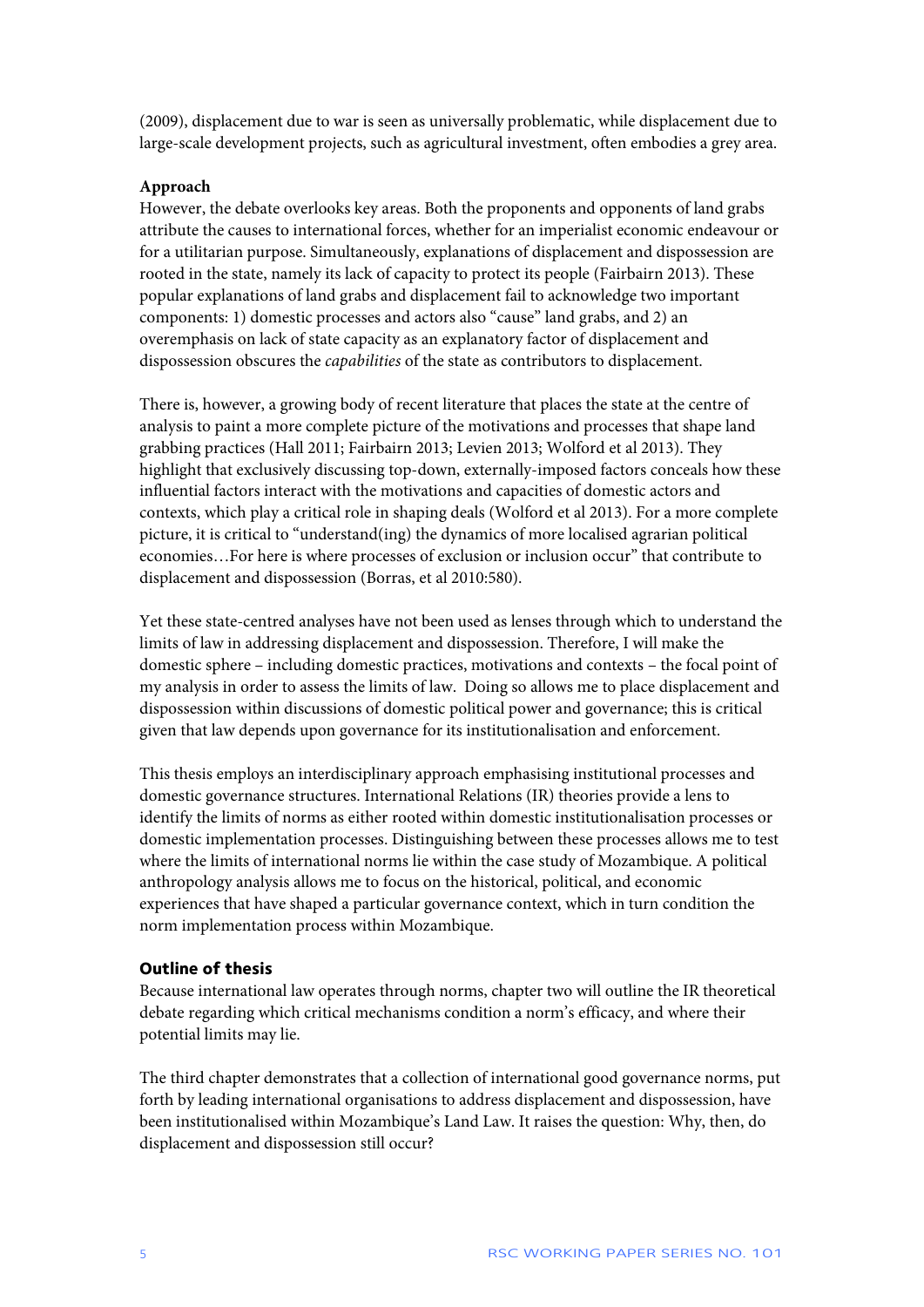Thus the purpose of chapter four is to explain the persistence of displacement and dispossession as rooted within the norm implementation process. I suggest that Mozambique's governance context has conditioned norm implementation. I find that the decentralised land governance structure has provided local actors with power to shape norm implementation, often applying norms to suit their own benefit. However, the co-optation of norms cannot be attributed to lack of state capacity as the material benefits the state accrues point to a state that is disinterested in seeing the norms implemented, and that uses decentralisation as a strategic governance strategy to accumulate these benefits.

# <span id="page-6-0"></span>**2 The limits of legal norms: a theoretical framework**

The limits of international law to uniformly influence state behaviour can be examined from a variety of angles. There are those that attribute the limits to the very nature of law. While this is mentioned, the focus of this chapter will be upon the limits that are rooted within the life path<sup>[3](#page-6-1)</sup> of a legal norm itself. In doing so, I will explore the IR theoretical debates that seek to explain the cross-national variation of norms and I will locate the limits of law within this debate based on the critical variables presented. I propose that neither the institutionalisation stage, nor lack of state capacity or "cultural match" can be considered limiting factors within Mozambique to the extent that the domestic structural context is. This analysis will be applied to the case study in later chapters.

#### **The limits of law rooted within the nature of operation**

It is worth briefly mentioning the scholarship that proposes international law is limited by its very nature of 1) relying upon states for its operation, and 2) its de-contextualised positivist approach.

"A discussion of law's limits implies that it has certain functions" (Danelski 1974:10). Law's purpose is to regulate behaviour; one way it fulfils this is through the norms it professes. International law, in particular, constructs norms – or "shared understandings of appropriate behaviour for actors with a given identity" – through treaties, principles or codes of conduct and policy in order to influence state (and non-state) behaviour (Betts and Orchard 2014 :1).

There is an interdependent relationship between law and governance. As a branch of governance, law tries to shape behaviour in a particular way. International law, as a branch of international governance, professes a particular ideal of global order by transforming behaviour through the diffusion of its norms. Because the behaviour that international law seeks to regulate is state behaviour, it seeks to regulate governance itself.

Yet simultaneously, governance shapes the use and interpretation of law. Present day international law derives its authority from the implicit or explicit consent of states, meaning that the adoption and enforcement of law is dependent upon state actions. Meckled-Garcia outlines the statist character of international law as "its *raison d'être"* in his work on assessing the law's capacity to administer social justice (Meckled-Garcia 2011:2085). He argues that reliance upon states poses an inherent limitation upon international law's ability to operate

1

<span id="page-6-1"></span><sup>&</sup>lt;sup>3</sup> The term "norm life path" is distinguished from, and not to be confused with, Finnemore and Sikkink's (1998) "norm life cycle model" discussed below.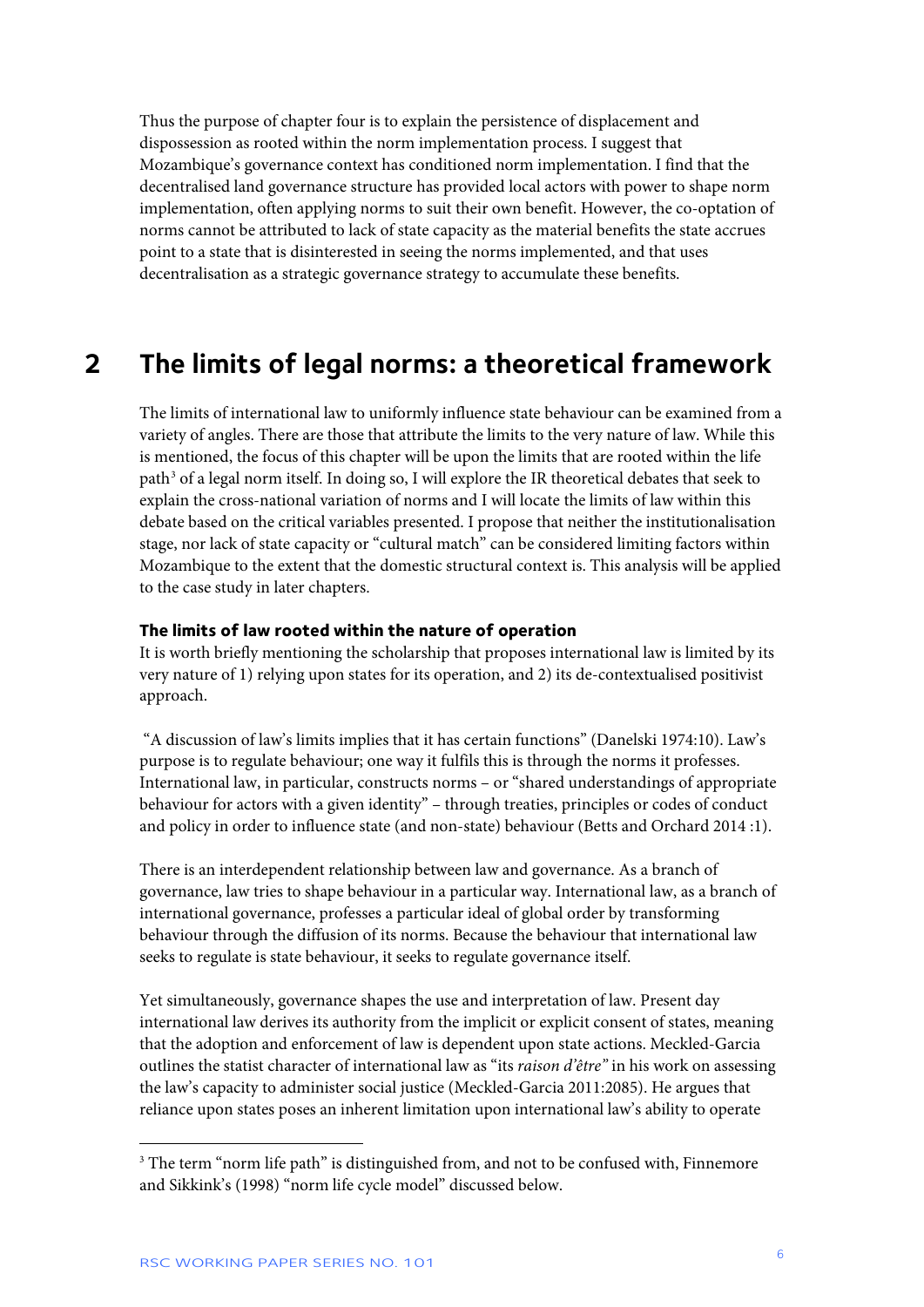and enforce its goals. International law cannot "assign rights and duties across all agents" because the "authority of [international law] is limited to the obligations states develop voluntarily" (Meckled-Garcia 2011:2085). In other words, national government is the medium through which international law operates to institutionalise and translate international governance's norms into action, leaving it dependent upon action taken by state bodies for its incorporation and enforcement.

Whilst governance and law mutually limit one another, the way in which governance shapes the use and interpretation of law is often overlooked due to the prevailing positivist approach. This approach deemphasises the role of context and attempts to remove law from the political realm in which it operates (Chimni 1998). "This tradition views international law as an abstract system of rules which can be identified, objectively interpreted, and enforced" (Chimni 1998:352), yet the "nature of law is that it requires interpretation, application, and jurisprudence" (Betts and Orchard 2014:18). The approach fails to examine its own assumptions, which are rooted in, and dependent upon, a particular political structure; it uses this de-politicisation as evidence for its universal applicability. This in turn limits its ability to recognise when its one-size-fits-all methods are not suitable.

### **Identifying the sources of law's limits within the norm's life path**

While the nature of law is not irrelevant, legal norms are more central to this analysis as they comprise the main institutional approach to addressing displacement and dispossession from land grabs (discussed below). Therefore, it is useful to assess the limits of law as it is currently formed and used. As this thesis is concerned with international soft law in particular, I will examine the limitations of law in relation to a norm's ability to alter state behaviour in the way it intends.

There are different points at which the efficacy of a norm can "break down" and fail to alter state behaviour. The IR debates that seek to explain the cross-cultural variation of norms – or the way that the adoption and/or impact of a single norm varies across countries – present arguments for why some stages are more critical than others in influencing a norm's "success". By identifying the critical stages, without which the norm would cease to continue through its life cycle in its original intended form, we can determine where its limits lie.

According to Betts and Orchard (2014), one set of IR scholarship focuses on institutionalisation, explaining variation by the different mechanisms that cause states to adopt a norm. It presents adoption as the critical stage and presumes norms to be static or unchanging thereafter as they move vertically down (Finnemore and Sikkink 1998; Checkel 1997). In contrast, the other set of scholarship stresses mechanisms that condition a norm after its adoption, considering the domestic context critical to how norms are understood and acted upon (Checkel 1999; Cortell and Davis 1996; Acharya 2004).

When presenting the following debates, it is useful to think of the norm life path as divided between two main stages or processes: institutionalisation and implementation. This terminology will help us to locate the mechanisms, or variables, discussed in the IR debates within one of these two categories. These processes are distinct (but "parallel to") one another and operate independently (Betts and Orchard 2014). Institutionalisation is defined as an international process, characterised by the formalisation of an emerging norm. Often institutionalisation is signified when norms are adopted via a treaty or incorporated as principles into national law (Betts and Orchard 2014). Implementation, on the other hand, is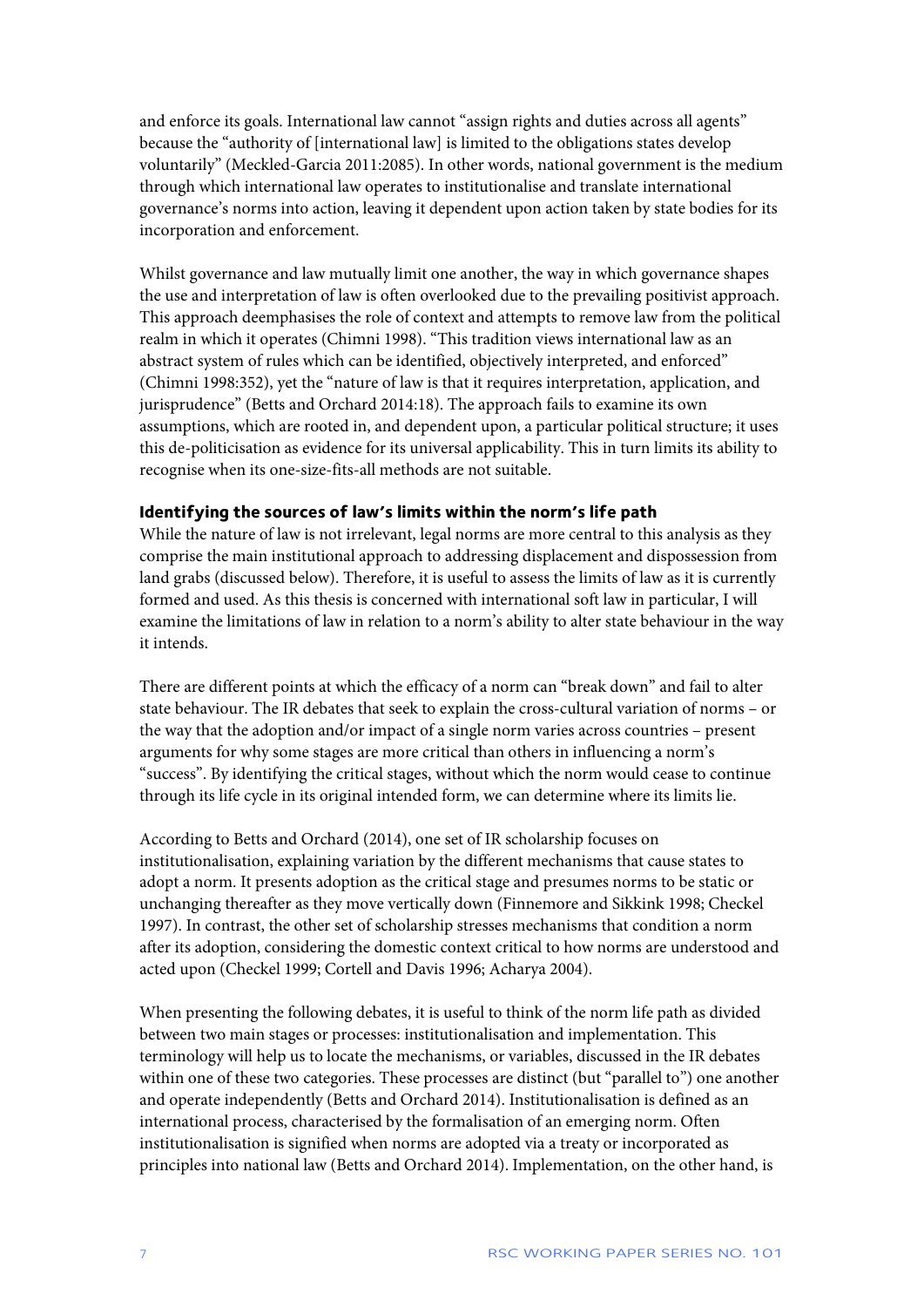a process initiated by a state's commitment to the norm and is identified as a space for "normative political contestation at the domestic level" in which norms may be challenged, "with the result that the adopted norm is understood differently across states and other international actors" (Betts and Orchard 2014:7-8). Thus interpretation plays a large role in cross-national variation. Building upon the previous scholarship that focuses upon the mechanisms that influence a norm's domestic *operation* (its implementation), as opposed to its domestic *appearance* (its institutionalisation), Betts and Orchard have importantly highlighted that institutionalisation does not necessitate that implementation will follow (Betts and Orchard 2014).

Finnemore and Sikkink's (1998) analysis characterises this first wave of scholarship. In explaining how norms emerge, evolve, and become influential, their analysis is concerned with: 1) explaining how and why states adopt, or institutionalise, norms and 2) the role of norms in political change. They do not analyse the role that the domestic political context plays in changing or "filtering" norms after states have adopted them. Their norm life cycle model indicates that the critical points occur prior to and within the "norm cascade" stage: if there is a lack of persuasion from a "critical mass" of states, then a "tipping point" will not be reached and the norm will not be internalised. For reference, I have inserted the visual of the norm life cycle below (taken from Finnemore and Sikkink 1998:896).



**Figure 1:** Norm life cycle (Finnemore and Sikkink 1998:896)

Norm entrepreneurs and organisational platforms are highlighted as responsible for persuading and internationally socialising states to adopt norms during the early stages of the model. The main mechanisms are socialisation and persuasion, which are critical for a tipping point to be reached. After the tipping point, "countries begin to adopt new norms more rapidly even without domestic pressure for such change" and "domestic influences lessen significantly once a norm has become institutionalised within the international system" (Finnemore and Sikkink 1998:902, 893).

Accordingly, Finnemore and Sikkink present the process as if it takes on a life of its own after the tipping point and do not account for how and why a norm may not be implemented or reach the internalisation stage. "Internalization" is described as the last stage, where attitudes toward the norm become subconscious and taken for granted. It is facilitated by "iterated behavior and habit" (Finnemore and Sikkink 1998:905). Yet this iterative behaviour, such as people cooperating to build trust, assumes that the norm has been implemented in a way that reflects the norm's intended behaviour and has not changed meaning in the process.

Despite the observation that "norms continue to evolve after they emerge" (Krook and True 2010:1), Finnemore and Sikkink's (1998) analyses of change are not applied to how an emerging norm itself may change – for example, in meaning or application – as it moves through the norm life cycle. Rather, examinations of change or variation are predominately confined to the first two stages – to how "standards of 'appropriateness'" themselves change as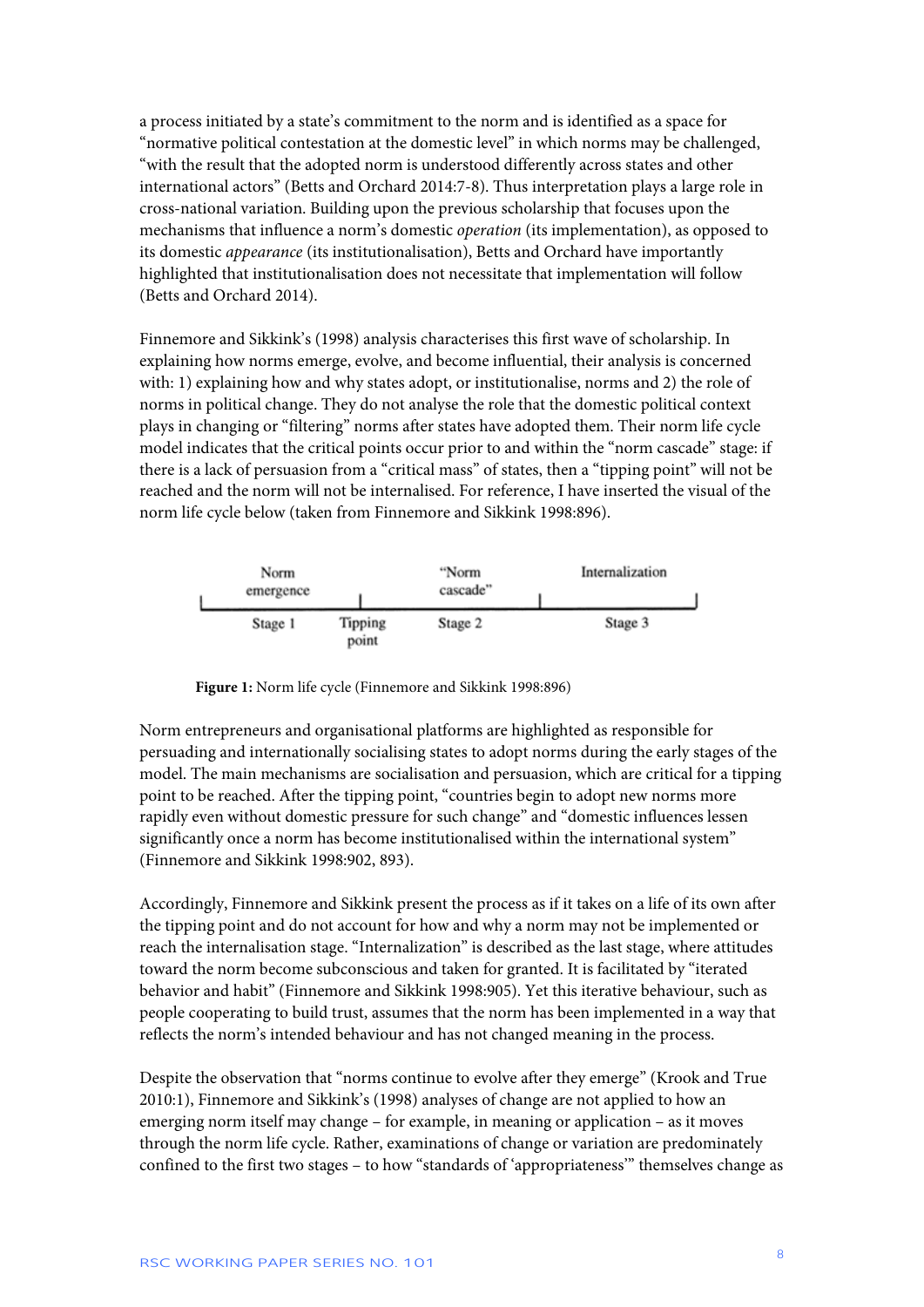new norms arise and gain popularity (i.e. from anti women's suffrage to pro women's suffrage sentiments). Thus, while they do explain change, they examine change in only one direction, along an evolutionary path in which change is unique to the emergence of a new norm, but do not account for change further along the path (i.e. the domestic context distorting the norm's meaning as it is applied within a state).

At times, however Finnemore and Sikkink (1998) do provide hints that domestic contexts matter for norm interpretation. For example, they acknowledge that "International norms must always work their influence through the filter of domestic structures and domestic norms, which can produce important variations in compliance and interpretation of these norms" (Finnemore and Sikkink 1998:893).

They also emphasise the fact that "new norms never enter a normative vacuum but instead emerge in a highly contested normative space where they must compete," which is why norm entrepreneurs must carefully "frame," or reinterpret, issues within an existing normative context to appeal to "broader public understanding" (Finnemore and Sikkink 1998:897). However, these aspects are not further expanded upon. Examining domestic factors that alter a norm's meaning or application after its emergence could help account for the differentiation between norms that "make it" and those that do not, or those that reach norm cascade stage but fail to be internalised.

Therefore, because of Finnemore and Sikkink's emphasis on how states adopt norms and where within their norm life cycle model they place emphasis on change, it appears that they view the limits of norms as being primarily rooted within the first two stages, after which everything seems to flow seamlessly. In particular, without persuasion and socialisation mechanisms, the capacity of norm entrepreneurs and organisations to attract international support and reach a tipping point would be limited.

Similar to Finnemore and Sikkink, Checkel also emphasises "how norms reach the domestic arena" as opposed to their impact post-arrival (Checkel 1997:476). Yet, in focusing primarily on domestic features, his analysis of *which* mechanisms influence the adoption process differs to that of Finnemore and Sikkink's (1998). Checkel asserts norms enter the domestic sphere via two main mechanisms of norm diffusion<sup>[4](#page-9-0)</sup>: societal pressure upon the state or elite learning (or a mix of the two). These empowering mechanisms in turn are conditioned by the domestic structure, which is defined along a continuum of state-society relations. How a state is classified – as liberal, corporatist, statist or state-above-society – shapes the mechanism through which international norms reach the domestic arena. Essentially, the domestic structures tell us who (elites or society, or a combination) are the "gatekeepers" of the domestic norm diffusion process and thus where the potential for break down lies (Checkel 1997:476; Checkel 1999).

While Checkel does briefly note that state-society relations cannot entirely explain diffusion (through his example of Russia's "deeply ingrained domestic identity norms" that act as another variable influencing the diffusion process), he attributes the limits of norms to the norm diffusion process (Checkel 1999:485).

 $\overline{a}$ 

<span id="page-9-0"></span><sup>4</sup> Checkel (1997) uses "norm diffusion" similarly to norm adoption, or what I discuss as institutionalisation.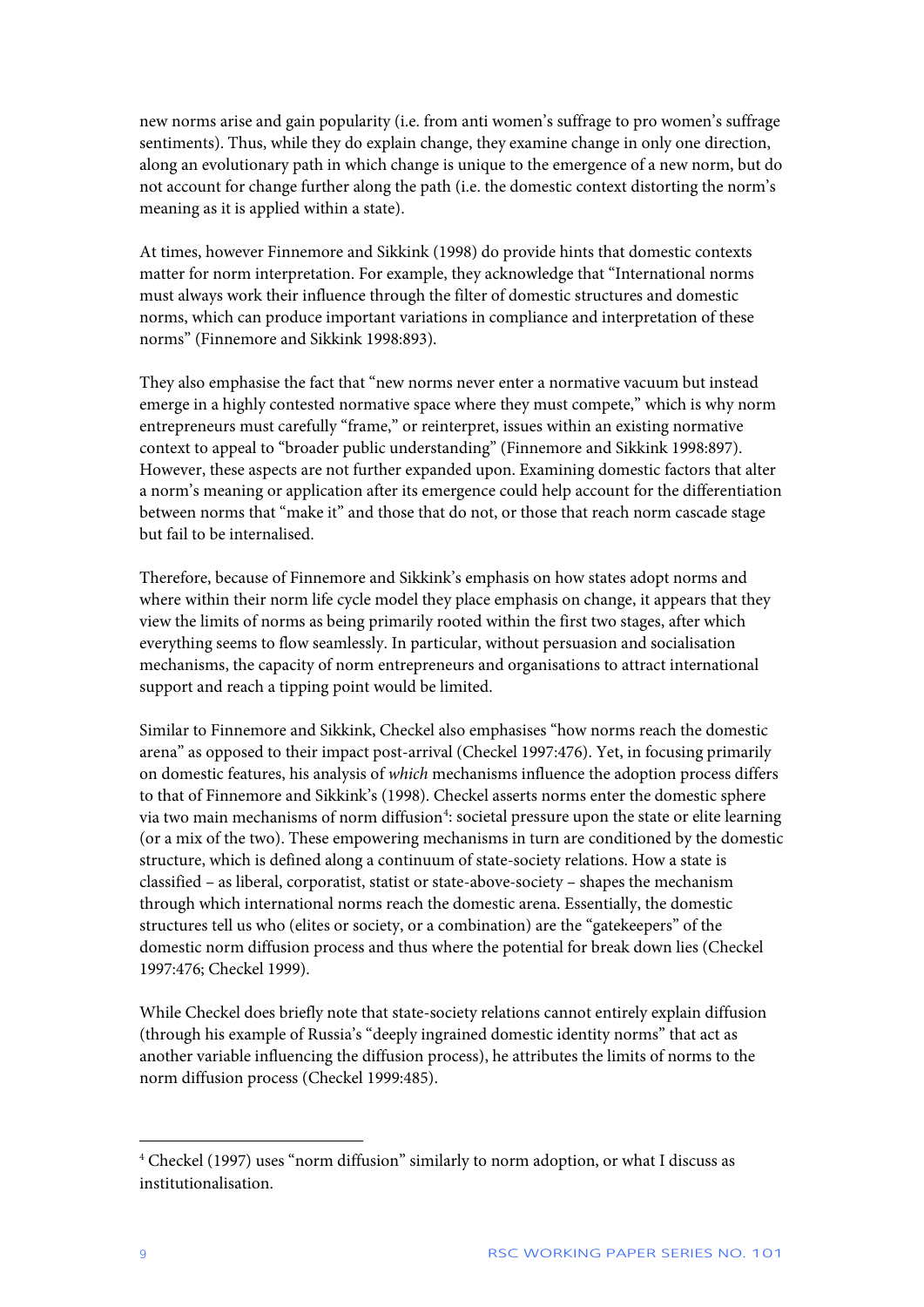Neither analysis thus far has explored mechanisms influencing norm implementation. In a later article however, Checkel supplements his strictly causal analysis of norm diffusion with a variable that also influences "the constitutive impact of norms" (Checkel 1999:84). Drawing from the variable that he noted within his earlier piece, Checkel explores the notion of "cultural match" as an additional factor influencing how norms operate domestically (Checkel 1999). He hypothesises that norm diffusion occur faster and with greater impact when it "resonates with historically constructed domestic norms" (Checkel 1999:87). This is comparable to what Finnemore and Sikkink mentioned briefly as "normative context" and what Acharya (2004) labels "localization," or the way in which the international norm interacts with domestic practices and norms. In other words, "International norms are not simply 'grafted' on to national and local contexts but [rather] that they can come to mean radically different things when combined with the pre-existing cultural and historical context" (Weiner 2007, cited in Betts and Orchard 2014:20).

Cortell and Davis (1996) describe cultural match as "a factor that conditions the impact of an international norm once it enters the national arena" (Cortell and Davis 2000:73). In this way, normative context or cultural match act as critical variables conditioning how a norm is received and operates domestically.

Cortell and Davis also seek to explain "variation in the domestic impact of international rules across countries" (Cortell and Davis 1996:454). Similar to Checkel (1997), they place emphasis on state-society relations, but rather than situate its role within the norm diffusion process, they examine its role in shaping the impact of the norm to affect state policy. In other words, they are less concerned with explaining the mechanisms that enable a norm to appear domestically than with explaining the mechanisms that condition how influential a norm is once it has appeared. They argue that the domestic structural context – defined as both "the organization of decision-making authority and…the pattern of state-societal relations" (Cortell and Davis 1996:454) – conditions the norm's impact. Below is a figure from their article that identifies states as one of four types based on their domestic structural context (Cortell and Davis 1996:455):

| Structure of<br>decision-making<br>authority | Distant  | Close   |
|----------------------------------------------|----------|---------|
| Centralized                                  | Type I   | Type II |
| Decentralized                                | Type III | Type IV |

#### **Pattern of State-Societal Relations**

**Figure 2:** A typology of domestic structural contexts (Cortell and Davis 1996:455)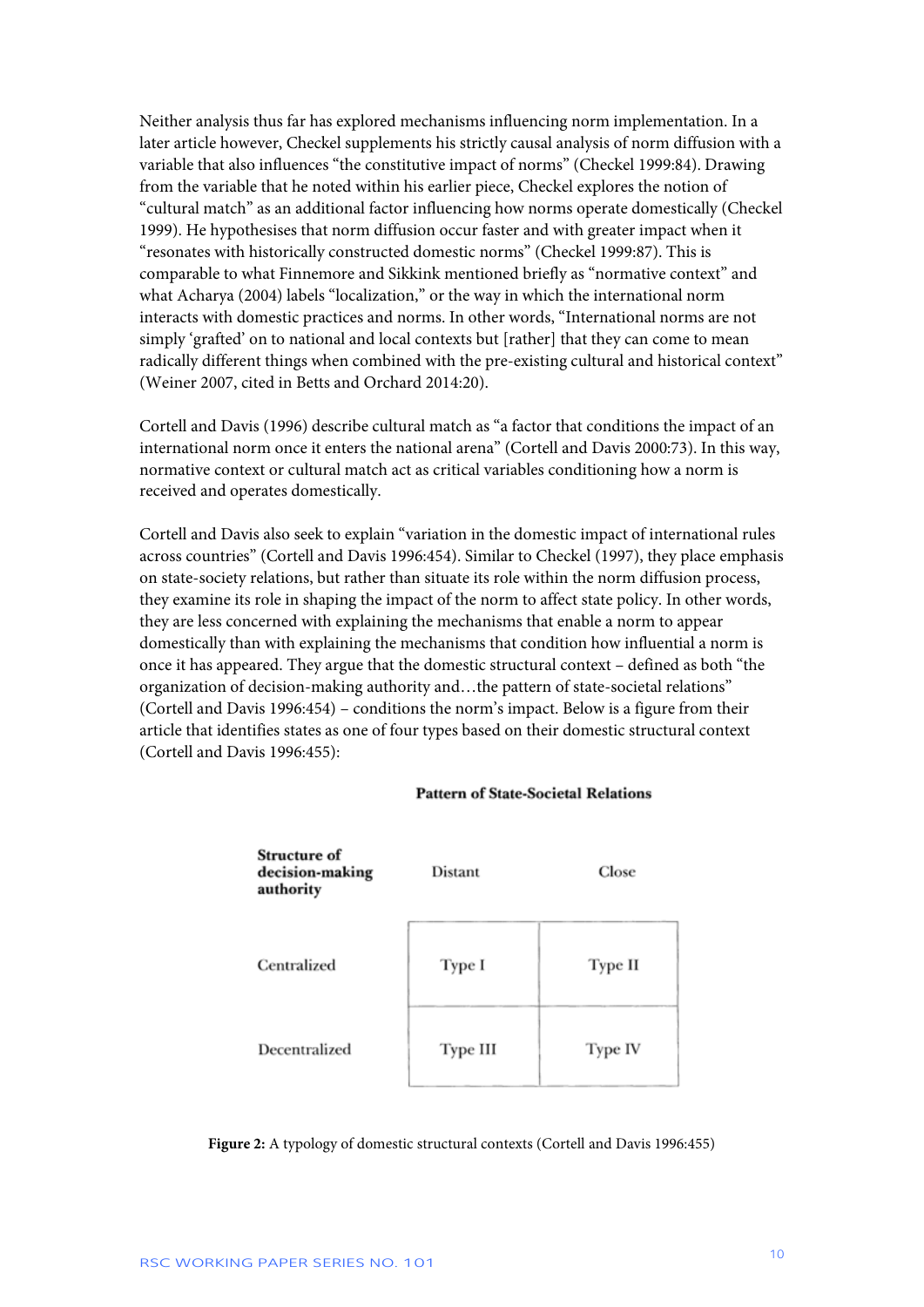Yet another variable explains a norm's ability to alter state behaviour. Domestic salience, or the legitimacy of a norm as reflected through "domestic commitment" to the norm, is evidenced by how state actions treat the norm within political discourse and policy (Cortell and Davis 1996:456). In a later article, they state that "salience requires a durable set of attitudes toward the norm's legitimacy in the national arena" and "domestic discourse, then, provides the context within which the international norm takes on meaning and thereby conditions its operation" (Cortell and Davis 2000:73, 69).

In other words, Cortell and Davis identify the "gatekeepers" of a norm's implementation rather than its institutionalisation, and do so by weighing the relative authority attributed to the state versus society, combined with the nature of state authority itself as centralised or decentralised. As such, the state "is not conceived here as a rational, unitary actor; instead the state is seen to encompass a host of actors with distinct sets of institutional biases and predispositions" that may influence the filtering process (Cortell and Davis 1996:454). Thus variation is explained by the fact that "Even if an international rule is institutionalised in a domestic law, its activation is still contingent on the actions of government officials or societal interest groups" (Cortell and Davis 1996:454). The limits of a norm's ability to alter behaviour thus lie within its implementation.

Betts and Orchard also outline the limits as rooted within the implementation process, specifically within "critical implementation mechanisms" or "causal mechanisms" by which norms move downward (Betts and Orchard 2014:18). These causal mechanisms consist of three structural factors: ideational, material and institutional – each of which has the potential to change or channel the norm.

Broadly, ideational factors refer to the ways norms are conditioned by the political cultural context, including the environment, legal system and actors such as "domestic epistemic communities and designated 'experts'," who are granted authority over implementation (Betts and Orchard 2014:22). Material factors refer to the way in which state capacity and domestic interests shape norms. Capacity accounts for lack of implementation even in cases where there is interest, while domestic interests explains that norms are inevitably interpreted "through the lenses of parochial sets of interests and through political processes in which conflicting interests are reconciled through power" (Betts and Orchard 2014:24). Finally, institutional factors include those structures that are responsible for policy-making and implementation, as shaped by national history, political structures, and the nation's constitution.

In sum, the limits of norms to affect behaviour can be located within either the institutionalisation or implementation stages, and more specifically, within the variables or mechanisms that comprise these stages. The limits are identifiable as critical mechanisms, without which the norm's efficacy would be compromised. I have depicted the mechanisms and their corresponding stages within the following diagram: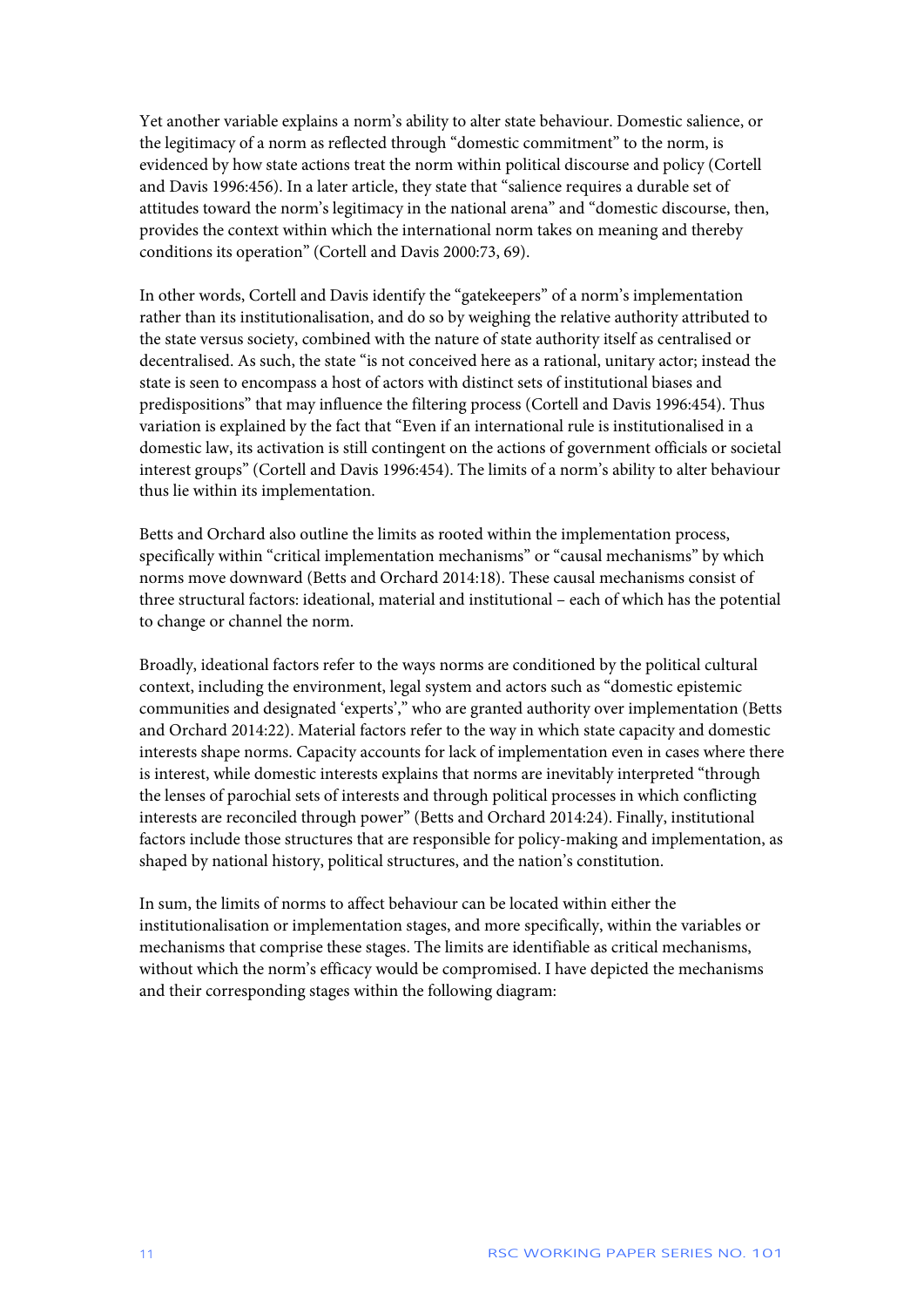

**Figure 3:** Potential limits of each stage

### **Concluding remarks and value of the theories**

One common feature within the above debate is the focus on explaining norm success as opposed to failure (Checkel 1999:86; Cortell and Davis 1996:472). The case that I will put forth is a failure case. These theories allow me to highlight that the institutionalisation of norms – outlined in chapter three – does not necessarily signify that the norms will be implemented in the intended way, the focus of chapter four.

In short, I argue that the efficacy of a norm is conditioned, and thus potentially limited, by the domestic context in which it is implemented (as opposed to its institutionalisation process). This provides greater agency to the domestic structures and the role of actors within norm creation and contestation.

However, as discussed and depicted in the diagram, many variables influence the implementation process. In the case of Mozambique, state capacity and cultural match play lesser roles than domestic structural context does, as defined by Cortell and Davis (1996). Their typologies explain not only the way norms are conditioned domestically, but how the co-optation of norms is made possible. Of the four typologies of domestic structural contexts that they outline, my analysis is most concerned with type III, which involves a decentralised structure of decision-making authority and a distant state-society relationship. In this scenario, state actors have much control over the norm's perceived legitimacy and impact and are able to use them to their benefit (Cortell and Davis 1996:456). This will be outlined in chapter four. However, first I must identify the specific norms that have been institutionalised within the Mozambican legislature.

# <span id="page-12-0"></span>**3 Institutionalising good governance norms as a proposed resolution**

Contrary to the school of thought that identifies institutionalisation as a step along the inevitable pathway to norm internalisation, in Mozambique some institutionalised norms have yet to be implemented and internalised. This chapter will begin by briefly outlining a framework through which to identify the existence of a norm as well as its institutionalisation. It will then introduce the institutionalised norms that have been promoted by international organisations as the prevailing solution to address displacement and dispossession from land grabbing. These are classified as good governance norms. This analysis sets up the following chapter to examine their implementation.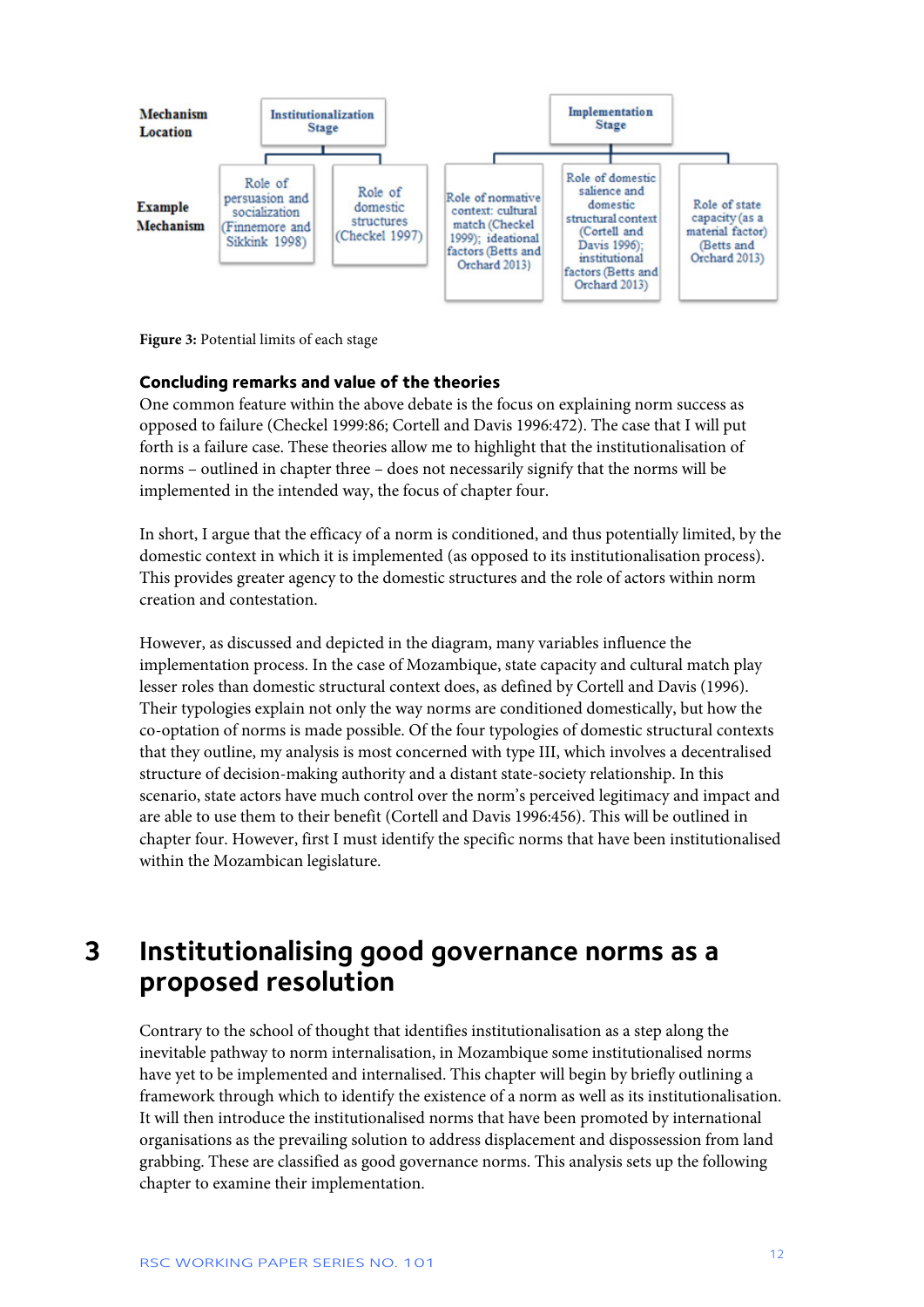In particular, I will demonstrate that good governance norms have been adapted by these organisations to suit the context of land governance. I will analyse the following three guiding instruments: the United Nations Basic Principles and Guidelines on Development-Based Evictions and Displacement (the UN Guidelines); the Voluntary Guidelines on the Responsible Governance of Tenure of Land, Fisheries and Forests in the Context of National Food Security (Voluntary Guidelines); and the Principles for Responsible Agricultural Investment that Respects Rights, Livelihoods, and Resources (the PRAI). They have been selected for their prominence, due to their creation by influential international organisations, as well as their relationship to land grabbing and displacement. Through the analysis, I pay particular attention to what is emphasised versus omitted, the content and structure of the instruments, and the presence of caveats.

Finally, I will demonstrate the extent to which these good governance norms have been institutionalised within Mozambique's Land Law, leading to the question of why displacement and dispossession still occur. This will be answered in the next chapter as evidence of the limits of norm implementation.

### **Identifying the presence of an institutionalised norm**

An emerging norm signifies a shifting "standard of appropriateness," yet its emergence is not always easily identifiable (Finnemore and Sikkink 1998). As noted by Finnemore and Sikkink, "We can only have indirect evidence of norms…However, because norms by definition embody a quality of 'oughtness' and shared moral assessment, norms prompt justifications for action and leave an extensive trail of communication among actors" (Finnemore and Sikkink 1998:892).

One way in which an emerging norm can be identified is through the discourse and policies of organisation platforms like the UN, which often use their structure, influence and resources to internationally institutionalise norms and socialise states to do the same (Finnemore and Sikkink 1998).

Principle norms, as the product of soft law this thesis is concerned with, are often "clustered" (Betts and Orchard 2014:14) or posed as a "collection of norms" (Finnemore and Sikkink 1998:891). They are usually institutionalised – or formalised – at the international level in the form of non-binding principles, guidelines or resolutions (Betts and Orchard 2014:14) and act "as model code for the development of further national and international law" (Sheldon 2009:69).

#### **Institutionalising good governance at the international level**

The recent creation and dissemination of several international guiding instruments designed to influence national legislature on the topics of displacement and dispossession, signify moves toward an institutionalised normative approach. This section will identify the norms and the ways in which they have been adapted by examining the background context of each instrument and the overlapping themes between the instruments.

### **Introducing good governance as a norm**

International organisations have sought to address displacement and dispossession by professing good governance norms. Good governance, as a norm of international law, articulates a specific image of governance and seeks to define the shape and character of that governance. It became influential toward the end of the Cold War (Abrahamsen 2000; Beekers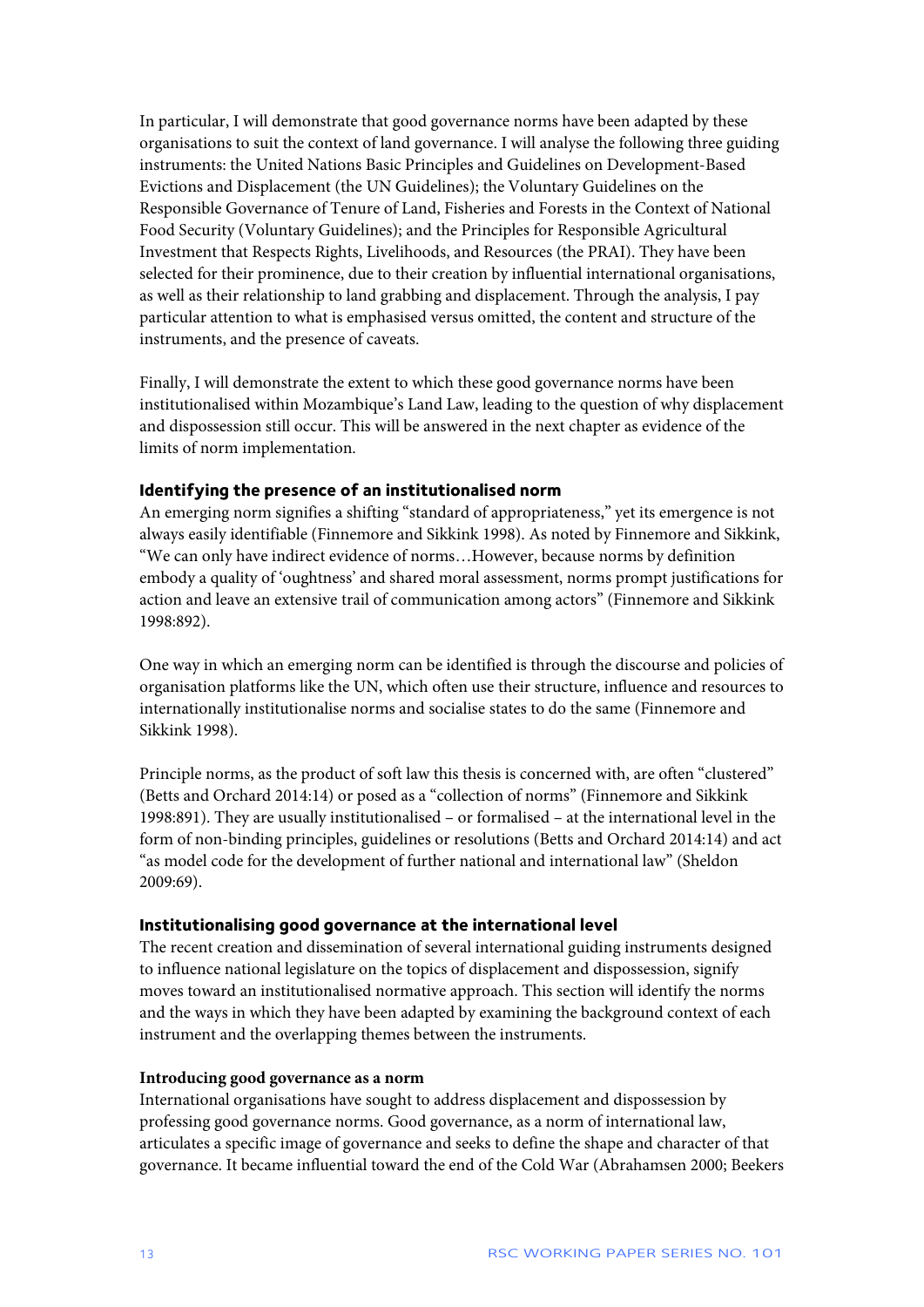and Gool 2012), which is coherent with Finnemore and Sikkink's analysis of "world-time context," during which new norms arose (Finnemore and Sikkink 1998:909). With greater ideological space for putting forth neoliberal agendas like SAPs, concerns over aid effectiveness to developing countries led to the institutionalisation of good governance norms as a condition of aid and "an objective of development assistance itself" (Abrahamsen 2000; Beekers and Gool 2012:2).

As it is a relatively empty term "commonly used in a prescriptive sense, and embraced by different kinds of actors to serve different purposes," good governance has been defined in several ways by international organisations (Beekers and Gool 2012:3). Yet most definitions tend to incorporate principles of: "transparency, participation, responsiveness, accountability and the rule of law" (Parthasarathy 2005).

Recently, this norm has been applied to land governance. As indicated by Finnemore and Sikkink, norms that use adjacency claims as a persuasion tactic are most likely to be internationally influential (Finnemore and Sikkink 1998:908). As I will show below, international organisations have managed to frame the discussion of land rights around good governance practices and principles. First, I will outline relevant background information of each instrument regarding the context of their creation, target audience and purpose. This information, combined with an analysis of their content, demonstrates that good land governance is the prevailing international solution to displacement and dispossession.

#### **Background: UN Guidelines**

The UN Guidelines, formally acknowledged by the UN Human Rights Council in December 2007, build upon the 1997 UN Comprehensive Human Rights Guidelines on Development-Based Displacement (HIC 2011:16). Introduced by the UN Special Rapporteur on adequate housing, they stress the impact of development-based forced evictions on the right to adequate housing and related rights.

The target audience is primarily for states or non-state actors that devise policies and processes related to forced eviction, with an overall intent to "minimize displacement and call for sustainable alternatives" (HIC 2011:18). The UN Guidelines are designed to: "Monitor governance as well as practices of all involved parties," and "Influence law and policy reform: The UN Guidelines could be incorporated into national laws, policies, administrative decisions and court judgments…" (HIC 2011:18-19). As they are the product of a workshop intended to "[elaborate] guidelines aimed at assisting States and the international community in development policies and legislation to address forced evictions," they aspire to minimise displacement by altering state behaviour (HIC 2011:16).

#### **Background: Voluntary Guidelines**

The Voluntary Guidelines, building upon the Voluntary Guidelines on the Right to Adequate Food, were created by the FAO and partners, and endorsed by the Committee on World Food Security in May 2012. Accordingly they have been well-informed by the context of the recent land grabs. They are the product of six years of planning and participatory, inclusive processes (FAO 2012).

As the "first comprehensive, global instrument on tenure," the Voluntary Guidelines aim to inspire responsible governance through "principles and internationally accepted standards of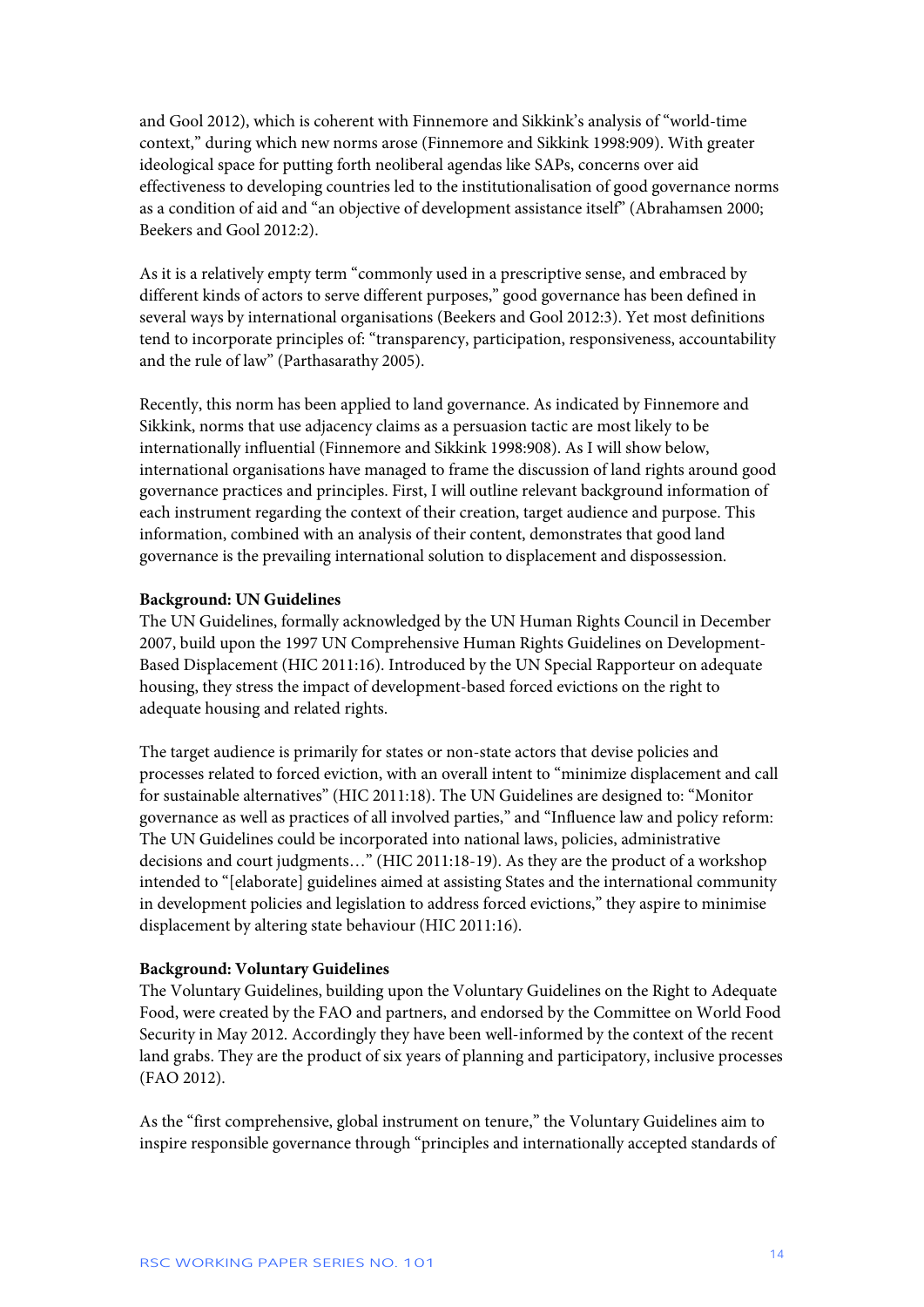responsible practices for the use and control of land…for improving the policy, legal and organisational frameworks that regulate tenure rights" (FAO 2012:back cover).

Although relatively new, they are already influential. Yaya Olaniran, chairman of CFS, is quoted in *The Guardian* saying:

*Once approved, the guidelines will be voluntary, but because they have been drawn up in such a comprehensive and inclusive process…we all anticipate that they will set the bar for policymakers. In fact, we're already seeing governments moving to bring their policies and practices into alignment with the guidelines (Tran 2012).*

#### **Background: The PRAI**

The PRAI represent a collaborative effort by the World Bank, the United Nations Conference on Food and Development (UNCTAD), FAO, and the International Fund for Agricultural Development (IFAD). They were promoted in 2010 after the need to standardise good agricultural practices (due to the rate and scale of large agricultural investments) was identified (World Bank 2010). Primarily concerned with agricultural investment, the principles are informed by specific research on the relationship between foreign direct investment and agriculture, the Equator Principles, which are designed to assess and mitigate environmental and social risk, as well as early versions of the Voluntary Guidelines (Equator Principles 2011; FAO Trade and Markets 2013).

Because the PRAI were written primarily with state and corporate entities in mind, they contain a business perspective in addition to the predominately policy focus of the other two instruments. Their purpose is to provide key actors with "a toolkit of best practices, guidelines, governance frameworks, and possibly codes of practice," particularly to improve secure land tenure governance, impact assessments and contract negotiations (World Bank 2010; FAO Trade and Markets 2013).

#### **Analysis of content**

Good governance is the primary institutionalised norm put forth by these international instruments to address displacement and dispossession from land grabs. This is most simply evidenced by the fact that the purpose of each of these instruments is to influence state legislature and policies in a way that will reduce displacement. The first assumption is that displacement from land grabs is caused by weak governance (Borras et al 2010:586; De Schutter 2011; Wolford et al 2013): "Many tenure problems arise because of weak governance, and attempts to address tenure problems are affected by the quality of governance" (FAO 2012:v). Furthermore, "Where rights are not well defined, governance is weak, or those affected lack voice, there is evidence that such investment can carry considerable risks of different types. Risks include displacement of local populations" (World Bank 2010:1).

With a high degree of consistency, the documents present ideal or "desirable" state behaviour. Based on common themes I have identified, "to follow principles of good governance" (World Bank 2010:8) in the context of land deals means ensuring the following: transparency, participatory consultative processes, the availability of relevant information, accountability/monitoring mechanisms, reduction of corruption, and (the most heavily stressed) recognition of customary law and secure land tenure based on land use over formal or written ownership (World Bank 2010; HIC 2011; FAO 2012). Secure tenure is the most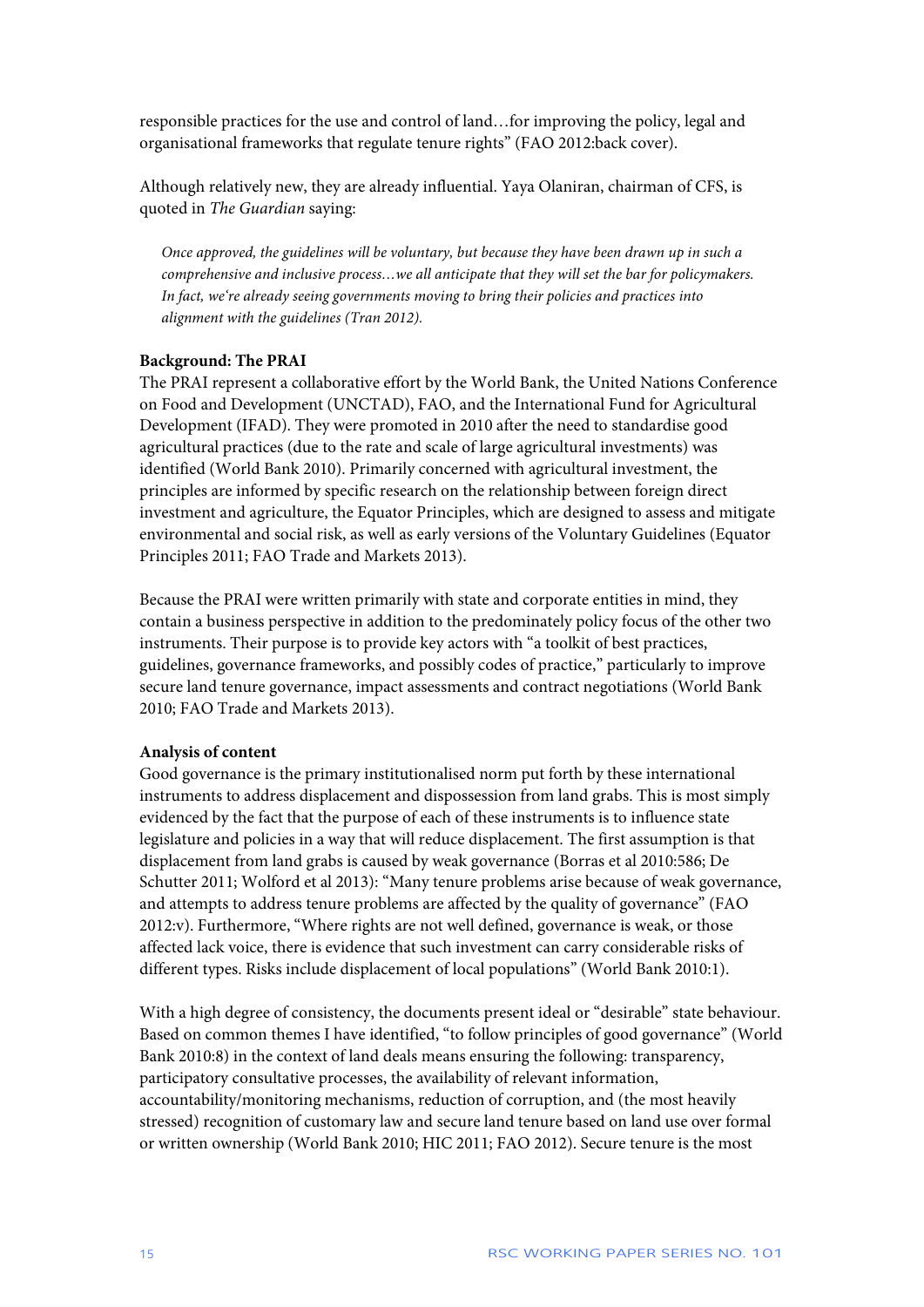widely cited responsible governance strategy because it is believed that forced evictions are "often linked to the absence of legally secure tenure" (HIC 2011:22).

The second assumption is that by institutionalising the above good governance norms, the state will have both the capacity and interest to alter behaviour in a way that reduces displacement and dispossession (De Schutter 2011). Belief in the power of good governance to address social ills is outlined in the Voluntary Guidelines' preface: "Responsible governance of tenure conversely promotes sustainable social and economic development that can help eradicate poverty and food insecurity, and encourages responsible investment" (FAO 2012:v).

Importantly, these instruments are not anomalies. They represent the wider approach followed by international organisations, NGOs and donor agencies alike, which calls for improving consultations, transparency and respecting land rights to mitigate potential violations (Vermeulen and Cotula 2010; Cotula 2011). This is reinforced by Wolford et al:

*The analyses suggest that improved governance is the key to addressing the most problematic aspects of land transfers, such as forced dispossession, speculative behaviour, corruption and a general lack of transparency…Multilateral organisations have thus focused on improving the legal and bureaucratic mechanisms with which land deals are conducted and overseen: establishing better contracts, free, prior and informed consent and clear land rights (Wolford et al 2013:191).*

When assessing the instruments' bias toward alleviating risks of potentially harmful land deals over prevention, there is a clear reason why "disciplining" land deals (De Schutter 2011:259) through improved governance strategies is presented as the preferred venue through which to effect positive change. The focus on alleviating risk through "risk management systems" (FAO 2012:4) and "strategies to reduce potential instability" (World Bank 2010:6) is evident in all three instruments' frequent references to adequate compensation, resettlement and rehabilitation plans (HIC 2011:26; FAO 2012:10). Where prevention is explored, it is generally with regard to requiring that consultations and relevant information be disseminated to those potentially affected in a timely fashion; calling for impact assessments to be conducted; and stating that displacement should *only occur* in "exceptional circumstances," and "for public purposes" or "general welfare" (HIC 2011:24; FAO 2012:6). Yet not only do the instruments leave these terms vague, but structurally, prevention is discussed toward the beginning of the instruments, which begin by outlining the *gross* human rights violations associated with displacement, and then transform into "a checklist of how to destroy the global peasantry responsibly" (De Schutter 2011:275). That any evictions should be "carried out in accordance with the present guidelines," indicates that the UN Guidelines' secondary purpose is to provide a mitigating response once displacement or dispossession is initiated (HIC 2011:24).

The tension inherent between upholding human rights versus "public interest" is left unresolved and instead good governance norms are put forth as a resolution. None of the instruments question the necessity of land acquisitions to occur or outline criteria or assessments that should be used to determine if they ought to happen at all, but instead list the stipulations to follow once the "need" for land grabs has been demonstrated. The effect is to presume that land deals are unavoidable and that any negative impacts can be mitigated by following a desired set of practices, namely the good governance principles. In other words, the belief in the inevitability of these land deals reiterates why disciplining the behaviour of states through good governance norms is so critical.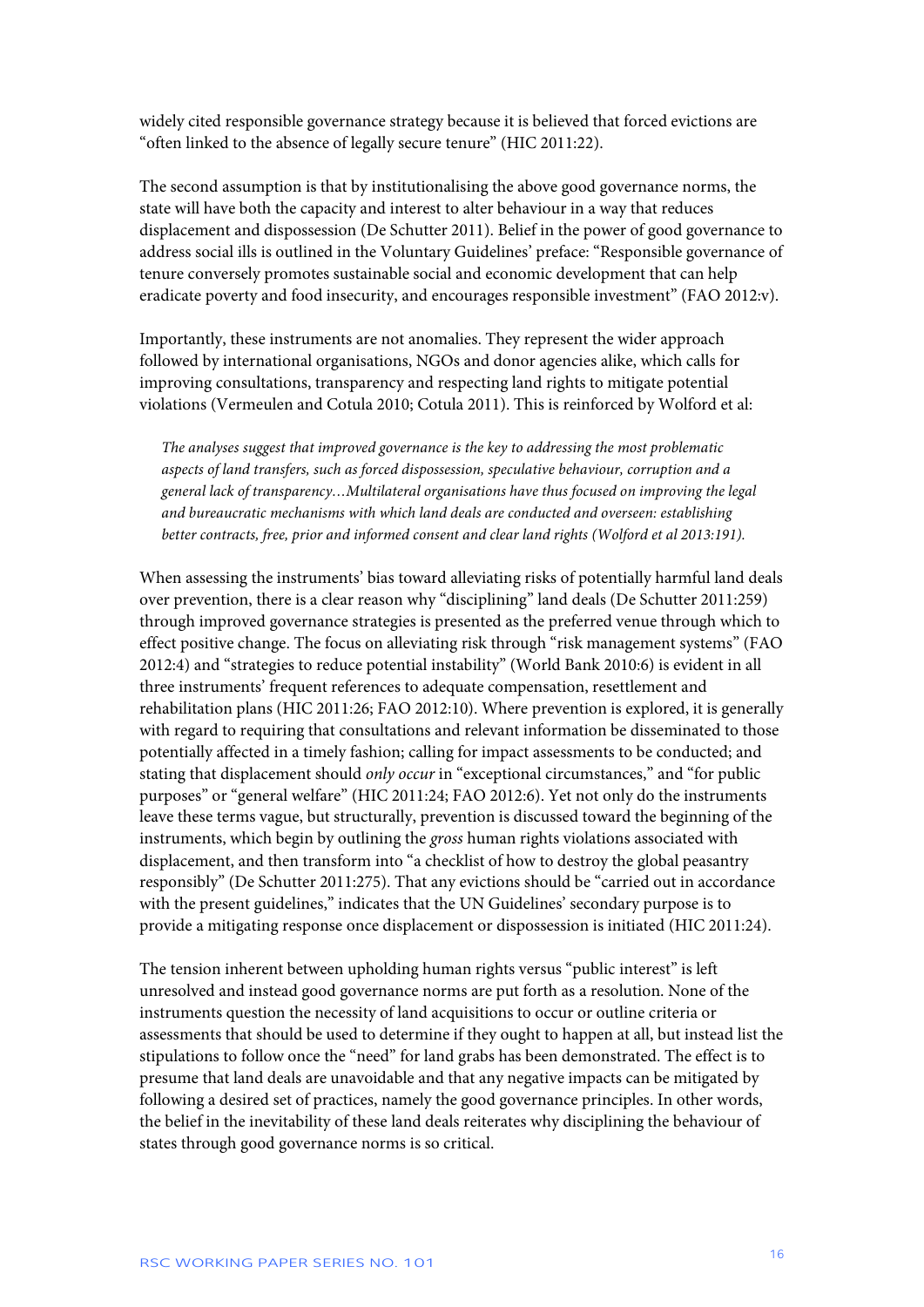Below I have devised a list of good land governance practices whose incorporation into state legislature would likely qualify as "successful" given the above international guidelines:

- Security of land tenure and use rights, including recognition of customary land laws
- Displacement or expropriation used as a last resort and in the name of "public interest"
- Requirement to compensate in the event that land rights are violated for "public interest"
- Requirement to conduct impact assessments
- Requirement to disseminate relevant information to affected communities
- Requirement to host consultations, conducted in a participatory manner, prior to transferring land use rights
- Transparent, incorrupt processes
- Presence of accountability mechanisms, such as a decentralised decision-making process
- Presence of accessible legal structures for dispute resolution and redress
- Women's access to land

To what extent are these good governance norms reflected within Mozambique's Land Law?

# **Institutionalising good governance at the national level**

As indicated by Cortell and Davis (1996), the institutionalisation of norms is evidenced through their incorporation into domestic law. It is possible for this to occur prior to institutionalisation at the international level (Betts and Orchard 2014; Finnemore and Sikkink 1998).

# **Mozambique's Land Law**

The 1997 Land Law, along with its implementation instruments – the Land Law Regulations and Technical Annex – is noted for being progressive and for containing innovative elements (Nhantumbo and Salomão 2010). Not only is its treatment of women's land rights empowering, but its emphasis on secure tenure through customary land law provides rights to land on the basis of land use and can even be upheld orally. The law's aim was to protect the land rights of Mozambicans whilst attracting agricultural investment (Tanner 2002; Knight 2010:105). In addition to this balance, the law had to consider "non-negotiables" of preserving the nationalised land system, whilst incorporating customary land systems into "formal" law (Knight 2010:101). In other words, the law had to be "flexible enough to encompass and protect the customary practices and land claims of a wide range of peoples and cultures, maintain state ownership of land and offer secure tenure and legal safeguards to private investors" (Knight 2010:101).

It is clear that many of the good governance norms professed by the international guiding instruments have been institutionalised through the Land Law. According to Knight (2010), the main features of the innovative, brief and flexible Land Law include:

- Placing customarily-recognised land rights at equal value with that of statutory land rights, realised through the right of land use;
- Establishing the right of land use in three ways: through customary law, through occupancy in "good faith for at least ten years," or through a formal application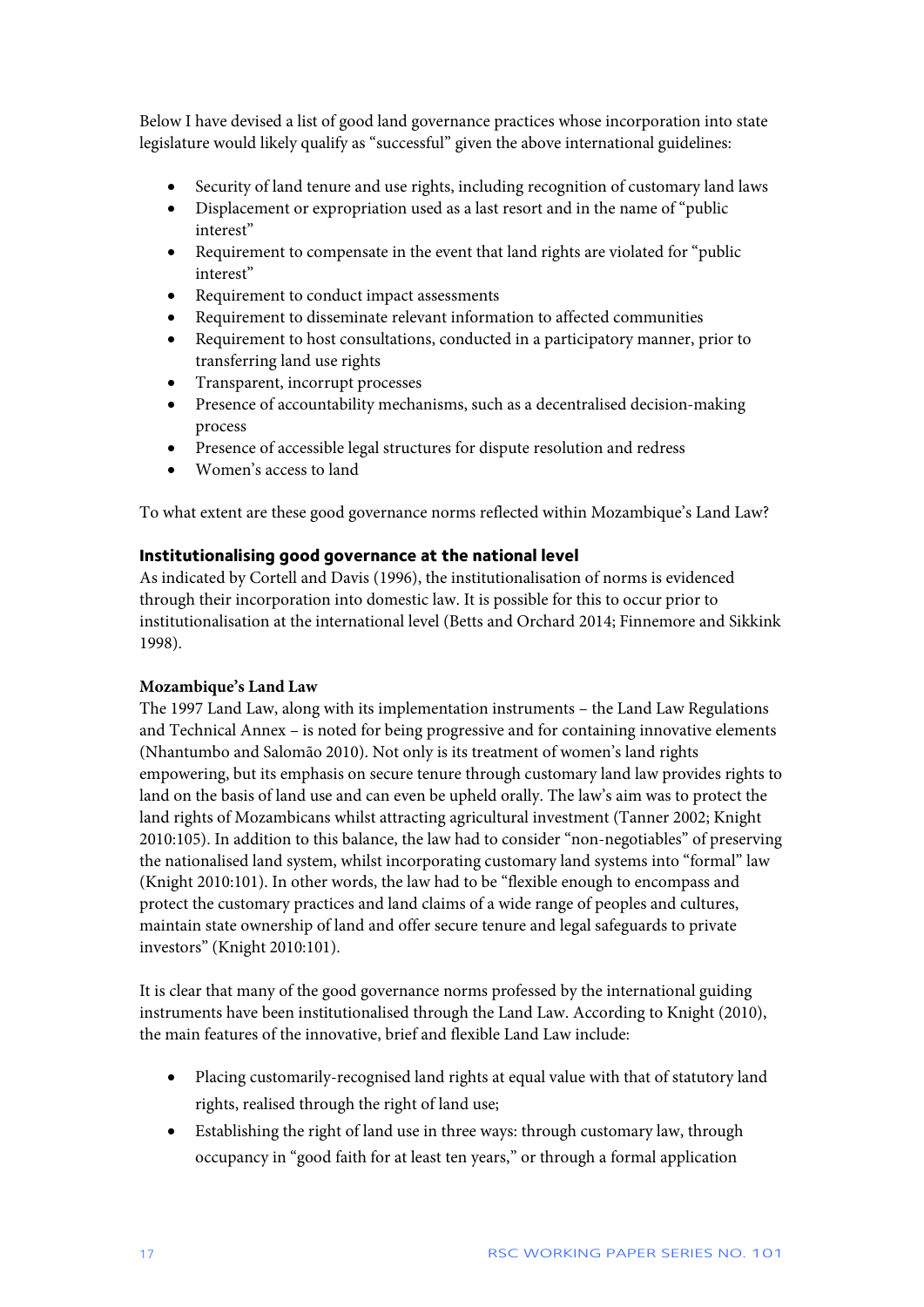procedure to the state; delegating land management (including its allocation, dispute resolution, and demarcation) to that of the community level, governed through customary principles;

- Ensuring that women have equal rights to access and inherit land, overriding any customary law that rules otherwise;
- Empowering oral recognition of rights: customary rights can be proved through oral testimony by neighbours and this is equal legally to that of a formal title (this is particularly important in a country where 55% of adults are illiterate (USAID 2011));
- Protecting customary rights of way access;
- requiring consultations with, and information dissemination to, communities by investors prior to transfer of land use rights;
- Enabling communities to "negotiate for mutual benefits" during consultations;
- Requiring fair compensation in the event that land is expropriated by the state for "public interest" (which is qualified in the constitution);
- Allowing access to dispute resolution bodies up to the highest court (Frey 2004; Knight 2010:102).

Additionally, the Land Law produced a number of changes within institutions, including devolving power to district level administrators and provincial governors to oversee key features of the land allocation process (Tanner 2002; Frey 2004) institutional changes which are signifiers of a strongly institutionalised norm (Cortell and Davis 2000).

Prevention of displacement is primarily protected through use, rather than formal ownership. Furthermore, the requirement for informed consultations, on which much emphasis is placed, and the participatory manner in which demarcation of land must take place also offer protections. By analysing the Land Law (Frey 2004), I have compiled a list of the articles that fulfil each one of the good land governance practices listed above: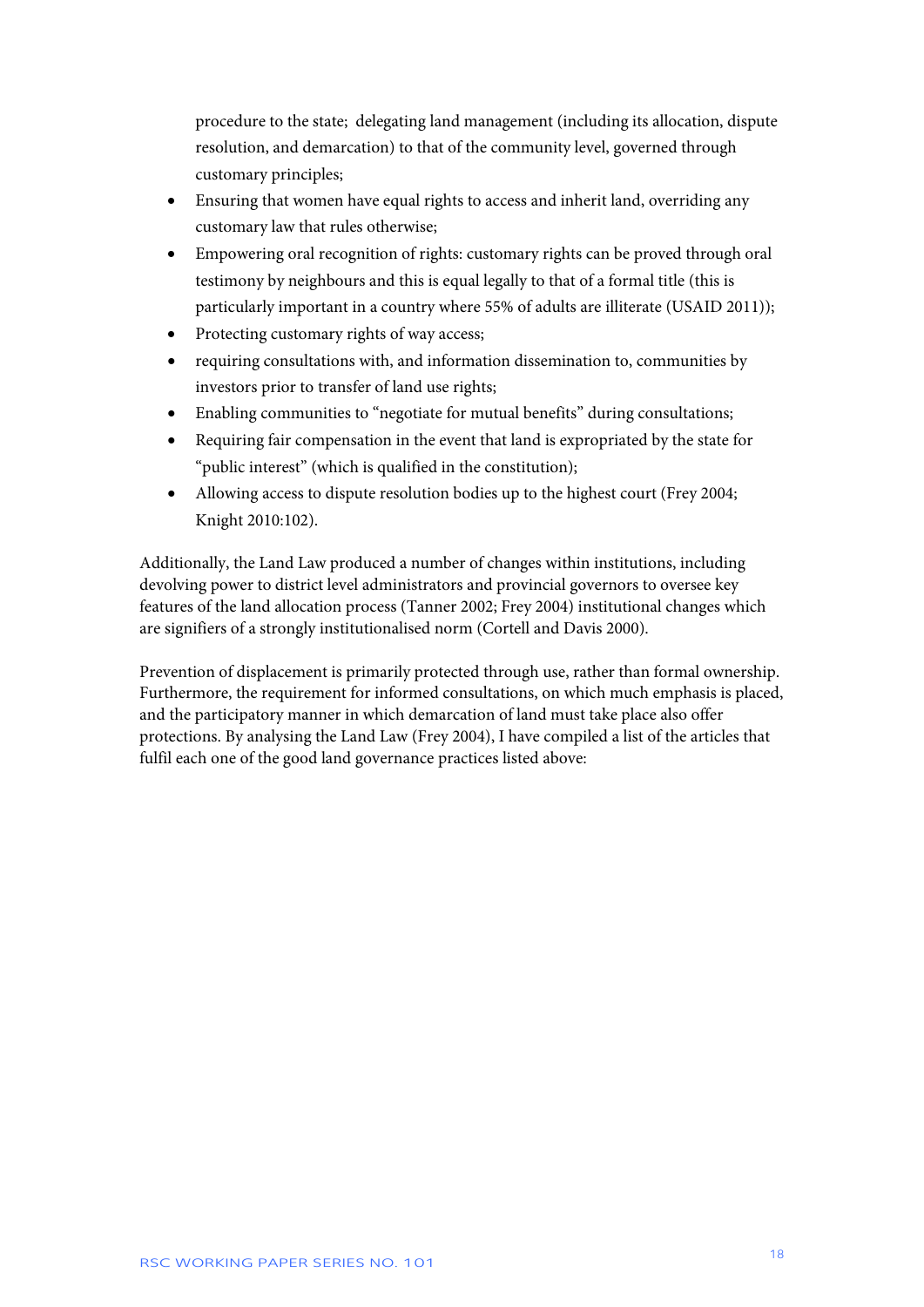| Practice                                               | <b>Article of Recognition</b>                     |
|--------------------------------------------------------|---------------------------------------------------|
| Security of land tenure and use rights,                | Article 10, 12, 13, 14, 15, 17, 24/1997; Article  |
| including recognition of customary land laws           | 9, 13, 17, 21/1998; Article 4, 16/TA <sup>5</sup> |
|                                                        |                                                   |
| Displacement or expropriation used as a last           | Article 18/1997; Article 19/1998 and Article      |
| resort and in the name of "public interest"            | 82 of the revised 2004 Constitution               |
| Requirement to compensate in the event that            | Article 82 of the 2004 Constitution; Article      |
| land rights are violated for "public interest"         | 18/1997; Article 17, 19/1998                      |
| Requirement to conduct impact assessments <sup>6</sup> | Article 1, 26/1998; Article 6, 24/1998            |
|                                                        |                                                   |
| Requirement to disseminate relevant                    | Article 5, 6, 8, 12/TA                            |
| information to affected communities                    |                                                   |
| Requirement to host consultations,                     | Article 24/1997; Article 15, 24, 25, 27/1998;     |
| conducted in a participatory manner, prior to          | Article 3, 5, 6, 7, 10, 11/TA                     |
| transferring land use rights                           |                                                   |
| Transparent, incorrupt processes                       | Not explicitly mentioned                          |
| Presence of accountability mechanisms, such            | (This is limited as accountability mechanisms     |
| as a decentralised decision-making processes           | are not explicitly mentioned) Article 22, 23,     |
|                                                        | 33/1997; Article 3, 20, 27, 35, 38/1998; Article  |
|                                                        | 6, 12/TA                                          |
| Presence of accessible legal structures for            | Article 32, 38/1997                               |
| dispute resolution and redress                         |                                                   |
| Women's access to land                                 | Article 10, 16/1997; Article 12/1998              |

**Table 1:** The institutionalisation of good governance practices in Mozambique's Land Law

# **Concluding remarks**

This chapter has argued that good governance norms are the prevailing internationally institutionalised solution to displacement and dispossession from land grabs. Despite the coherence of Mozambique's legal framework with the spirit of the international guidelines, the extent of displacement and dispossession occurring is concerning (Cotula et al 2008). Chapter four will explore what accounts for these norms becoming "lost in translation" during their implementation, following their institutionalisation. This will help us to identify the factors that limit the efficacy of these norms in practice, and how space is created for potential displacement.

# <span id="page-19-0"></span>**4 To implement or not to implement: Mozambique's Land Law**

The previous chapter concluded that there is more to norms than their institutionalisation in national laws. The purpose of this chapter is to identify the limits of law by examining the sources of the gap between norm institutionalisation and implementation in Mozambique. In

1

<span id="page-19-1"></span><sup>5</sup> TA refers to the Technical Annexe of Mozambique's Land Law.

<span id="page-19-2"></span><sup>6</sup> Impact assessments are referred to as "exploitation plans."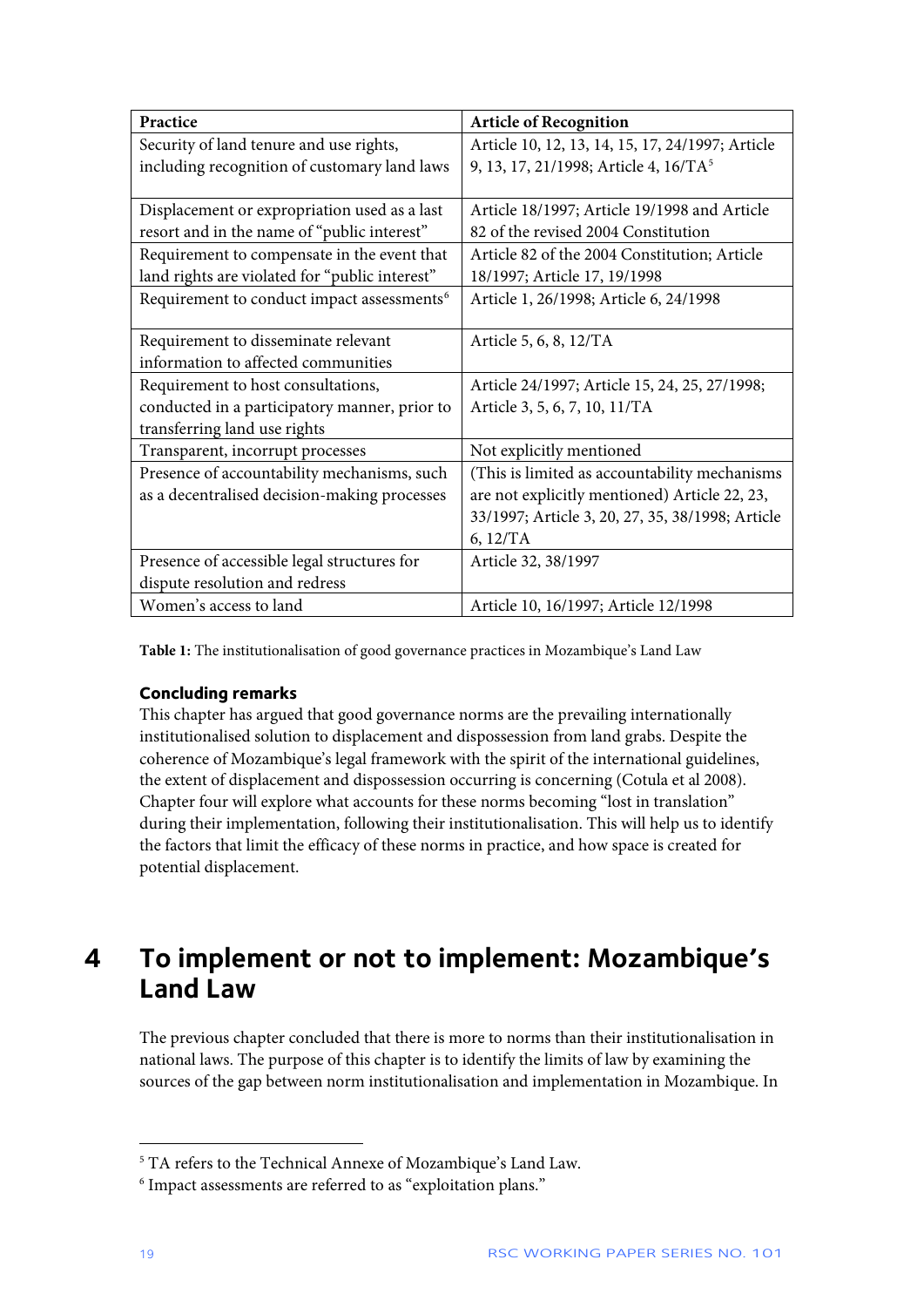other words, what mechanisms condition the norm implementation process that account for why displacement still occurs?

Similar to Cortell and Davis' (1996) theory of domestic structural contexts shaping norm impact, I suggest that Mozambique's particular governance context accounts for the persistence of displacement and dispossession, despite the institutionalisation of good governance norms. The core feature of this governance context is its decentralised operation, which I argue conditions norm implementation in two ways. Firstly, the decentralised manner through which land governance operates provides agency to local actors over the norm interpretation process, allowing them to "translate" and use norms to their benefit. The resulting haphazard implementation of norms is facilitated by state attitudes (indicating a low domestic salience). Secondly, decentralising implementation has provided the state with material benefits and thus it has little incentive to re-centralise the implementation process.

Because of its focus on governance, this chapter employs a historical and political anthropological lens to understand the nature, operation and reproduction of power and governance. The chapter begins with an explanation of historical institutional structures that have shaped land governance today, and analyses how a particular political culture and corresponding governing strategy have evolved in relation to one another. Thus I will examine intra-state relations and sources of legitimacy through the colonial era to that of when the 1997 Land Law was created. A shift in governing tactics around the time of the Land Law's creation is critical for understanding the way in which ideational and material factors have conditioned the norm implementation process. I will demonstrate the political context in which the Land Law (as an embodiment of these norms) was created to highlight its underlying political agenda to shift toward decentralised governance. Highlighting the politicisation of the Land Law calls into question whether or not it was ever intended to be implemented, or at least under which circumstances it was intended to be implemented. Next I will show that the implementation process is shaped by the governance tactic of decentralisation, which has enabled local actors – reinforced by state attitudes – to shape norm interpretation. This accounts for *spaces for exploitation and co-optation* within the implementation process. Finally, to flesh out the material factors at the state level, I will examine the ways in which the implementation process has been used by the state for statemaking and economy-building purposes. By demonstrating that the gap between institutionalisation and implementation is not the result of a lack of capacity or sporadic opportunistic actors, but rather is rooted in a complex and calculated governance strategy, motivated by historical, political and economic factors at both domestic and international levels, I explain the systematic co-optation of norms as what Levien (2013) calls a "regime of dispossession". In such cases, socially and historically-embedded state structures and economic rationales combine with "ideological justifications [to] generate a consistent pattern of dispossession" (Levien 2013:383).

# **The need for legitimacy and a nation within a bifurcated, post-conflict state: a historical perspective**

A relationship exists between the nature and operation of colonial rule and the form that the state and state-building assume post-independence (Sumich and Honwana 2007). To understand Mozambique's state-societal relations and why a new ruling tactic developed to maintain legitimacy after the civil war, I will examine the historical context of governance – as it was and continues to be shaped by spatial relations – and how these governance approaches were received by the population.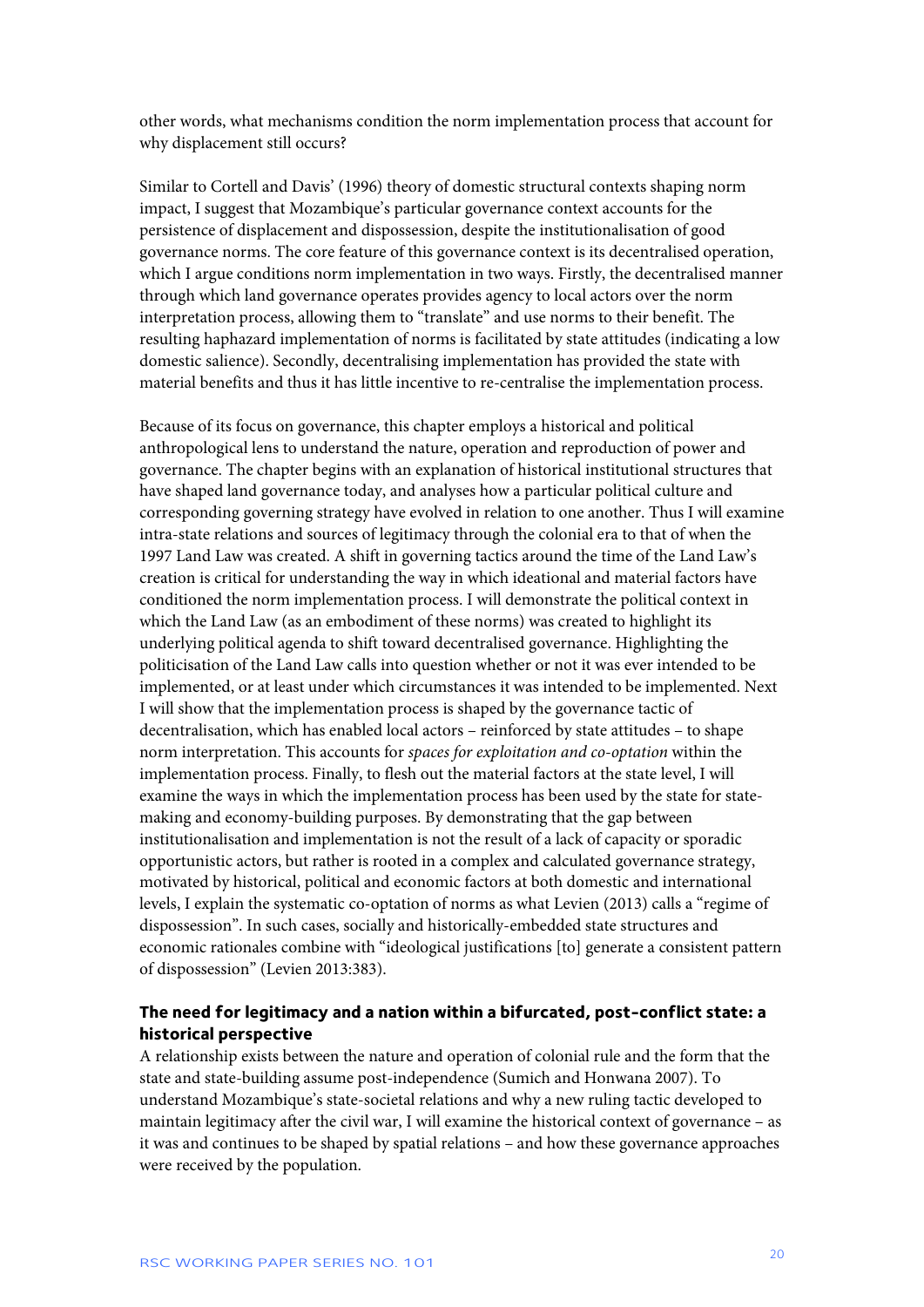Portuguese colonial rule in Mozambique constructed what Mamdani calls a "bifurcated state," in which differential legal treatment of groups was spatially determined through the type of colonial rule for the ends of addressing "the native question" (Mamdani 1996:16). The Portuguese exhibited both indirect and direct rule. Together these forms of rule:

*Evolved into complementary ways of native control. Direct rule was the form of urban civil power. It was about exclusion of natives from civil freedoms guaranteed to citizens in civil society. Indirect rule, however, signified a rural tribal authority. It was about incorporating natives into a stateenforced customary order (Mamdani 1996:18).*

Each operated through their own legal order. The result was an inclusively-excluded rural population, in which the terms of inclusion were legally inscribed by the colonial order (Mamdani 1996).

While colonial governance was characterised by exclusion, what is more significant to the disarticulating legacies that still linger today is "how the subject population was incorporated into – and not excluded from – the arena of colonial power" (Mamdani 1996:15). On the one hand, a tiny select group of urban African elites, known as the *assimilados* or *civilados,* were legally incorporated under direct rule as citizens (Sumich and Honwana 2007; Mamdani 1996). The *assimilados* were "granted full legal equality with the Portuguese" and "preferential employment" (Sumich and Honwana 2007:6). However, colonial rule stifled their aspirations and many would go on to form the basis of the Mozambique Liberation Front party, FRELIMO, in 1962, and eventually dispose of Portuguese rule (Sumich and Honwana 2007).

On the other hand, the majority of the African population were subjects living under indirect rule in rural areas. Their selective incorporation and recognition allowed for the recruitment of forced labour, high labour taxes and integration into the wage labour economy, all of which facilitated the functioning of a highly centralised urban state (Sumich and Honwana 2007). Lubkemann cites this institutionalised urban bias as forming the "precipitating conditions" for the "fragmented wars" that later characterised Mozambique's civil war, due to the way that it "created a pervasive culture of local "disengagement" from central political authority" (Lubkemann 2005:502). In rural Machaze, where Lubkemann conducted his research, historical "strategies of central governance relied primarily on periodic intrusive action based on shows of force and less on more systematic and more comprehensive bureaucratic means" (Lubkemann 2005:503). The resulting resistance not only produced disengagement from, and mistrust of, government, but also "strengthened the legitimacy of many local social institutions" (Lubkemann 2005:503).

After a decade-long war with the Portuguese, FRELIMO inherited in 1975 a bifurcated state deeply distrustful of central government. FRELIMO's governance strategy ironically reflected more continuity than change: it was rooted in "a strong belief in centralisation and state intervention" and incorporated select educated groups of society into privileged positions to fill administrative voids left by the rapid exit of the Portuguese (similar to the *assimilados*) (Sumich and Honwana 2007; Mamdani 1996). In this way, "FRELIMO's governance capacity [was]...dependent upon those locals it co-opted into its own program" (Lubkemann 2005:503).

FRELIMO also continued to estrange the rural population by nationalising all land in the name of socialism, implementing large social engineering programmes designed for collective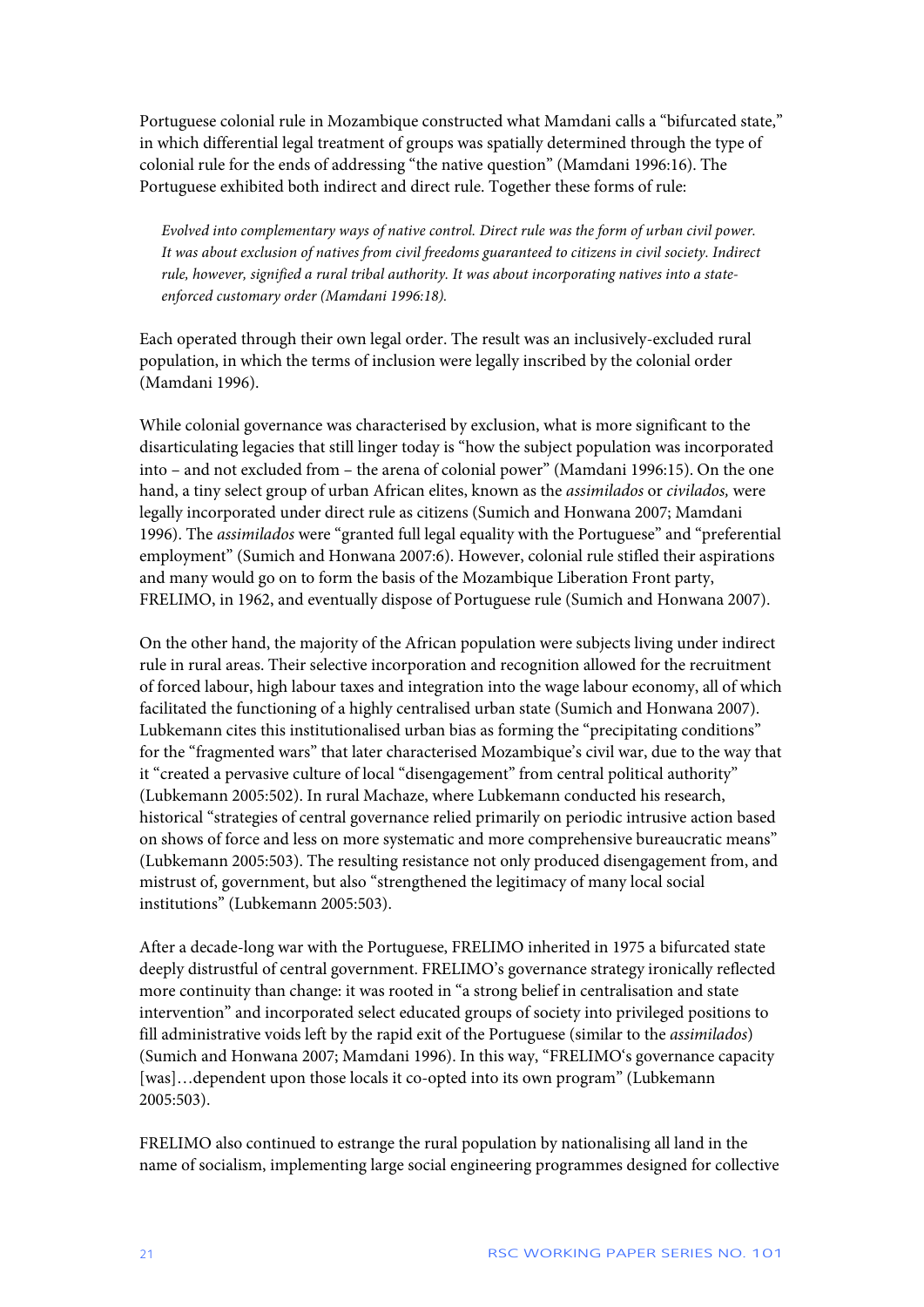agriculture production and forcibly removing peasants that refused relocation (Sumich and Honwana 2007; Mamdani 1996). Alienation of the rural sector was further reinforced when FRELIMO abolished customary structures and traditional authorities (due to their association with indirect rule) and replaced them with party cadres (Mamdani 1996; Knight 2010). The party's policies "reinforced an already established culture of disengagement from central authority, but also significantly amplified local forms of social antagonism by challenging the established local sociopolitical order and contributing to economic crisis" (Lubkemann 2005:503). This threatened the party's legitimacy.

Reproducing many of their colonial rulers' tactics produced many of the same grievances and soon an internationally-backed insurgency, the Mozambican National Resistance (RENAMO) formed. The subsequent brutal civil war decimated the economy and its effects were felt nation-wide. Coherent with the above analysis, RENAMO's domestic popularity stemmed more from the fact that they represented a challenge to the existing centralised order than stood for an alternative order: "The fact that RENAMO also did not articulate an alternative vision that included any significant presence of central authority in local lives resonated resoundingly with the local terms of 'legitimacy'" (Lubkemann 2005:503).

Thus the critical piece of historical information threading through the colonial and postindependent era is the existence of a spatially-divided political body with a deep distrust of centralised order.

# **New governance tactics and the Land Law's underlying political agenda: mending a bifurcated state?**

# **A shift in strategy**

The end of the civil war in 1992 brought the need for a new governing strategy. A destabilised economy in a post-Cold war, rising neoliberal era, and a regionally divided state with an urban bias produced during colonisation and replicated through civil war tactics, Mozambique required both political and economic stability as well as some semblance of nation-building.

The drafting of the National Land Policy in 1995 came just one year after Mozambique's first multi-party state elections, which saw FRELIMO elected to power. The shaping of internal politics by larger geopolitics, combined with internal pressures, put the state into a precarious position that had to be navigated carefully when constructing the Land Law. Firstly, the loss of the Soviet Union as a funding source meant that an alternative source was needed. Secondly, there was pressure from international organisations<sup>[7](#page-22-0)</sup> to attract investors through neoliberal norms (Lunstrom 2008). Thirdly, after 25 years of war, there was the need to defuse further conflict potential. Thus it became essential to answer the "land question." Five million people displaced during the war were now returning home to resettle their land (Tanner 2002).

Fourthly, and crucially, FRELMIO needed to maintain and reassert internal legitimacy, especially in rural areas. Given FRELIMO's loss of support following attempts to outlaw customary structures, it became critical to recognise their power and legitimacy (Tanner 2002, 2005). These structures not only survived but "accounted for over 90% of land tenure rights" (Knight 2010) and they asserted their authority over land management by addressing the land situation of returnees more effectively than the state. Thus the state could no longer politically

1

<span id="page-22-0"></span><sup>7</sup> This is what Finnemore and Sikkink (1998) refer to as "organizational platforms."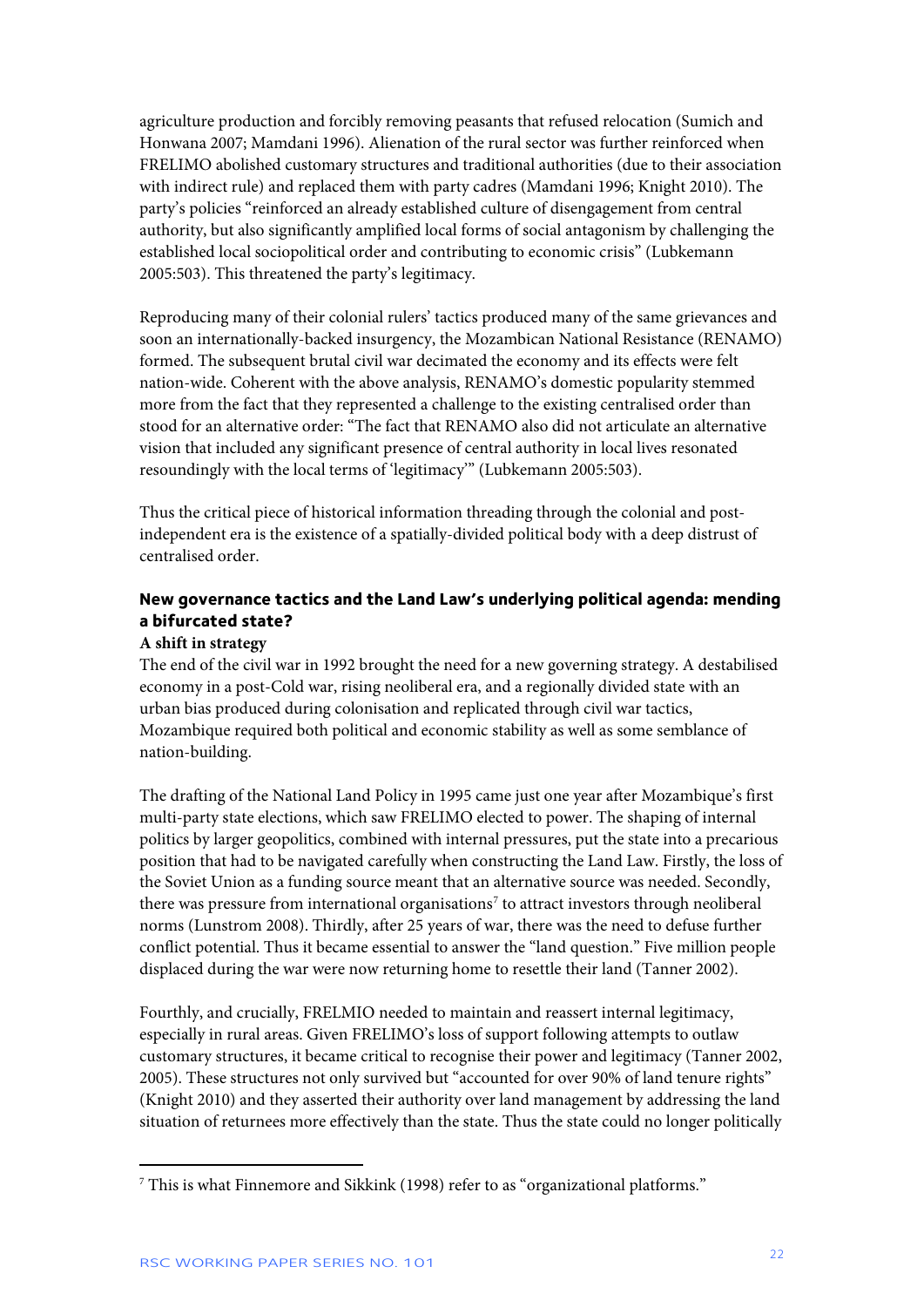afford to ignore the social legitimacy that traditional authorities possessed (Lunstrom 2008; Tanner 2002, 2005; Knight 2010).

In sum, the overarching governance question was how to retain legitimacy within a bifurcated, postcolonial, post conflict, post-Cold War state, amidst an international sphere of neoliberal pressures, competing internal sources of power, a decimated economy with no Soviet lifeline and a pressing land question. The Land Law would have to consider all of these pressures.

### **A political agenda**

While FRELIMO refused to budge on denationalising the land despite World Bank pressures, one way to appease the various groups was by decentralising power over land use rights to local structures, guaranteeing secure tenure by "turn[ing] *de facto* customary rights into *de jure* tenure" (Knight 2010), and institutionalising good governance norms as described in chapter three. Tanner argues that FRELIMO recognised that customary structures "were carrying out an important 'public' service at very low cost to the State" and so "decided that rather than mandate an entirely new mechanism for natural resource management, it made sense to give [customary] systems full legitimacy under the law of Mozambique" (Tanner 2002:21). This pleased the international community, which wanted to see a smaller state and greater respect for property rights to secure investment (Lunstrom 2008). It also pleased the domestic population as the prevailing view of legitimacy was one rooted within customary authority structures, and whose (small) civil society had lobbied for recognition of land rights based on occupancy, delimited at the community level (Lunstrom 2008). Therefore, by empowering customary structures, one could argue the institutionalised norm of recognising secure tenure through customary law presented a "cultural match" for the majority of Mozambicans.

While decentralisation was not FRELIMO's first choice, and though it did generate debate within the party (Tanner 2002), devolving power to customary land authorities served to balance both domestic and international pressures. Furthermore, decentralising land governance aligned with a 1994 national policy shift that established local governance structures in order to link urban and rural areas. According to Orre and Braathen, "From the perspective of the bifurcated and centralised state, this was a revolutionary break with the past" (Orre and Braathen 2001:212-213). When examining the political uses of customary law, we see that its recognition provided FRELIMO with an alternative source of legitimacy, a means to maintain peace and attract investors, and a way to keep local authorities under a close watch. In this way, the institutionalisation of good governance norms through the Land Law must be understood as a political tool used by FRELIMO to re-legitimate their party, stabilise the nation and rebuild the economy.

#### **Rationalising the governance strategy**

Thus we gain a glimpse into the logic of governance, in which the power of the party is strengthened not through direct consolidation or force, but rather through diffusion, extension and penetration into society, characterised by a blurring of state and society:

*In the sub-Saharan African context, the term "decentralisation" may be deceptive because it implies the transfer of control and authority from the state level to lower levels within a politicoadministrative and territorial hierarchy…In reality, the state is rarely in control at the outset. By*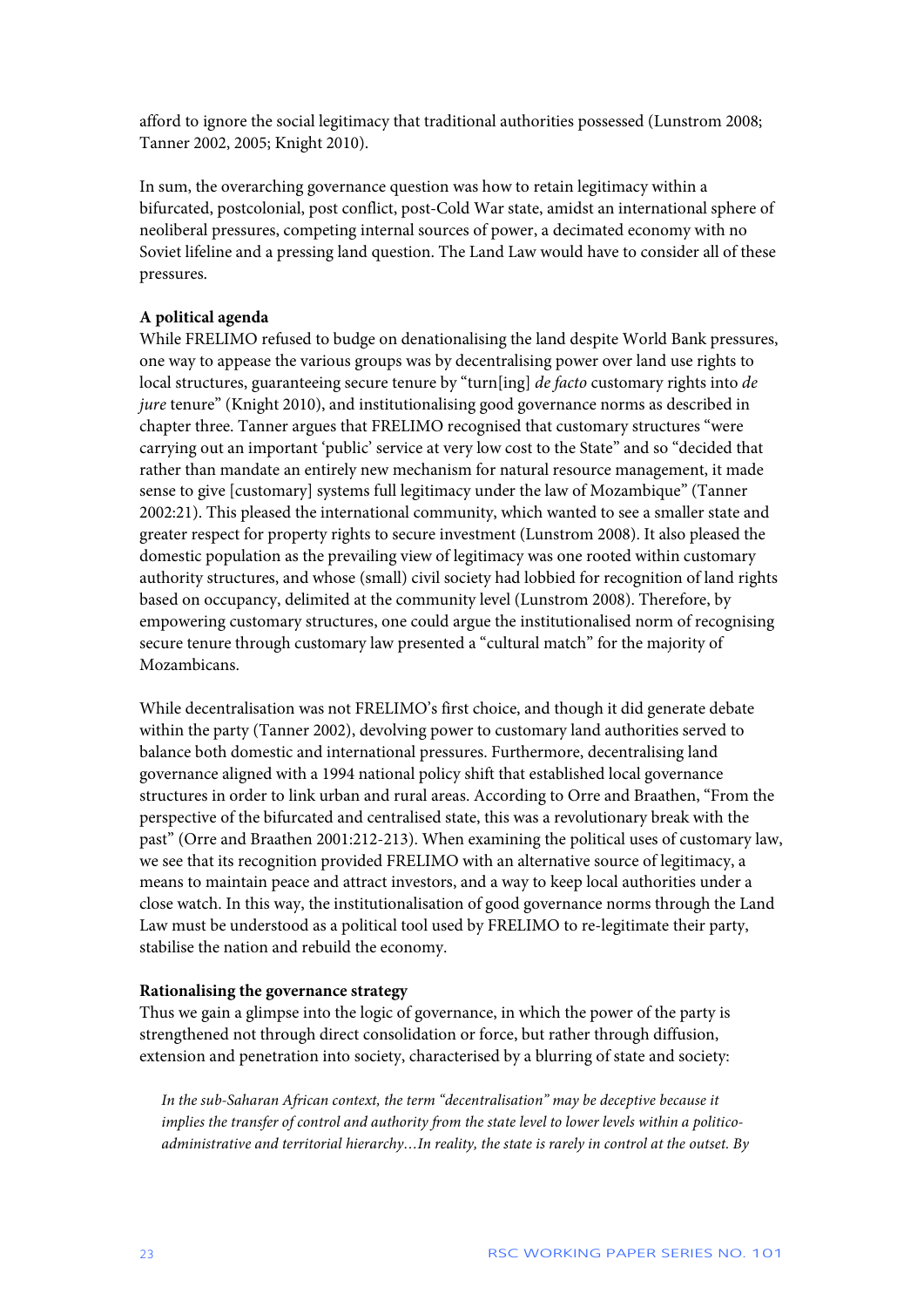*establishing decentralised institutions, sub-Saharan African states may actually increase their control over land (Pedersen 2012:271).* 

This is supported by Orre and Braathen's account of the 1994 law that institutionalised decentralisation: "A close reading of the report on the debate leads to the conclusion that the main concern of the decision-makers was to *strengthen national unity through decentralization*" (Orre and Braathen 2001:212-213).

This begs the question: How has FRELIMO's "polycentric, not hierarchical" (Pedersen 2012:271) governance tactic conditioned the implementation of good governance norms?

## **Spaces for exploitation and co-optation: decentralising the Land Law's implementation**

In assessing the role of decentralisation in implementing Tanzania's land law, Pedersen (2012) notes that decentralisation is a recent Sub-Saharan African trend. He argues that while decentralisation theory predicts greater accountability and service delivery, the nontraditional nature of governance as "polycentric, not hierarchical" has shaped the "discrepancy between reform promises and reform outcomes" (Pedersen 2012).

Similarly, I argue that the implementation of the Land Law and its good governance norms has been shaped by the governance context: decentralisation has made it possible for local actors, reinforced by state attitudes, to shape the process in a way that not only discredits good governance norms, but creates *spaces for exploitation and co-optation* of these norms. As noted by Cortell and Davis, "government officials and societal actors can invoke an international rule to further their own particularistic interests" (Cortell and Davis 1996:453). State attitudes – reflective of their own interests – have been critical to encouraging cooptation and signify low domestic salience of the norms (Cortell and Davis 2000). Thus I will show that norm interpretation leading to co-optation is undertaken by empowered local actors, reinforced by materialist state attitudes and made possible by institutionalising decentralised governance.

# **In what ways are norms transformed and by whom? The role of "designated experts"** The Land Law is filled with *spaces for exploitation and co-optation* – spaces which help explain why a country with one of the most progressive land laws "can also be raising some of the biggest concerns about peasant dispossession during the current land grab" (Fairbairn 2013:343).

As Krook and True note, norms "tend to be vague, enabling their content to be filled in many ways and thereby to be appropriated for a variety of different purposes" (Krook and True 2010:2). Ultimately, it is local actors that fill this content as "local actors are highly significant for defining *how* it is that a norm manifests in practice" (Betts and Orchard 2014:10). Accordingly, it is useful to trace the sets of actors that possess agency over the implementation of good governance norms.

Domestic elites, including traditional customary authorities and local level administrators, possess much authority over allocating land. Fairbairn (2013) demonstrates that foreign access to land in Mozambique is shaped by these actors whose influence often counts more than official property rights. Because all foreign investments require internal partnerships (due to the lack of a formal land market), elite Mozambicans are able to use their "social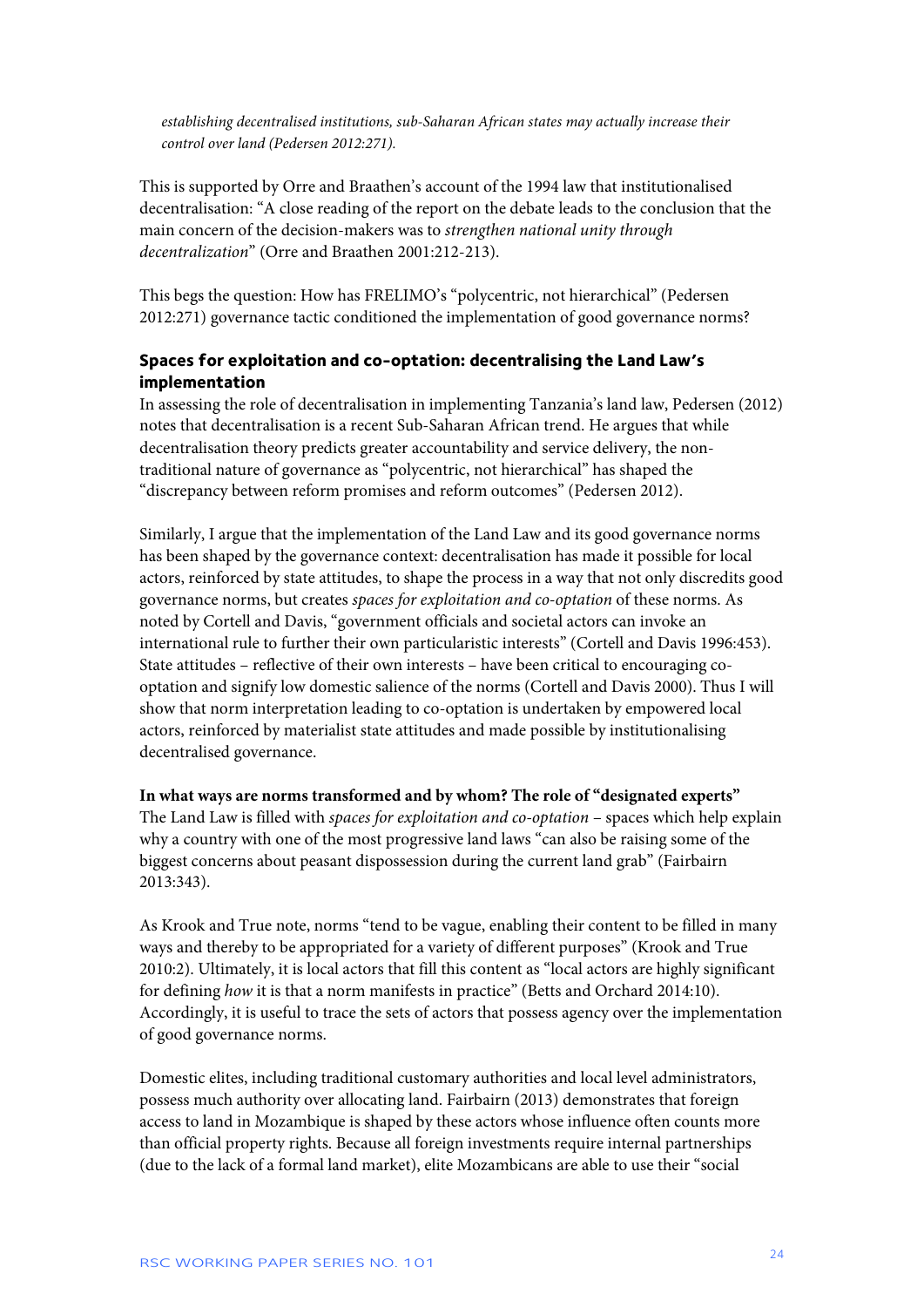power" to shape the process of land acquisition by domestically acquiring rights that are then transferred to foreigners (Hall 2011; Fairbairn 2013). Fairbairn assesses five sources of domestic power (including "traditional authority, bureaucratic influence, historical accumulation, locally-based business knowledge and networks, and control over the development agenda") to explain how "access control" is determined by domestic inequality between actors (Fairbairn 2013:338). In particular, local and district-level authorities have been empowered by the Land Law and play a vital role in allocating land. This often results in benefits for "the administrators themselves…and political elites whose connections give them sufficient clout to influence the actions of those administrators" (Fairbairn 2013:346).

Because of the emphasis placed on community consultations as a "central tenet" (Knight 2010:126) in protecting community rights, traditional authorities also play a crucial role in land access. In the aftermath of a changed policy in 2000, their role has become more authoritative and more closely linked to the party: "the access control they exercise stems from both their customary community leadership and their reinstated relationship with FRELIMO" (Fairbairn 2013:344). Through Decree 15/2000, community representation has been redefined in a way that reduces checks and balances and extends state authority into the local. It does so by assigning these leaders a double role of traditional authority and state agent while institutionalising their cooperation with the state (Kyed and Buur 2005).

Such positions of power transform elites into what Betts and Orchard (2014) refer to as "designated experts" legally endowed with power over interpreting the Land Law (Knight 2010). They often interpret the law in a way that undermines community involvement in negotiations and decision-making whilst furthering their own interests (Fairbairn 2013). Driven predominately by material interests, the consequent dilution of customary land rights protection has caused the co-optation of several good governance norms, such as ensuring that consultations are fair and participatory, information is disseminated in a timely manner, impact assessments are conducted in advance, and dispute structures are accessible. The result is that these norms operate more as checklists than meaningful protection mechanisms.

### **Interpreting and co-opting norms**

As indicated above, the main mechanism of protection in the Land Law is the requirement of a consultation between communities and investors prior to applying for a transfer in land use rights (Knight 2010; Tanner 2002, 2007; USAID 2011; Cotula et al 2008). However, multiple reports indicate that consultations are carried out haphazardly, often through only one meeting lasting a few hours in which communities only learn about the request on the day of the meeting (Norfolk and Tanner 2007; Cotula et al 2008; FIAN 2010; Knight 2010; Fairbairn 2013). Beyond the issues of *who* represents the community at these consultations, there are numerous reports of vague, contradictory or missing meeting minutes outlining investor obligations (Knight 2010; Fairbairn 2013). Instead, consultations are viewed more as impediments or "one of various administrative hurdles necessary" (Knight 2010:139) than protection mechanisms (Nhantumbo and Salomão 2010). This is supported by an interview that Fairbairn conducted with a senior party member, who preferred to conduct community consultations in advance so that once an investor expressed interest in land, "they would not have to go through the arduous process of explaining their actual project to communities and negotiating" (Fairbairn 2013:350). Although a recent legislative change now requires at least two consultations take place, there is little to indicate that the "checklist" nature of the consultations, in which investors "effortlessly fulfil[ing] deeply complex principles like 'consultation and participation' and 'social sustainability'" will change (Fairbairn 2013:337).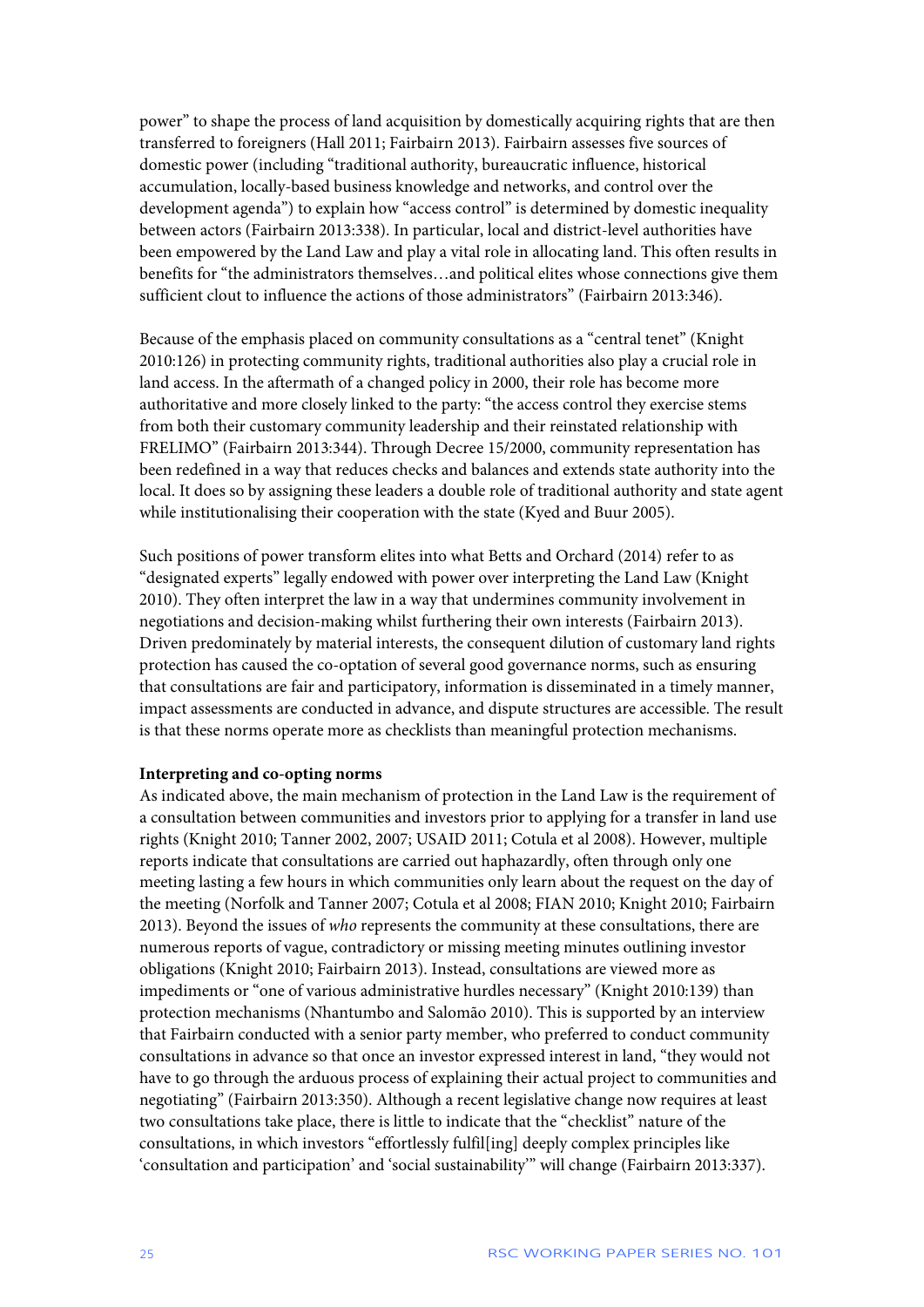The following quote within an FAO report captures the essence of the "checklist" nature that the norm of community consultation has become:

*By failing to create the space for a community to be genuinely consulted and assertively negotiate compensation and a share of the benefits gained from use of its land, local officials have transformed these exercises into obligatory performances of consultation, wherein the community does not have a real right to deny the land grant, does not have the support necessary to be able to negotiate with the investor as an equal at the bargaining table, may never see the promised benefits materialize, and, in the instance of a breach, has no way to enforce the agreement (Knight 2010:143).*

The implementation of impact assessments has also diverted from its original purpose in a problematic way. At times, assessments are not even undertaken (USAID 2011; Norfolk and Hanlon 2012). When they are conducted, environmental impacts are often glossed over and not discussed with communities, while social impacts are spun in a way that presents resettlement as a positive opportunity (Nhantumbo and Salomão 2010). Furthermore, while there are accountability mechanisms to ensure an investment plan is implemented within a certain timeframe, there is no equivalent to ensure promised community benefits are delivered (Knight 2010).

Equally problematic is the way in which dispute legal structures have been used. Despite all of the complaints regarding consultation procedures, not one case has been brought to court (Fairbairn 2013; Knight 2010). This is because when "conflicts over land allocations arise they are resolved on an ad hoc basis, often by the same district or provincial administrators who assigned the land to an investor in the first place" (Fairbairn 2013:341). Thus by decentralising authority, the Land Law has granted local actors with a large degree of independence over interpreting and applying the law and often they do so in a way that diverts from the original intended purpose of the international good governance norms.

#### **What supports norm co-optation? The role of state attitudes**

According to Cortell and Davis (2000), norms that are less domestically salient are less likely to resonate and more likely to be appropriated; this is particularly likely in states with decentralised governance structures and distant state-societal relations, as is the case in Mozambique. Domestic saliency is exhibited through how the norm is treated in political discourse as well as state policy – the combination of which I refer to as state attitudes. In Mozambique, the co-optation of norms during the implementation process has been reinforced by state attitudes that fail to stand up for community rights. The lack of support is exemplified through the state's actions and policies that undermine the norm's implementation:

- Its wider development agenda and lack of funds designated to its cause;
- Alterations and interpretations of the law that diminish community rights;
- The state's use of "public interest" claims;
- State conflicts of interest.

In fact, "the current government appears intent on dismantling much of what is innovative about its legal framework" (Hall 2011:206).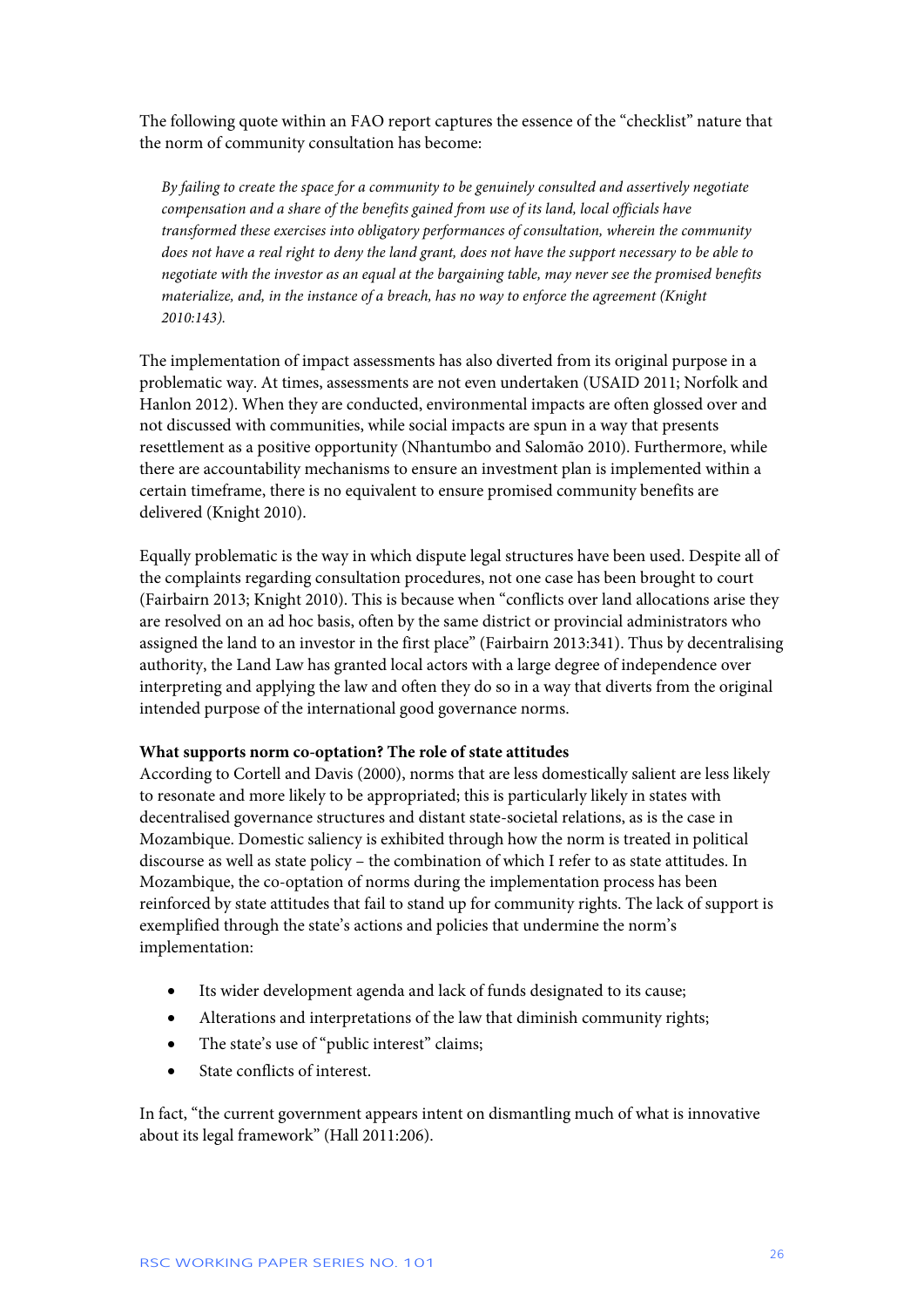Fairbairn noted that control over the development agenda is crucial to shaping the interpretation of land rights: "National-level politicians shape the discourse surrounding development, and the policies they craft set a precedent for how agricultural investment and land rights are interpreted" (Fairbairn 2013:349).

The state has communicated its attitude by constructing a wider development agenda that is structurally incoherent with that of community land rights. This preference has been exhibited through investment incentives such as low taxes and the passing of recent initiatives, including the 2009 Policy and Strategy for Biofuels and PEDSA, the Strategic Plan for Agricultural Development. These initiatives essentially aim to increase biofuel production; reduce the country's dependency on oil imports (Nhantumbo and Salomão 2010); grow the agricultural sector by 7% annually by "dealing with issues that affect investor confidence"; and move away from subsistence toward commercial agriculture (Republic of Mozambique 2010). These policies follow a longer trend of "prioritising investors' applications for rights of land use at the expense of community land rights" (Knight 2010:138). Some members of government have noted that the Land Law does not align with this wider agenda and have called for its overhaul (Knight 2010:136). In this way, a complex alliance between Mozambican state development policy and the international demand for biofuels has displaced the protection of community rights and created an environment of wilful blindness for norms to be implemented haphazardly.

The attitude is further reinforced by the abysmal lack of public funds allocated to community rights. As of 2005, spending on agriculture comprised only 4% of the total budget, and of this 4%, the Land Law's implementation only received a fraction (Tanner 2005). Instead of investing in educating communities about their rights or how to delimit their land (of which only 12% have been delimited as of 2012), public funds have instead been allocated toward investment (USAID 2011; Fairbairn 2013):

*Government officials have appeared to be firmly on the side of the investors, focused more on securing the land for the intended investment than protecting community interests, promoting partnership ventures, or ensuring that communities are appropriately compensated (Tanner 2005:10).*

The lack of funding for the sector combined with the requirement of investors to submit an application fee for land use "doubles under-financed administrative officials' incentives to prioritize private investors' land applications" and reiterates why local actors may only haphazardly implement norms (Knight 2010:135). Thus gaps in implementation are not as much about a lack of resources as they are about a lack of political will.

Another indication of the state's lack of commitment to implementing the Land Law is demonstrated by the reinterpretation and revision of the Land Law and 1990 Constitution over time, "dilute[ing] the potency of community land rights" to suit its political and economic agendas (Fairbairn 2013). Key alterations include an amendment to the 2004 Constitution, Decree 15/2000 discussed above, and an amendment to Article 35 in 2007, which have all disempowered community land rights (Kyed and Buur 2005; Norfolk and Tanner 2007; Knight 2010).

Perhaps the most obvious manifestation of the state's attitude toward community rights is the expropriation of land through the ideological justification of "public interest," which, with the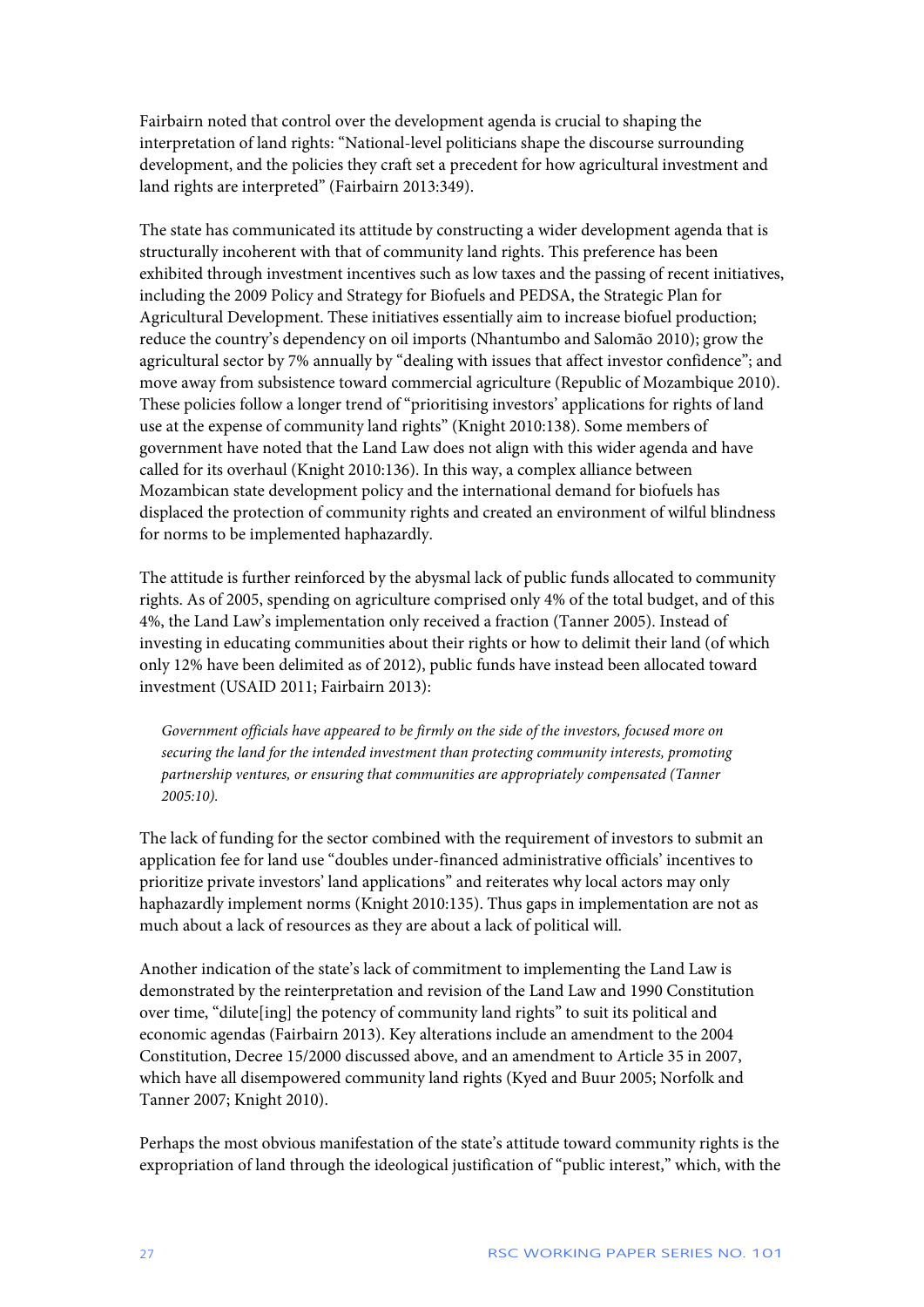recent change in the Constitution has made it easier to terminate existing land rights for this reason. Lunstrom (2008) documents one particular case, the Massingir Velho village within Limpopo National Park, in which the state reclassified occupied land as "tourist" or "wilderness" areas in order to attract investment. This reclassification enabled the park administration to interpret the Land Law in a way that does not automatically recognise use rights and is now trying to relocate 5,000 to 6,000 people (Lunstrom 2008). These people "were not adequately consulted before the park was created but, rather, were simply informed that they were living inside a national park" – hardly a model example of community rights protection (Lunstrom 2008:349). Finally, there are cases in which the state is a stakeholder in an investment project, such as the Massingir Agro-Industrial consortium, presenting a conflict of interest. The political penetration of local capital begs the question of how to distinguish between public interest, state and party interests.

Thus we see that the governance tactic of decentralisation has impacted the norm implementation process by delegating power over the process to local actors. Far from being punished, these actors' actions have been reinforced by state attitudes to undermine community land rights, communicated through various policies and discourses. In fact, the institutional structure of decentralisation has allowed the state to discreetly undermine community land rights through its manifested attitudes, whilst investors are seen as the grabbers.

# **The logic of non-implementation: a "lack" of governance? A law to be implemented?**

The political birth of the Land Law combined with the lack of commitment to its implementation raises three questions: Were the good governance norms reflected within the Land Law ever intended to be implemented or is it just a case of reform being used to benefit the state, whilst providing the appearance of reform? What does the state stand to gain through institutionalisation without implementation – through appearing one way whilst acting another? Moreover, what can the nature of decentralised governance tell us about the way in which the implementation process has been used by the state?

According to Orchard (2014), the context of institutionalisation is critical to shaping the norm implementation process. With reputations on the line and external pressures to adopt international norms, a state may create a policy, but may "lack(s) the incentives to then follow-through with implementation" (Orchard 2014:172). The context of the Land Law's birth outlined above and the way in which the FRELIMO party operates through overlapping structures at various spatial and sectoral levels of society, indicates that there are distinct economy-building and state-making incentives that explain the low domestic salience of these norms. I will show that the material outcomes have been facilitated by the state decentralising the implementation process.

# **Non-implementation as economy-building**

On the economic front, Mozambique has strong incentives to prioritise biofuels as a path to energy independence and to turn land into capital. Not only considered a "double peripheral" state –peripheral to peripheral economies (Hanlon 1991:2) – Mozambique has some of the world's lowest scores on the Human Development Index (UNDP 2013), highest chronic malnutrition rates (FAO 2010) and a history of economic and oil dependence that has shaped its sovereignty over its political agenda (Hanlon 1991). Institutionalising the Land Law without effectively implementing it has brought domestic interests of attracting investors and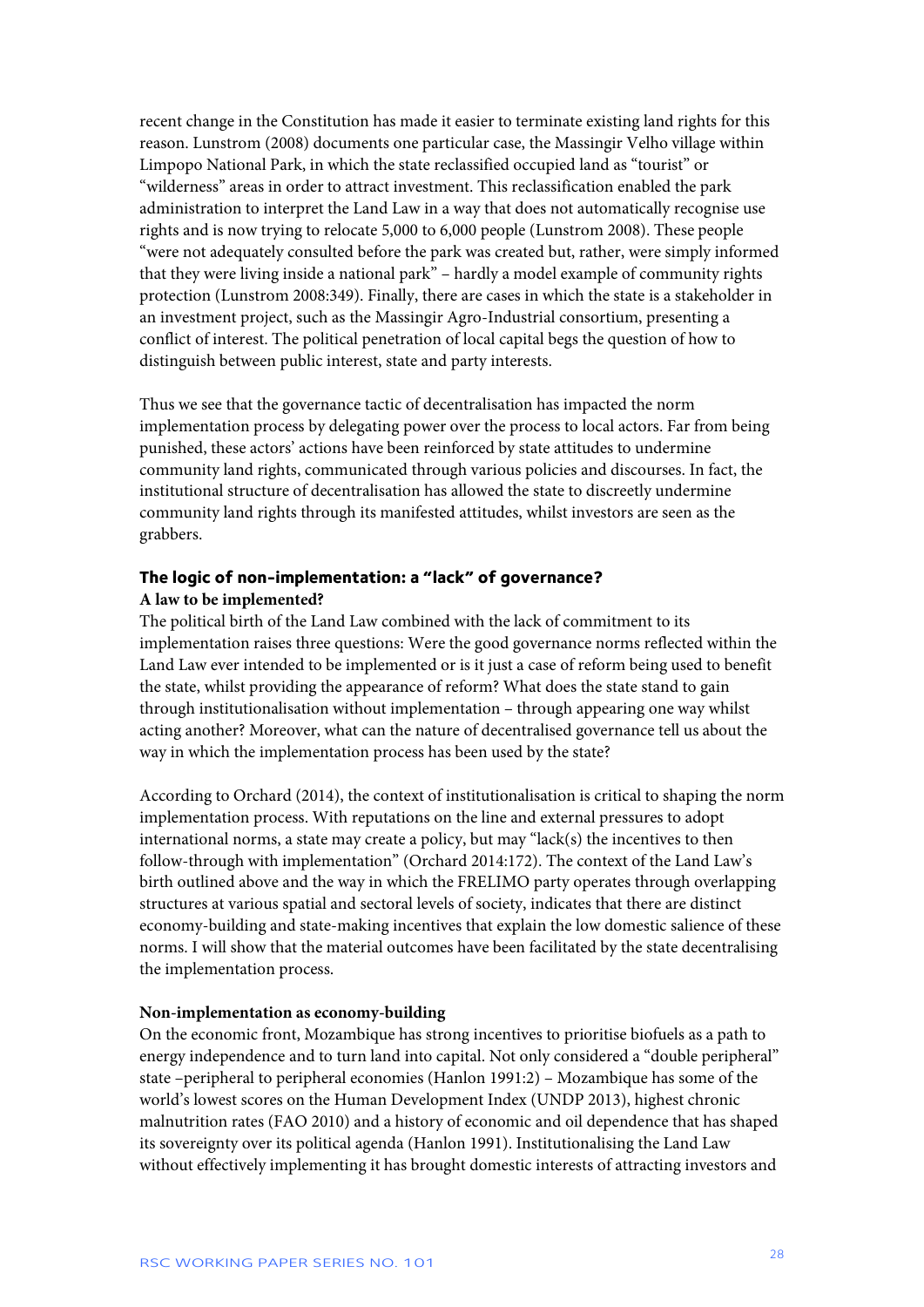decreasing dependency on volatile oil imports in line with the global demand for biofuels<sup>[8](#page-29-0)</sup> (Hall 2011:197). Institutionalising the law was necessary to attract investors: "the architects of the law recognized that investors are more likely to make investments if no ambiguity over land rights existed and if they can negotiate directly with the title-holding individual or community" (Lunstrom 2008:342).

Not only does non-implementation boost national growth, but it also facilitates personal benefits for party leaders:

*Political elites create investment conditions of low taxes and little government oversight in order to "clinch investment deals while also permitting government leaders to ingratiate themselves with investors, thereby laying the groundwork for such leaders, in their entrepreneurial capacity, to then seal lucrative private partnerships" (Saul 2011:97, cited in Fairbairn 2013:349).* 

In this way, business becomes politics and politics becomes business.

### **Non-implementation as state-making**

On the political front, decentralising the process of implementation has worked to deflect state responsibility toward its citizens, opening spaces for state-making processes of legitimisation, extraction, and party unification.

The deflection of major responsibility toward citizens opens spaces for exploitation of the implementation process in two ways. Firstly, by devolving the power to allocate land to the community level, in which investors and local authorities must consult with communities, the state rarely has to actually carry out the land grabbing itself. Instead "the decision is in the hands of the administration rather than the state, which in practice, means that it is firmly entrenched with the FRELIMO party" (Fairbairn 2013:343). Yet the perception is such that the state acts as a "mere land broker" (Levien 2013:384), assuming a more commercial, depoliticised role.

The second way in which the state deflects responsibility is by rooting any expropriation and/or state interference within a "public interest" claim. Thus by putting on its regulatory hat, the state still possesses the authority to extract and control resource management through intervention as it suits its political or economic interests.

That the dual roles of "mediator and regulator" (Tanner 2002:3) are able to operate side-byside is made possible by decentralising implementation; this helps to explain the contradictions in state behaviour and explains how it can be a legitimate extractor. According to Lunstrom, "debates over land reform in Mozambique have been to a large degree debates over the legitimate reach of state power, for example, into the economy" (Lunstrom 2008:351). Yet we see through these dual roles that legitimacy is obtained by exploiting the authority of others (such as traditional authority and investor authority) to do the state's "dirty work," while the state is able to present itself as an independent regulator. It is the aura of fairness, equity and de-politicisation from being perceived as a mediator which in turn provides the state with the internal and external legitimacy to act as it pleases. In other words, the intertwined processes of legitimacy and extraction are carried out through the ways in

1

<span id="page-29-0"></span><sup>&</sup>lt;sup>8</sup> The global demand for biofuels is exhibited through the EU mandate that aims for 10% of its fuel derived from renewable sources by 2020 (Borras et al 2010).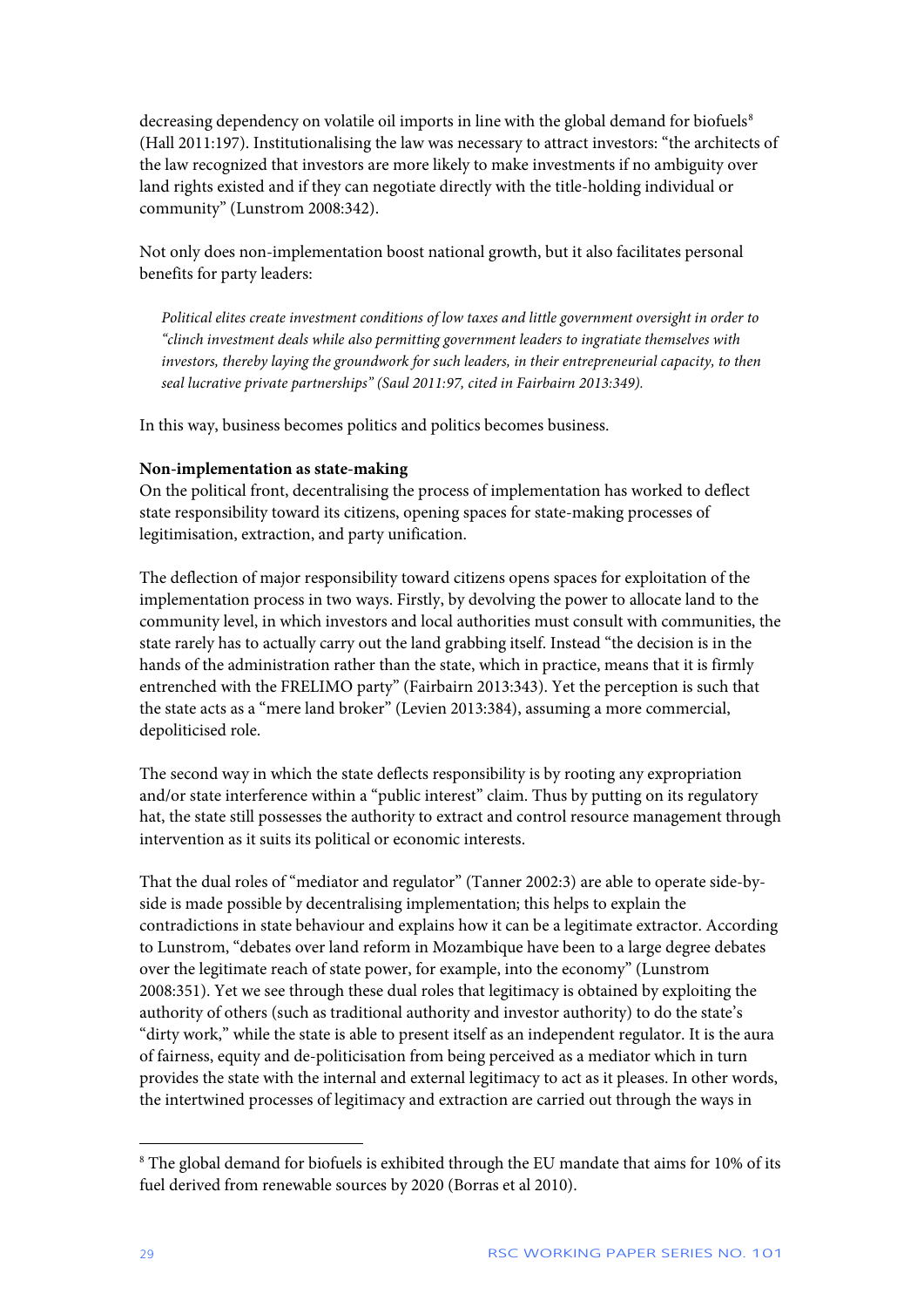which the state has cleverly positioned itself as both mediator and regulator, simultaneously encompassing a "depoliticised" role and a legally interfering role, and implementing the law only to the extent that it suits party interests. Importantly, by assuming the role of depoliticised land broker, it can make "state/party interest" appear as "public interest" and interfere in "just" cases that serve wider state-building and economy-making processes.

Finally, this decentralised method of governance has also served to unify the party. As domestic elites use their social power and party ties for their own interests, they buy into a patronage system (Fairbairn 2013), in which "loyalty is secured through the way participation in the regime bolsters leaders' personal wealth and local power" (Gledhill 2000:95). The result is that FRELIMO has been able to maintain a unified party by including and pleasing potential opposition (Sumich and Honwana 2007; Fairbairn 2013:339).

This reiterates an above point that decentralisation and depoliticisation become sources of strength and power, ironically serving to consolidate state political power through diffusion. Similar to the structures of indirect rule, governance operates not only hierarchically, but horizontally and in diffuse manners. In addition, through its penetration of the local, the state is able to deflect its own responsibility to its citizens, even as it reinforces the attitudes and structures that allow for others to continue overlooking rights with no punitive consequences.

# **Concluding remarks on a governance "pattern of dispossession"[9](#page-30-0)**

Because norms operate through, and rely upon, a national legal and political structure, the outcomes of their implementation are conditioned by the domestic context and actors. Good governance norms have failed to resonate and make a meaningful impact. This is because their implementation is subject to, and limited by, the governance structure of decentralisation. This organisational feature of decision-making empowers local actors to shape implementation processes and alter its meanings to suit personal agendas. Yet these actors cannot be considered the sole "gatekeepers" of implementation, as state attitudes work to influence the structure within which these actors' agency operates. The fact that these opportunists are backed by state attitudes driven by material agendas reinforces the nonimplementation of norms, and provides it with a more systematic, structural, regime-like character – as opposed to sporadic opportunism. With such a logic of governance, the nonimplementation of norms cannot be simply attributed to lack of state capacity.

What emerges is a picture in which state power is not only diffuse, but also extends beyond itself: its attitude toward rights and investment are reflected at local levels and used by elites with political and economic power as justifications to access land and determine land deals. In this way, the "regime of dispossession" exists simultaneously outside of and inside of the state body (Levien 2013).

Cortell and Davis' (1996) typology model displayed in chapter two does not account for decentralised governance structure whose authority and interests operate both inside and outside of the state. Therefore, further research should investigate whether the organisational structure of decision-making in such contexts is a more critical determining factor of norm implementation than the closeness of state-societal relations, given the state's ability to penetrate society. Another question to examine would be whether a decentralised state with distant state-societal relations (type III) has equal, if not more, sway than a centralised state

1

<span id="page-30-0"></span><sup>9</sup> (Levien 2013:383).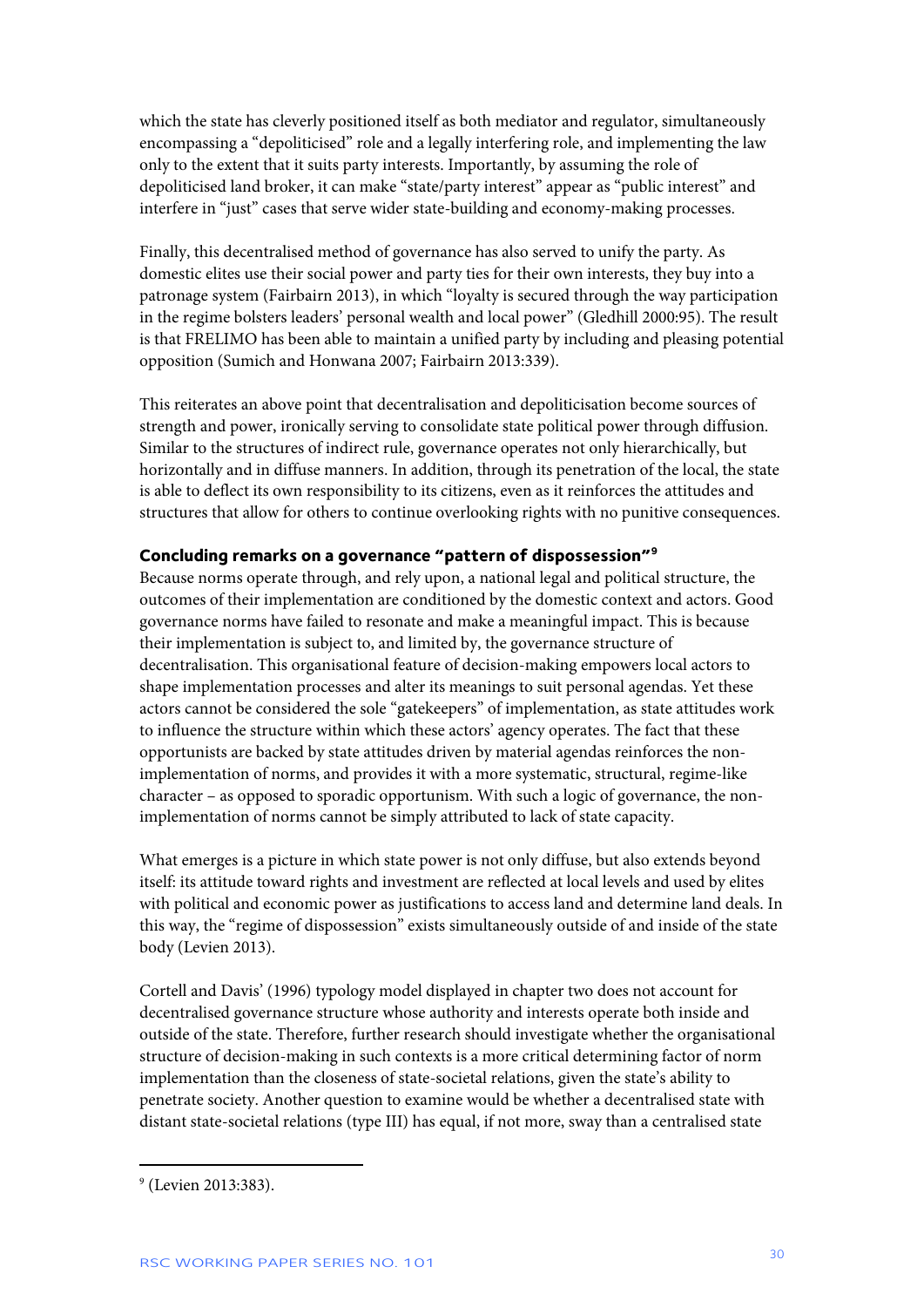with distant state-societal relations (type I) with regard to decision-making conditioning a norm's impact.

# <span id="page-31-0"></span>**5 Conclusion**

Using Betts and Orchard's (2014) conceptualisation of implementation as a separate process from that of institutionalisation, I have argued that the limits of law to address displacement and dispossession from land grabbing in Mozambique are rooted within how international norms – professed to resolve such issues – are implemented within a domestic context. Although Mozambique has – through its Land Law – institutionalised good governance norms that adhere to the spirit of the international guiding instruments, displacement and dispossession from land grabs continue to occur.

The institutionalised norms fail to affect state behaviour in the intended way. This is because "While good governance and land rights are worthy goals, they are not implemented in a vacuum" (Wolford et al 2013:191). As pointed out by Checkel (1997), and Cortell and Davis (1996; 2000), the domestic context has a decisive influence over whether, and to what degree, international norms will resonate domestically. The domestic context holds the potential to transform a norm's meaning and use. One of the domestically influential factors cited by Cortell and Davis (1996) is the domestic structural context in which norms operate, defined as the organisational structure of decision-making (or extent of state centralisation) combined with the nature of state-societal relations.

Mozambique's historical, political and economic experiences have shaped a society which distrusts centralised authority and consequently, governance today operates diffusely and in a decentralised manner. This decentralised governance has conditioned the norm implementation process by empowering local actors to use their social power and party ties to control how and to what ends good governance norms are implemented. The result not only transforms the meanings and uses of norms, but transforms them in a way that creates space for norm co-optation to further personal agendas. Thus good governance norms, such as the requirement to conduct participatory consultations with communities prior to a transfer in land use rights, are transformed into checklists and carried out haphazardly.

However, decentralising implementation and the resulting co-optation cannot be understood as a case of opportunistic actors whose actions the state lacks capacity to discipline. Rather, disregard for community land rights is supported by state attitudes, as demonstrated by the lack of funding placed on community land rights, its incoherence with the wider development agenda, and even recent transformations in the law that dilute the potency of community land rights. A deeper analysis shows that these state attitudes reflect a conscious decision to look the other way when these norms fail to be implemented, due to the material economybuilding and state-making benefits it brings the state.

Therefore rather than being a sign of incapacity, the material benefits that the state accrues are possible *because* implementation has been decentralised and executed haphazardly. Decentralising authority over implementation has helped to unify the party – which Fairbairn (2013) notes is also effectively the state – and legitimates the state as mediator and regulator, which allows it to assert authority over extraction as needed . It becomes evident that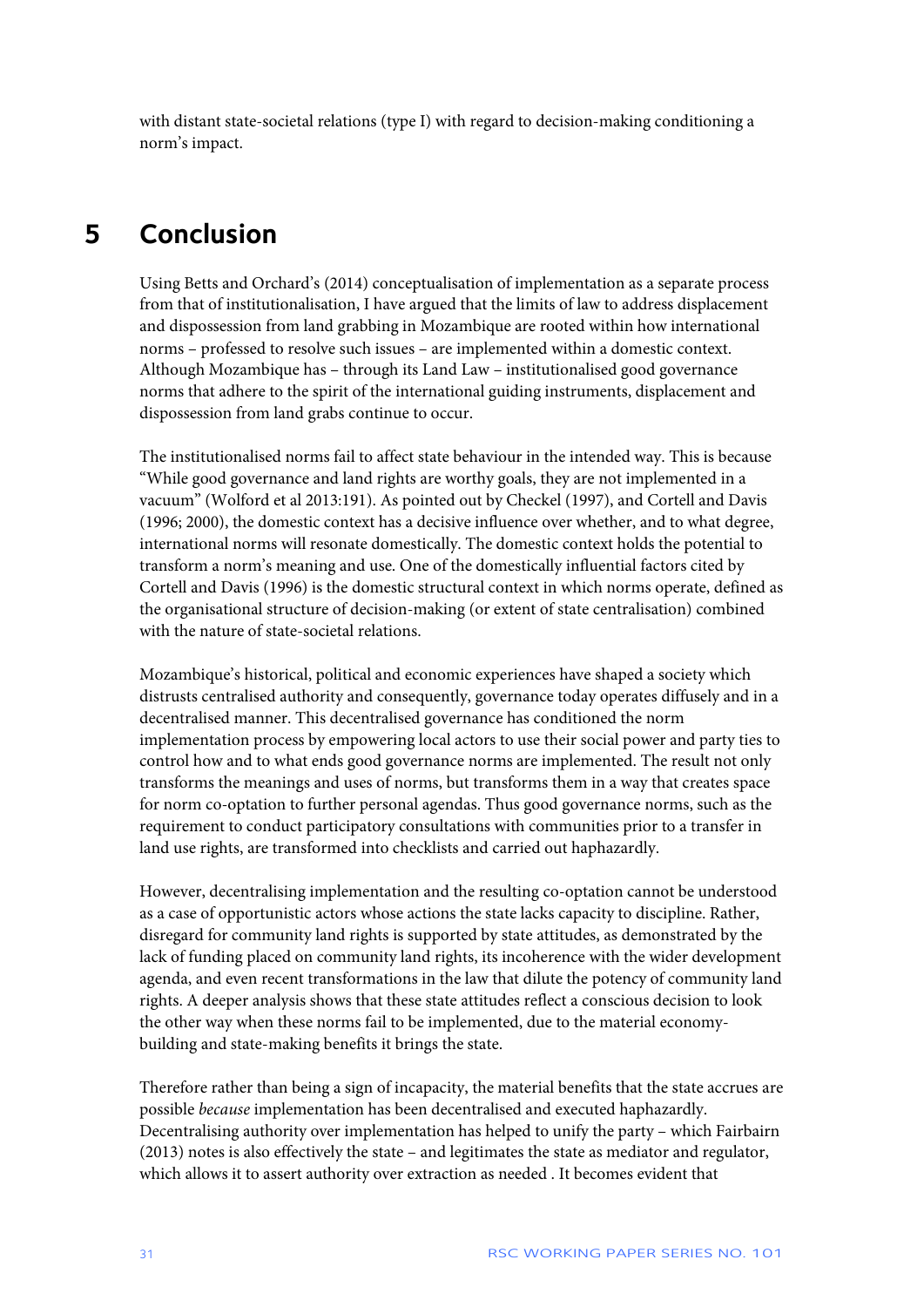displacement and dispossession from land grabs is not only possible, but may be rooted in a logical governance response to how political and economic relationships are configured. This is supported by "Cousins' (2009) critique that legal empowerment through legislative reform, while effective in certain important regards, is intrinsically limited by the quality of laws and institutions, and more fundamentally by the milieu of the political economy" (Cousins 2009, cited in Vermeulen and Cotula 2010:913). In such contexts, it is unlikely that additional codes of conduct will have any more positive an impact.

According to Hall, it is the failure of international law to devise a strategy that addresses the deeper driving political and economic forces of displacement and dispossession that renders these norms ineffective:

*Responses from international financial and development institutions, which have tended to prioritise procedural safeguards to curb the excesses of "grabbing" in the forms of a "code of conduct" or "principles to guide responsible agro-investment"…rather than questioning the paradigm of development that promotes such deals (Hall 2011:207).* 

Rather than undermining the underlying incentives as a way to transform governance, good governance norms have been integrated into the pre-existing governance structure, rendering them ineffective.

#### **Future research**

Yet to what extent are good governance norms, or international law itself, equipped to undermine the structural political and economic drivers that incentivise displacement and dispossession? According to Beekers and Gool, good governance norms

*Fail to take into account, let alone represent, the political reality in many non-Western countries because they are rooted in the "classic Weberian separation between modern systems of rule based on legal-rational bureaucracy" distinct from "traditional systems of rule based on patrimonialism, where political office is appropriated for private ends" (Beekers and Gool 2012:3-4).* 

They argue that in many contexts where good governance norms influence policy, "political practices expose their own, indigenous, understandings of what 'governing well' entails," in which political accountability is often based on personal relationships (Beekers and Gool 2012:4). Attempting to alter governance structures without considering the particularities and diverse ways and rationales of governance operations in non-Weberian<sup>10</sup> contexts, and moreover applying legal solutions for political problems, will likely continue to result in ineffective good governance norms.

This ignites a second critical question concerning the limits of law. Although not the focus of this thesis, it is worth investigating whether it is the statist nature of international law itself that makes its application ineffective in cases like Mozambique.

The assumption of international law is that states possess ultimate control over the implementation of law, and therefore, by incorporating these norms into the legal framework, state behaviour will be altered in a desired way. Thus the implementation of good governance

1

<span id="page-32-0"></span><sup>&</sup>lt;sup>10</sup> By non-Weberian, I am simply referring to those post-colonial states that did not organically develop out of the Westphalian state system.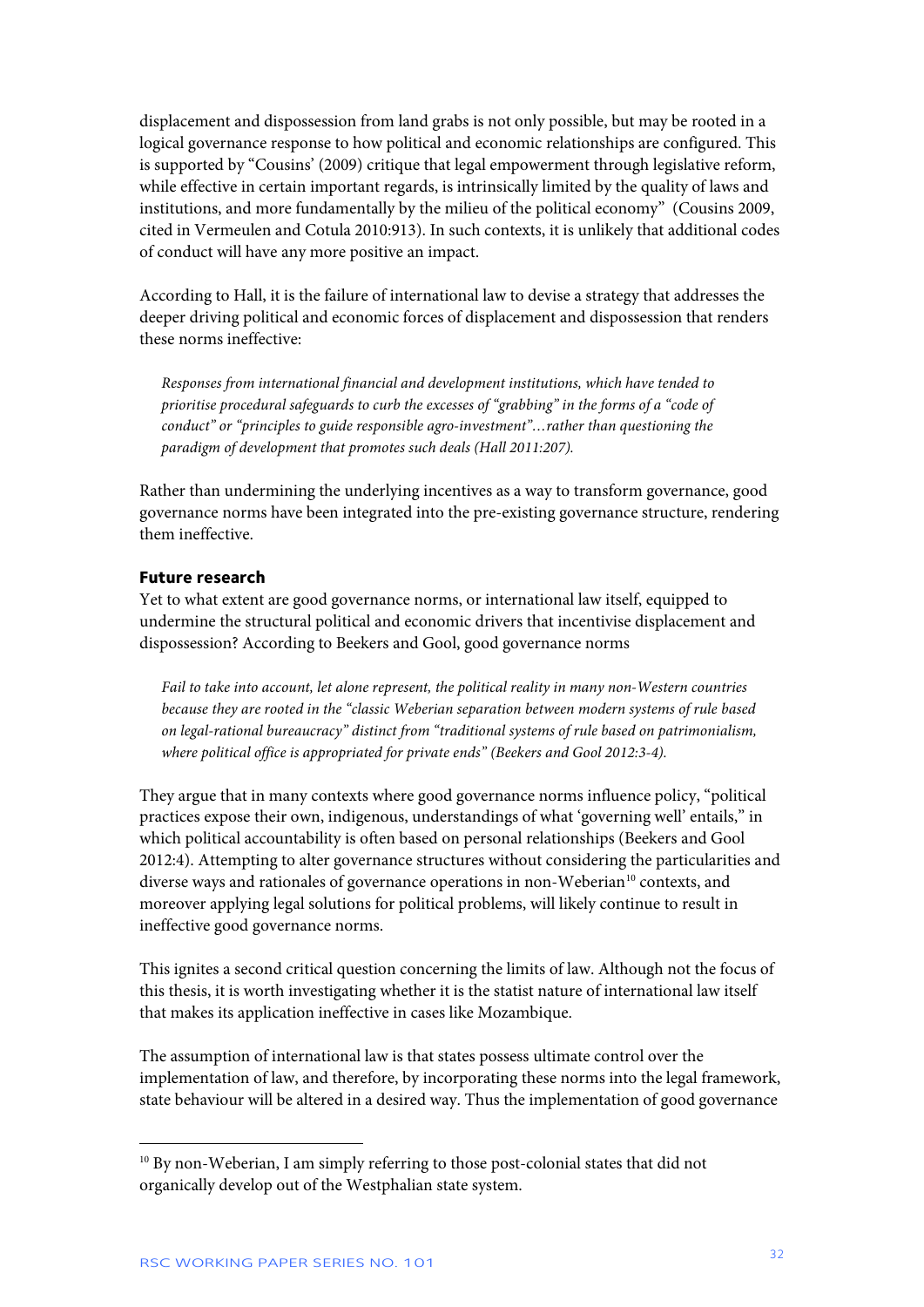norms depends upon a certain operation of governance, in which a centralised, capable state has an interest in upholding rights. Yet the strategic decentralisation of land governance in Mozambique challenges the premise of international law that relies upon a centralised state order for implementation. It is questionable whether a decentralised operation of governance is within the conceptual framework of international law, and moreover, whether international law in its current statist and depoliticised form can transform the deeply-rooted domestic political practices that operate in diffuse ways external to customary understandings of state governance.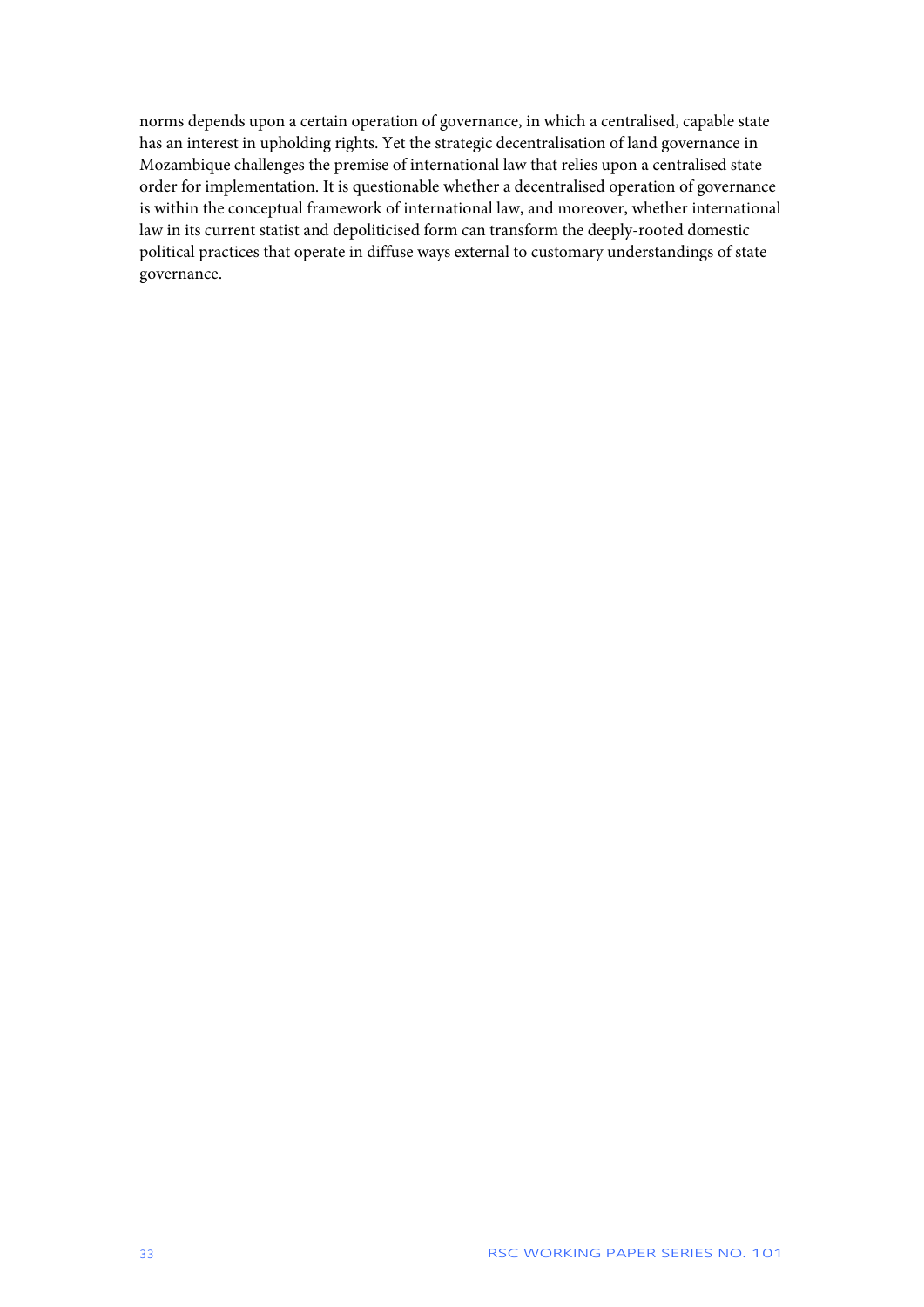# <span id="page-34-0"></span>**6 References**

- **ABRAHAMSEN, R.** (2000) *Disciplining Democracy: development Discourse and good governance in Africa*, London, Zed Books.
- **ACHARYA, A.** (2004) 'How Ideas Spread: Whose Norms Matter? Norm Localization and Institutional Change in Asian Regionalism' (online) *International Organization* 58(2): 239-275 Available from: <http://journals.cambridge.org/action/displayAbstract?fromPage=online&aid=222762 > (accessed May 23, 2013).
- **AL JAZEERA** (2011) 'Oxfam sounds Uganda land-grab warning', September 22, 2011. Available from: <http://www.aljazeera.com/video/africa/2011/09/2011922111515150690.html> (accessed May 23, 2013).
- **BEEKERS, D.** and **GOOL, B**. (2012) *From patronage to neopatrimonialism Postcolonial governance in Sub-Sahara Africa and beyond*, ASC Working Paper 101/2012. Leiden, The Netherlands, African Studies Center. Available from: <https://openaccess.leidenuniv.nl/bitstream/handle/1887/19547/WP101jan2013.pdf?se quence=4> (accessed May 23, 2013).
- **BETTS, A.** and **ORCHARD, P.** (2014) 'Introduction: The Normative Institutionalization-Implementation Gap', 1-43 in Betts, A. and Orchard P., (ed.) *Implementation and World Politics: How International Norms Change Practice* (under review, Oxford University Press).
- **BORRAS, S., McMICHAEL, P.,** and **SCOONES, I**. (2010) 'The politics of biofuels, land and agrarian change: editors' introduction', (online) *The Journal of Peasant Studies* 37(4): 575-592. Available from: <http://dx.doi.org/10.1080/03066150.2010.512448> (accessed May 23, 2013).
- **BORRAS, S., SATURINO, M., HALL, R., SCOONES, I. WHITE, B.,** and **WOLFORD, W.** (2011) 'Towards a better understanding of global land grabbing: an editorial introduction' (online) *Journal of Peasant Studies* 38(2): 209-216. Available from: <http://www.tandfonline.com/doi/pdf/10.1080/03066150.2011.559005> (accessed May 23, 2013).
- **CENTER FOR HUMAN RIGHTS AND GLOBAL JUSTICE (CHRGJ)** (2010) *Foreign Land Deals and Human Rights: Case Studies on Agricultural and Biofuel Investment*, New York, NYU School of Law. Available from: <http://law.nyu.edu/ecm\_dlv1/groups/public/@nyu\_law\_website\_\_alumni/documents /documents/ecm\_pro\_067266.pdf> (accessed May 23, 2013).
- **CHATTY, D.** and **COLCHESTER, M**. (2002) 'Introduction: Conservation and Mobile Indigenous Peoples', 1-20 in Chatty, D. and Colchester, M., (ed.) *Conservation and Mobile Indigenous Peoples: Displacement, Forced Settlement, and Sustainable Development*, Oxford, Berghahn Books.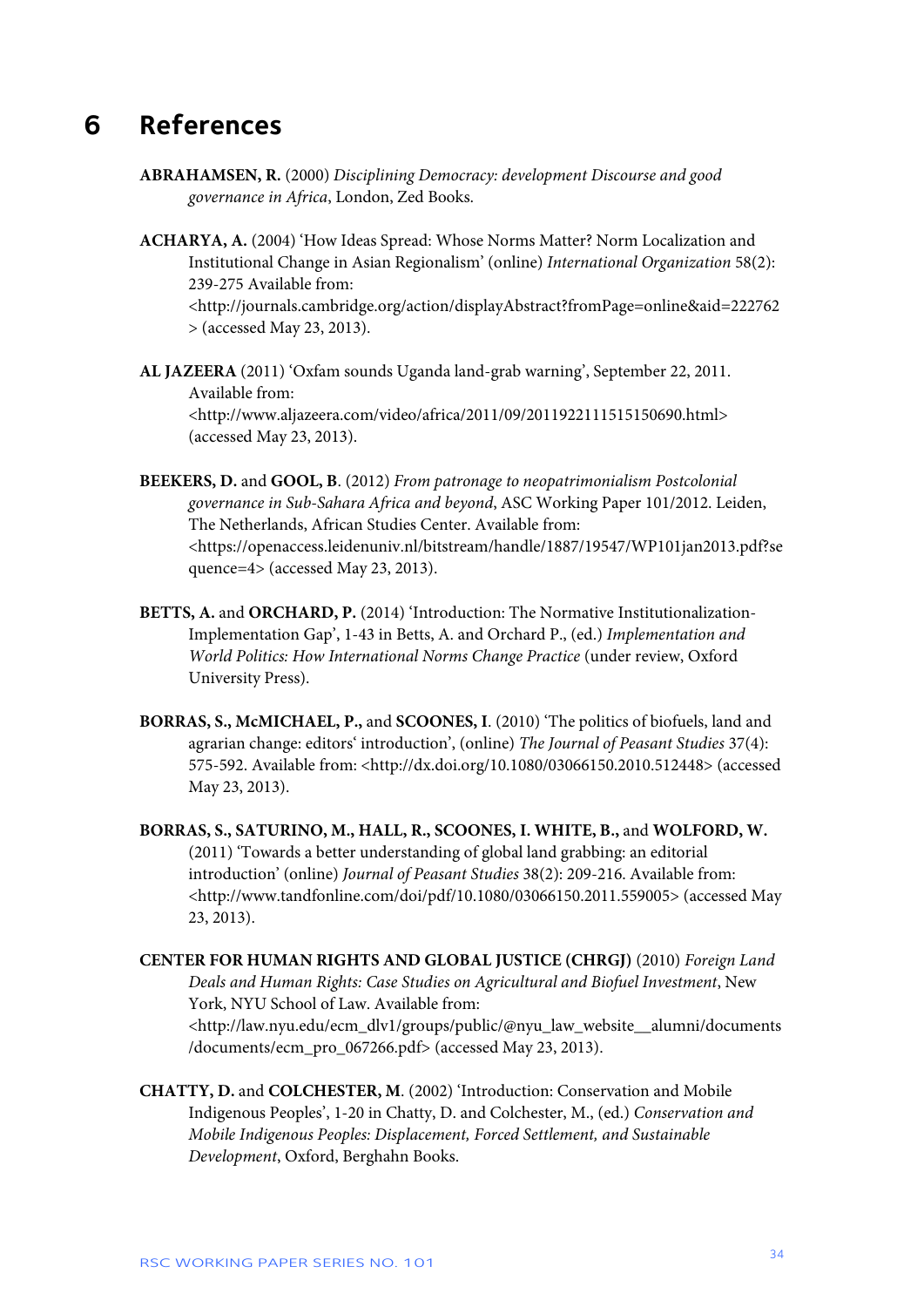- **CHECKEL, J.** (1997) 'International Norms and Domestic Politics: Bridging the Rationalist Constructivist Divide' (online) *European Journal of International Relations* 3(4): 473- 495. Available from: <http://ejt.sagepub.com/content/3/4/473.full.pdf+html> (accessed May 23, 2013)
- **CHECKEL, J.** (1999) 'Norms, Institutions, and National Identity in Contemporary Europe' (online) *International Studies Quarterly* 43(1): 83-114 Available from: <http://www.jstor.org/stable/2600966> (accessed May 23, 2013).
- **CHIMNI, B.S**. (1998) 'The Geopolitics of Refugee Studies: A View from the South', *Journal of Refugee Studies* 11(4): 350-374.

**CORTELL, A.,** and **DAVIS, J.** (1996) 'How Do International Institutions Matter? The Domestic Impact of International Rules and Norms' (online) *International Studies Quarterly* 40(4): 451-478 Available from: <http://disciplinas.stoa.usp.br/pluginfile.php/15098/mod\_resource/content/1/Cortell, %20Andrew%3B%20Davis,%20James%20- %20How%20Do%20Interntional%20Matter\_The%20Domestic%20Impact%20of%20I nternational%20Rules%20and%20Norms.pdf> (accessed May 23, 2013).

- **CORTELL, A.** and **DAVIS, J.** (2000) 'Understanding the Domestic Impact of International Norms: A Research Agenda' (online) *International Studies Review* 2(1): 65-87. Available from: < http://onlinelibrary.wiley.com/doi/10.1111/1521-9488.00184/pdf> (accessed May 23, 2013).
- **COTULA, L., DYER, N.,** and **VERMEULEN, S**. (2008) *Fuelling Exclusion? The Biofuels boom and Poor People's Access to Land*, London, IIED. Available from: <http://dlc.dlib.indiana.edu/dlc/bitstream/handle/10535/5811/12551IIED.pdf?sequenc e=1> (accessed May 23, 2013).
- **COTULA, L., VERMEULEN, S., LEONARD, R.** and **KEELEY, J**. (2009) *Land Grab or Development Opportunity? Agricultural Investment and International Land Deals in Africa*, London/Rome, IIED/FAO/IFAD. Available from: <http://dlc.dlib.indiana.edu/dlc/bitstream/handle/10535/6178/land%20grab%20or%20 dev%20opportunity.pdf?sequence=1> (accessed May 23, 2013).
- **COTULA, L.** (2011) *Land Deals in Africa: What is in the Contracts?* London, IIED. Available from: <http://pubs.iied.org/12568IIED.html> (accessed May 23, 2013).
- **COTULA, L.** (2012) 'The international political economy of the global land rush: A critical appraisal of trends, scale, geography and drivers' (online) *The Journal of Peasant Studies* 39(3-4): 649-680. Available from: <http://www.tandfonline.com/doi/pdf/10.1080/03066150.2012.674940> (accessed May 23, 2013).
- **DANELSKI, D.** (1974) 'The Limits of Law', in Pennock, J., and Chapman, J. (ed.) *The Limits of Law,* Lieber-Atherton.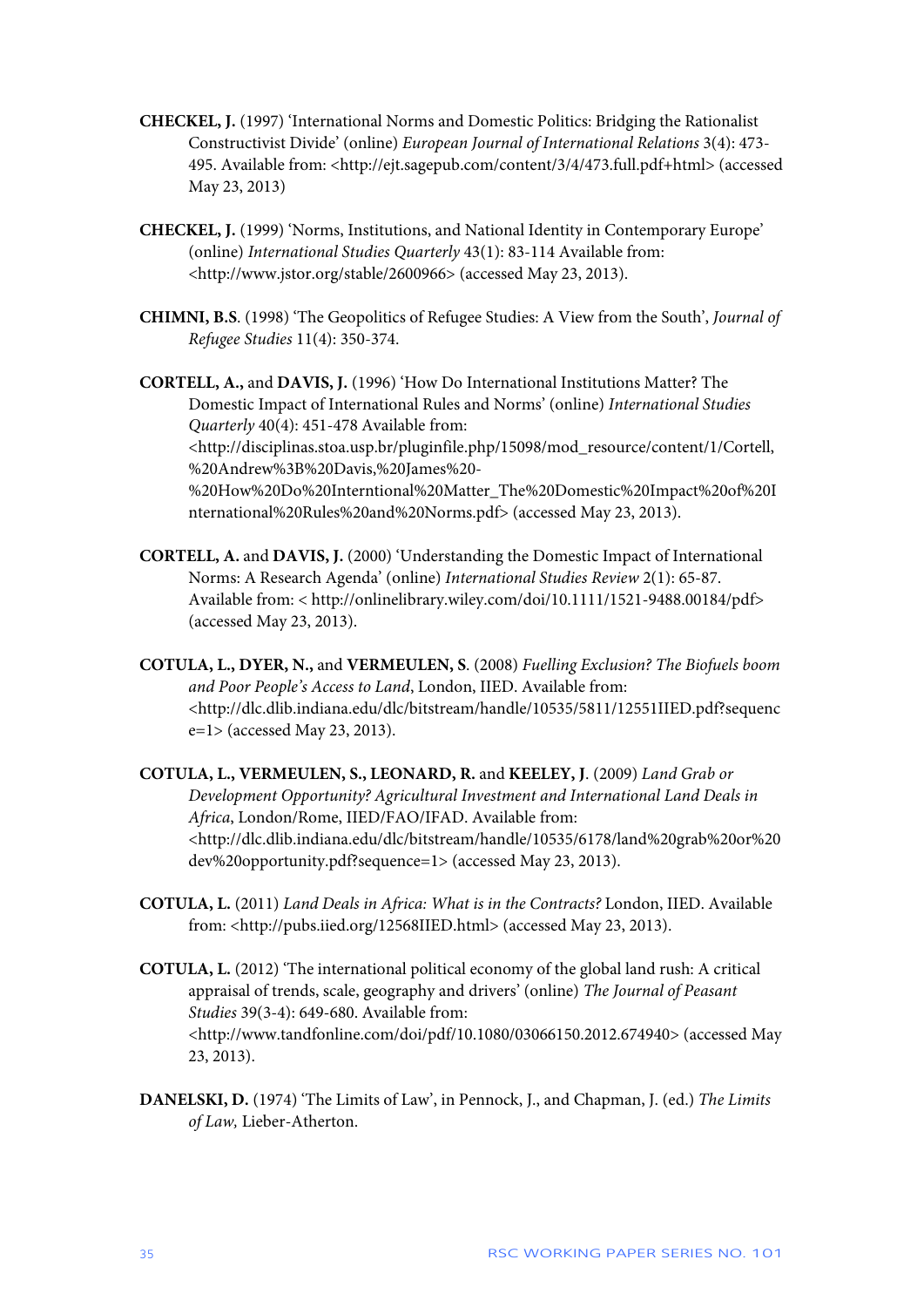**DEININGER, K., BYERLEE, D., LINDSAY, J; NORTON, A., SELOD, H.,** and **STICKLER, M.** (2011) *Rising Global Interest in Farmland: Can it Yield Sustainable and Equitable Benefits?* Washington DC, World Bank. Available from: <https://openknowledge.worldbank.org/handle/10986/2263> (accessed May 23, 2013).

- **DE SCHUTTER, O**. (2011) 'How not to think of land-grabbing: three critiques of large-scale investments in farmland' (online) *Journal of Peasant Studies* 38(2): 249-279 Available from: <http://www.tandfonline.com/doi/pdf/10.1080/03066150.2011.559008> (accessed May 23, 2013).
- **EQUATOR PRINCIPLES** (2011) *The Equator Principles Association*. Available from: <http://www.equator-principles.com> (Last updated May 20, 2013, accessed May 23, 2013).
- **FAIRBAIRN, M.** (2013) 'Indirect Dispossession: Domestic Power Imbalances and Foreign Access to Land in Mozambique', (online) *Development and Change* 44(2): 335-356. Available from: <http://onlinelibrary.wiley.com/doi/10.1111/dech.12013/pdf> (accessed May 23, 2013).
- **FAO** (2010) *Nutrition Country Profiles: Mozambique*. Available from: <http://www.fao.org/ag/agn/nutrition/moz\_en.stm> (Last updated 2010, accessed May 23, 2013).
- **FAO** (2012) *Voluntary Guidelines on the Responsible Governance of Tenure of Land, Fisheries and Forests in the Context of National Food Security,* Rome, Italy. Available from: <http://www.fao.org/docrep/016/i2801e/i2801e.pdf> (accessed on May 23, 2013).
- **FAO TRADE AND MARKETS** (2013) *Principles for Responsible Agricultural Investment that Respect Rights, Livelihoods and Resources (PRAI).* (online) Available from <http://www.fao.org/economic/est/issues/investments/prai/en/> (Last updated 2013, accessed May 23, 2013).
- **FIAN** (2010) *Land grabbing in Kenya and Mozambique: A report on two research missions and a human rights analysis of land grabbing*, Heidelberg, FIAN International Secretariat. Available from: <http://www.fian.at/assets/StudieLandgrabbinginKeniaMozambiqueFIAN2010.pdf> (accessed May 23, 2013).
- **FINNEMORE, M.** and **SIKKINK, K.** (1998) 'International Norm Dynamics and Political Change' (online) *International Organization*, 52(4): 887-917. Available from: <http://home.gwu.edu/~finnemor/articles/1998\_norms\_io.pdf> (accessed May 23, 2013).
- **FREY, A.** (2004) *Land Law Legislation*. MozLegal Lda (ed). Available from: <http://www.doingbusiness.org/~/media/FPDKM/Doing%20Business/Documents/La w-Library/Mozambique-Land-Law-Legislation.pdf> (accessed May 23, 2013).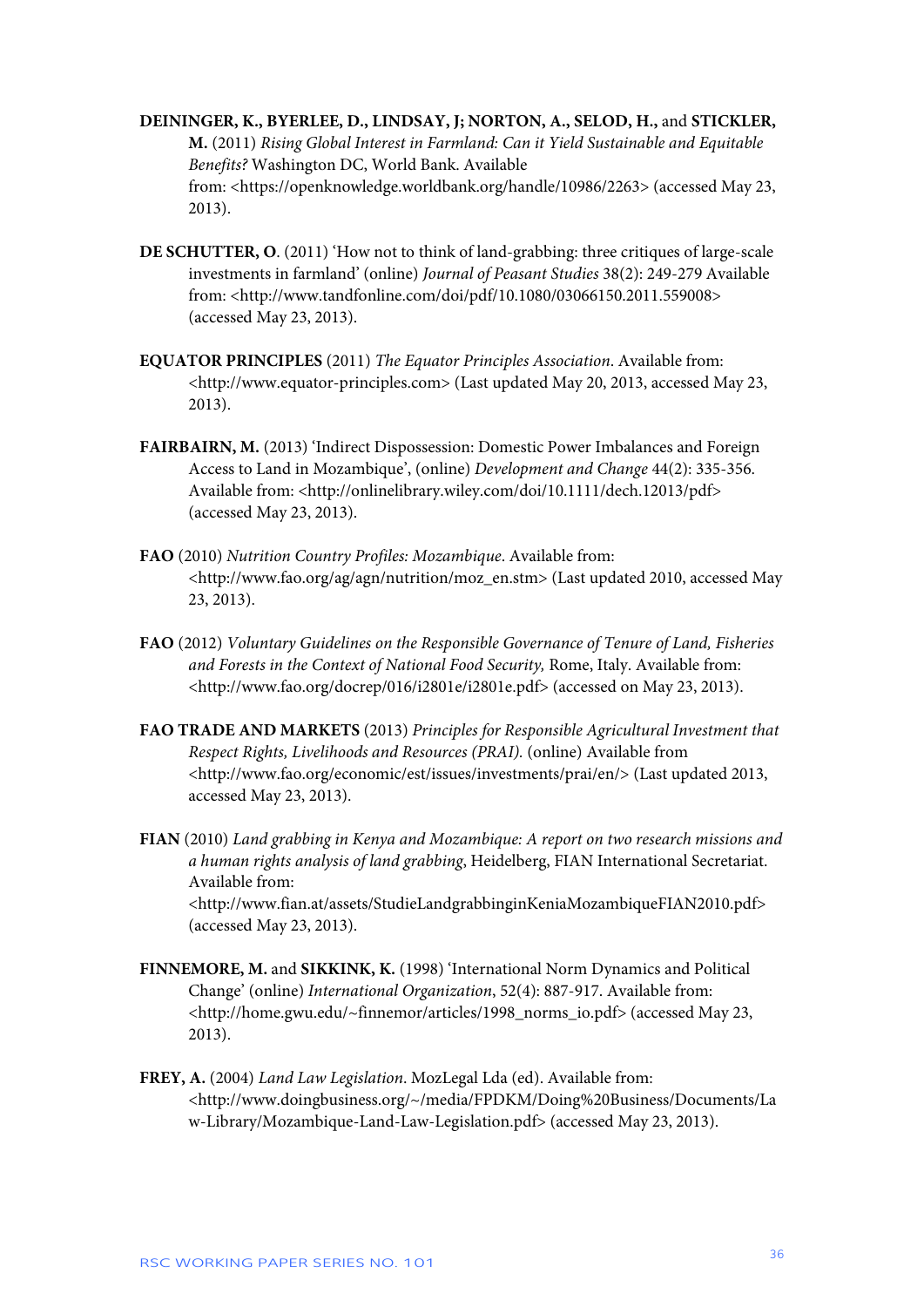- **FRIENDS OF THE EARTH EUROPE (FOEE)**. (2010) *Africa Up for Grabs: The Scale and Impact of Land Grabbing for Agrofuels*, Friends of the Earth Europe. Available from: <http://www.foei.org/en/resources/publications/pdfs/2010/africa-up-for-grabs/view> (accessed May 23, 2013).
- **GLEDHILL, J.** (2000) *Power and its Disguises: Anthropological Perspectives on Politics*, 2nd edition, London, Pluto Press.
- **HALL, R.** (2011) 'Land grabbing in Southern Africa: the many faces of the investor rush' (online) *Review of African Political Economy* 38(128): 193-214. Available from: < http://dx.doi.org/10.1080/03056244.2011.582753> (accessed May 23, 2013).

**HABITAT INTERNATIONAL COALITION (HIC)** (2011) *Handbook on the United Nations Basic Principles and Guidelines on Development-Based Evictions*, Available from: <http://www.hicsarp.org/documents/Handbook%20on%20UN%20Guidelines\_2011.pdf> (accessed May 23, 2013).

- **HANLON, J**. (1991) *Mozambique Who calls the Shots?,* Indiana University Press.
- **KNIGHT, R**. (2010) 'Statutory recognition of customary land rights in Africa: An investigation into best practices for lawmaking and implementation', *FAO Legislative Study 105*. Rome, FAO. Available from: <http://www.fao.org/docrep/013/i1945e/i1945e01.pdf> (accessed May 23, 2013).
- **KROOK, M.** and **TRUE, J.** (2010) 'Rethinking the life cycles of international norms: The United Nations and the global promotion of gender equality' (online) *European Journal of International Relations* 18(1): 103-27. Available from: <http://ejt.sagepub.com/content/early/2010/11/04/1354066110380963.full.pdf> (accessed May 23, 2013).
- **KYED, H.** and **BUUR, L.** (2005) *State Recognition of Traditional Authority in Mozambique: The Nexus of Community Representation and State Assistance,* Nordic Africa Institute Discussion Paper 28. Available from: < http://www.isn.ethz.ch/isn/Digital-Library/Publications/Detail/?ots591=0c54e3b3-1e9c-be1e-2c24 a6a8c7060233&lng=en&id=96053> (accessed May 23, 2013).
- **LANDac**, (2012), *Mozambique Food Security and Land Governance Factsheet*. Amsterdam, Royal Tropical Institute (KIT). Available from: <http://www.landgovernance.org/system/files/Mozambique%20Factsheet%20- %202012.pdf> (accessed May 23, 2013).
- **LEVIEN, M.** (2013) 'Regimes of Dispossession: From Steel Towns to Special Economic Zones', (online) *Development and Change* 44(2): 381-407. Available from: <http://onlinelibrary.wiley.com/doi/10.1111/dech.12012/pdf> (accessed May 23, 2013).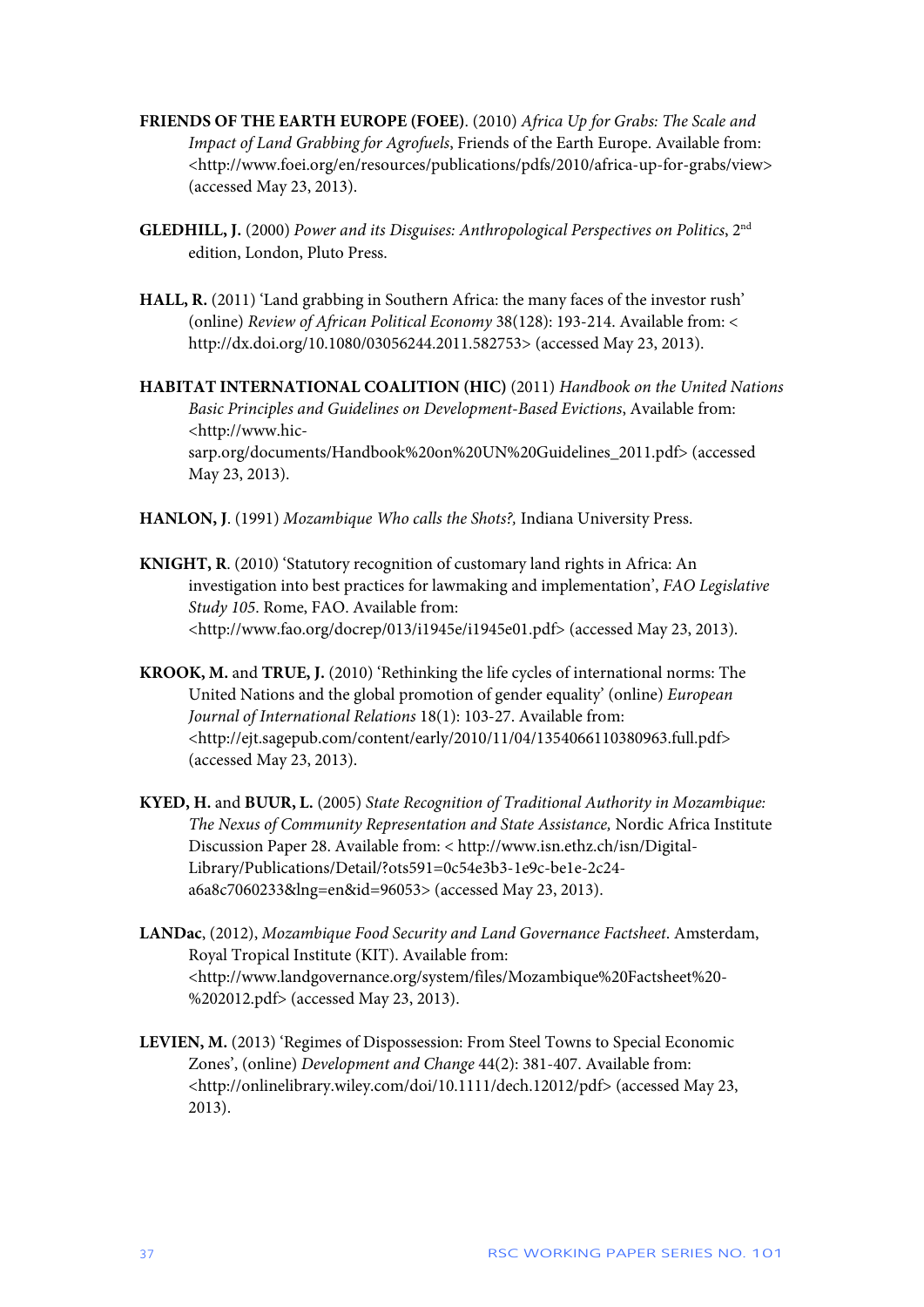- **LUBKEMANN, S**. (2005) 'Migratory Coping in Wartime Mozambique: An Anthropology of Violence and Displacement in 'Fragmented Wars', (online) *Journal of Peace Research* 42(4): 493-508. Available from: <http://www.jstor.org/stable/30042338> (accessed May 23, 2013).
- **LUNSTROM, E.** (2008). 'Mozambique, Neoliberal Land Reform, and the Limpopo National Park', *The Geographical Review* 98(3): 339-355. Available from: <http://onlinelibrary.wiley.com/doi/10.1111/j.1931-0846.2008.tb00305.x/pdf> (accessed May 23, 2013).
- **MAMDANI, M.** (1996) *Citizen and Subject: Contemporary Africa and the Legacy of Late Colonialism*, Princeton, NJ, Princeton University Press.
- **MOUSSEAU, F. and MITTAL, A**. (2011) *Understanding Land Investment Deals in Africa Country Report: Mozambique,* Oakland, CA, The Oakland Institute. Available from: < http://www.oaklandinstitute.org/sites/oaklandinstitute.org/files/OI\_country\_report\_m ozambique\_0.pdf> (accessed May 23, 2013).
- **MECKLED-GARCIA, S.** (2011) 'International Law and the Limits of Global Justice' (online) *Review of International Studies* 37(5): 2073-2088. Available from: <http://journals.cambridge.org/abstract\_S0260210511000325> (accessed May 23, 2013).
- **NHANTUMBO, I.** and **SALOMÃO, A.** (2010) *Biofuels, Land Access, and Rural Livelihoods in Mozambique*, London, IIED. Available from: <http://dev.natureandpoverty.net/uploads/media/12563iied.pdf> (accessed May 23, 2013).
- **NORFOLK, S.** and **HANLON, J.** (2012) 'Confrontation Between Peasant Producers and Investors in Northern Zambezia, Mozambique in the Context of Profit Pressures on European Investors.' Paper prepared for the conference *Annual World Bank Conference on Land and Poverty*, The World Bank, Washington DC, April 23-26, 2012.
- **NORFOLK, S.,** and **TANNER, C**. (2007) 'Improving tenure security for the rural poor Mozambique country case study', *FAO Legal Empowerment of the Poor Working Paper 5*. Available from: <ftp://ftp.fao.org/sd/sda/sdar/sard/Mozambiquecase.pdf> (accessed May 23, 2013).
- **OLIVER-SMITH, A.** (2009) 'Introduction: Development-Forced Displacement and Resettlement', in Oliver-Smith, A. (ed.) *Development and Dispossession: The Crisis of Forced Displacement and Resettlement*, SAR Press.
- **ORCHARD, P.** (2014) 'Implementing a Global Internally Displaced Persons Protection Regime' 170-196 in Betts, A. and Orchard P., (ed.) *Implementation and World Politics: How International Norms Change Practice* (under review, Oxford University Press).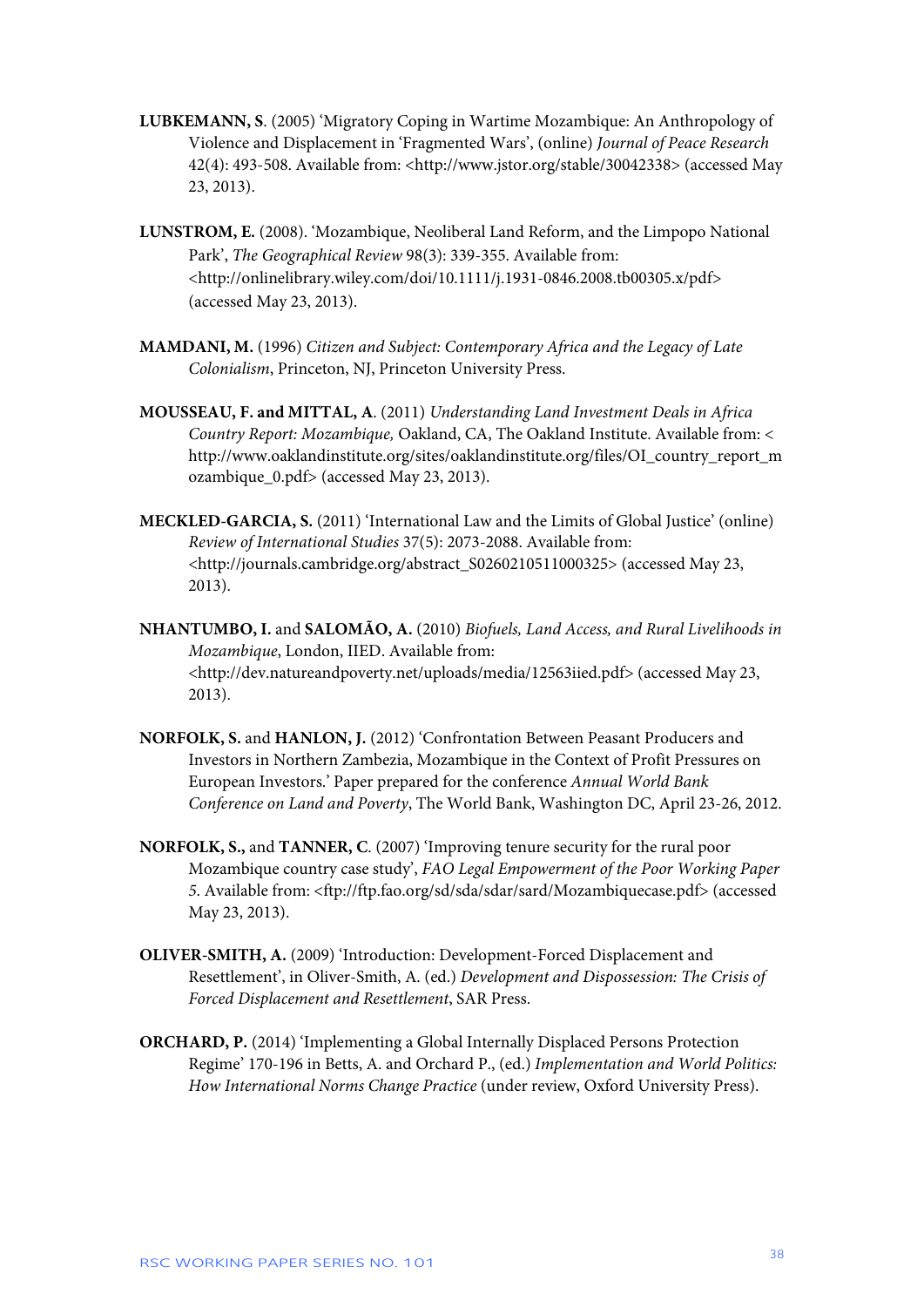- **ORRE, A.** and **BRAATHEN, E.** (2001) 'Can a Patrimonial Democracy Survive? The Case of Mozambique', *Forum for Development Studies* 28(2): 199-239. Available from: <http://www.tandfonline.com/doi/pdf/10.1080/08039410.2001.9666169#.UZ41arXqlK Y> (accessed May 23, 2013).
- **PARTHASARATHY, D**. (2005) 'Taking responsibilities and participation seriously: A Critique of 'Good Governance'.' Available from: <http://www.dhdi.free.fr/recherches/gouvernance/articles/partasarathyparticipation.ht m> (accessed May 23, 2013> (accessed May 23, 2013).
- **PEDERSEN, R.** (2012) 'Decoupled Implementation of New-Wave Land Reforms: Decentralisation and Local Governance of Land in Tanzania', (online) *The Journal of Development Studies* 48(2): 268-281. Available from: <http://www.tandfonline.com/doi/pdf/10.1080/00220388.2011.635202#.UZ4T87XqlK Y> (accessed May 23, 2013).
- **REPUBLIC OF MOZAMBIQUE MINISTRY OF AGRICULTURE** (2010) *Strategic Plan for Agricultural Development PEDSA 2010-2019 Draft,* MozLegal Lda. Available from: <http://fsg.afre.msu.edu/mozambique/caadp/PEDSA\_FINAL-English\_22\_Nov.pdf> (accessed May 23, 2013).
- **SUMICH, J.** and **HONWANA J.** (2007) *Strong Party, Weak State? Frelimo and State Survival Through the Mozambican Civil War: An Analytical Narrative on State-Making*, Crisis States Research Centre, Working Paper No. 23. LSE Development Studies Institute. Available from: <http://www.isn.ethz.ch/isn/Digital-Library/Publications/Detail/?ots591=0c54e3b3-1e9c-be1e-2c24 a6a8c7060233&lng=en&id=57431> (accessed May 23, 2013).
- **TANNER, C**. (2002) 'Law making in an African context: the 1997 Mozambican Land Law', *FAO Legal Papers Online No. 26*. Rome, FAO. Available from: <http://www.fao.org/fileadmin/user\_upload/legal/docs/lpo26.pdf> (accessed May 23, 2013).
- **TANNER, C**. (2005) 'Land rights and enclosures: implementing the Mozambican Land Law in practice.' Paper delivered at the conference *The Changing Politics of Land in Africa:*  domestic policies, crisis management, and regional norms, University of Pretoria, 28-29<sup>th</sup> November 2005.
- **TRAN, M.** (2012) 'Negotiators Reach Consensus on Global Land Governance Guidelines', *The Guardian* March 14, 2012. Available from: <http://www.guardian.co.uk/globaldevelopment/2012/mar/14/negotiators-consensus-global-land-governance-guidelines> (accessed May 23, 2013).
- **UNDP** (2013) *International Human Development Indicators Country Profile: Mozambique*. Available from: <http://hdrstats.undp.org/en/countries/profiles/MOZ.html> (Last updated May 2013, accessed May 23, 2013).